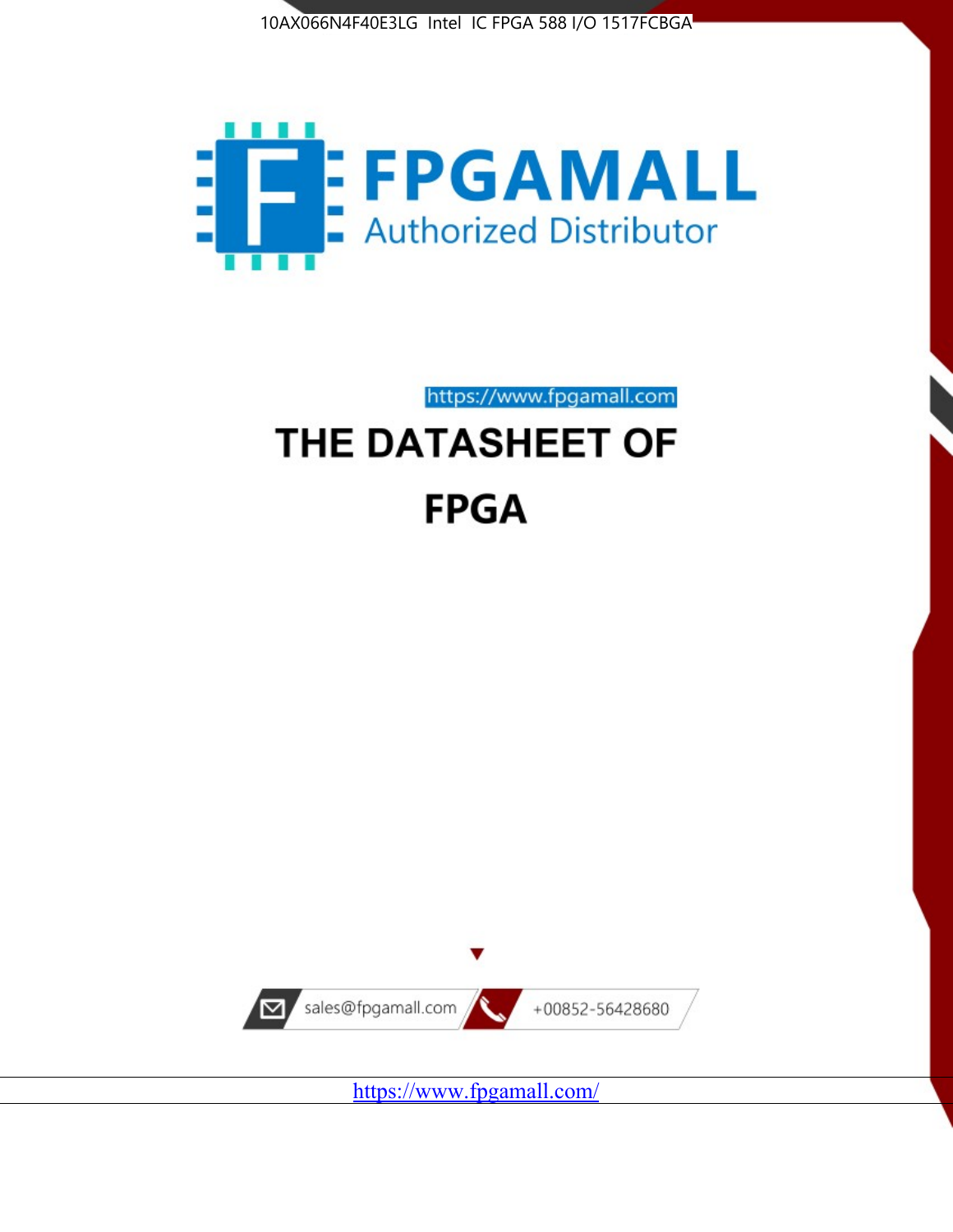10AX066N4F40E3LG Intel IC FPGA 588 I/O 1517FCBGA



# **Intel® Arria® 10 Device Overview**



**A10-OVERVIEW | 2018.12.06** Latest document on the web: **[PDF](https://www.intel.com/content/dam/www/programmable/us/en/pdfs/literature/hb/arria-10/a10_overview.pdf)** | **[HTML](https://www.intel.com/content/www/us/en/programmable/documentation/sam1403480274650.html)**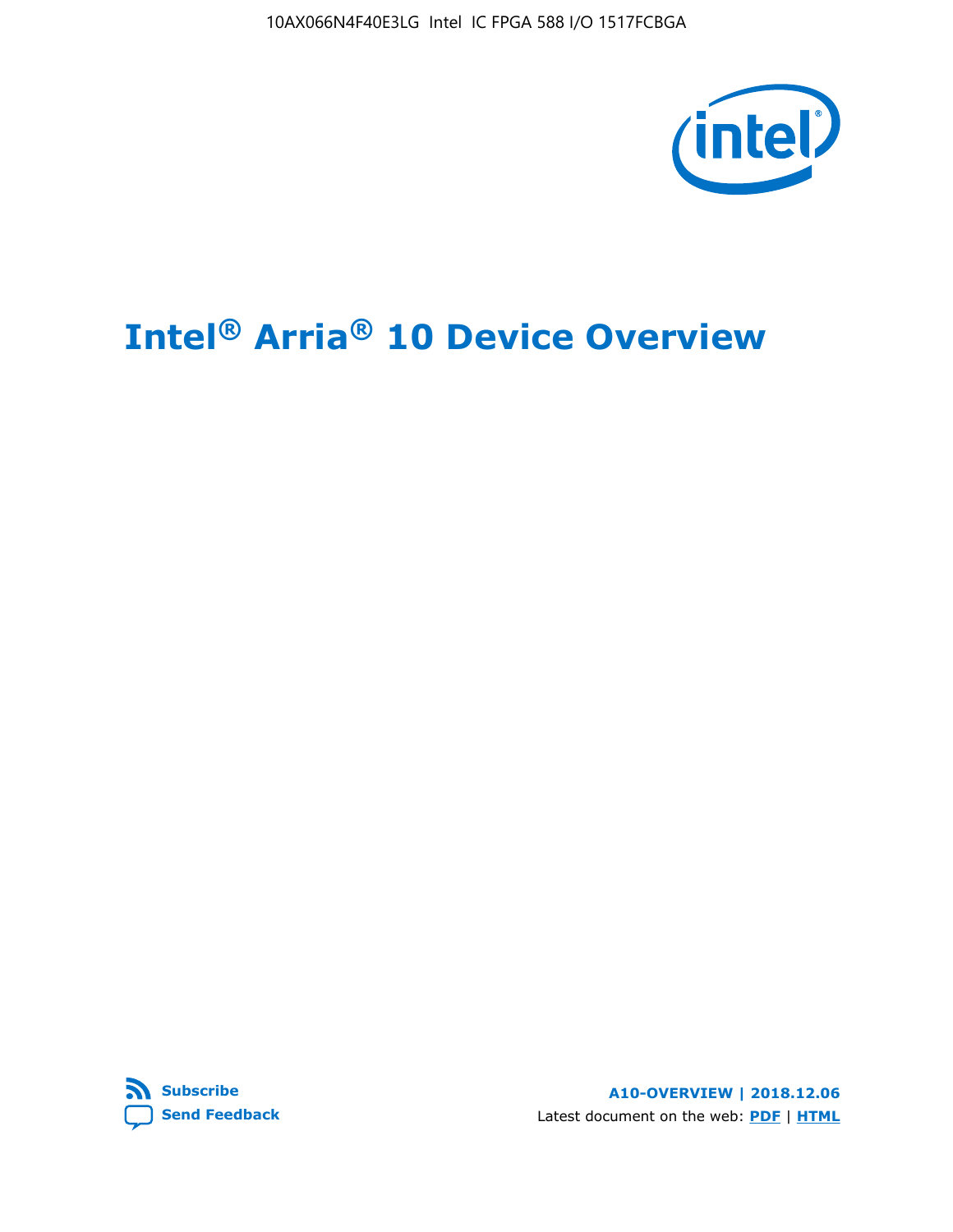

**Contents** 

# **Contents**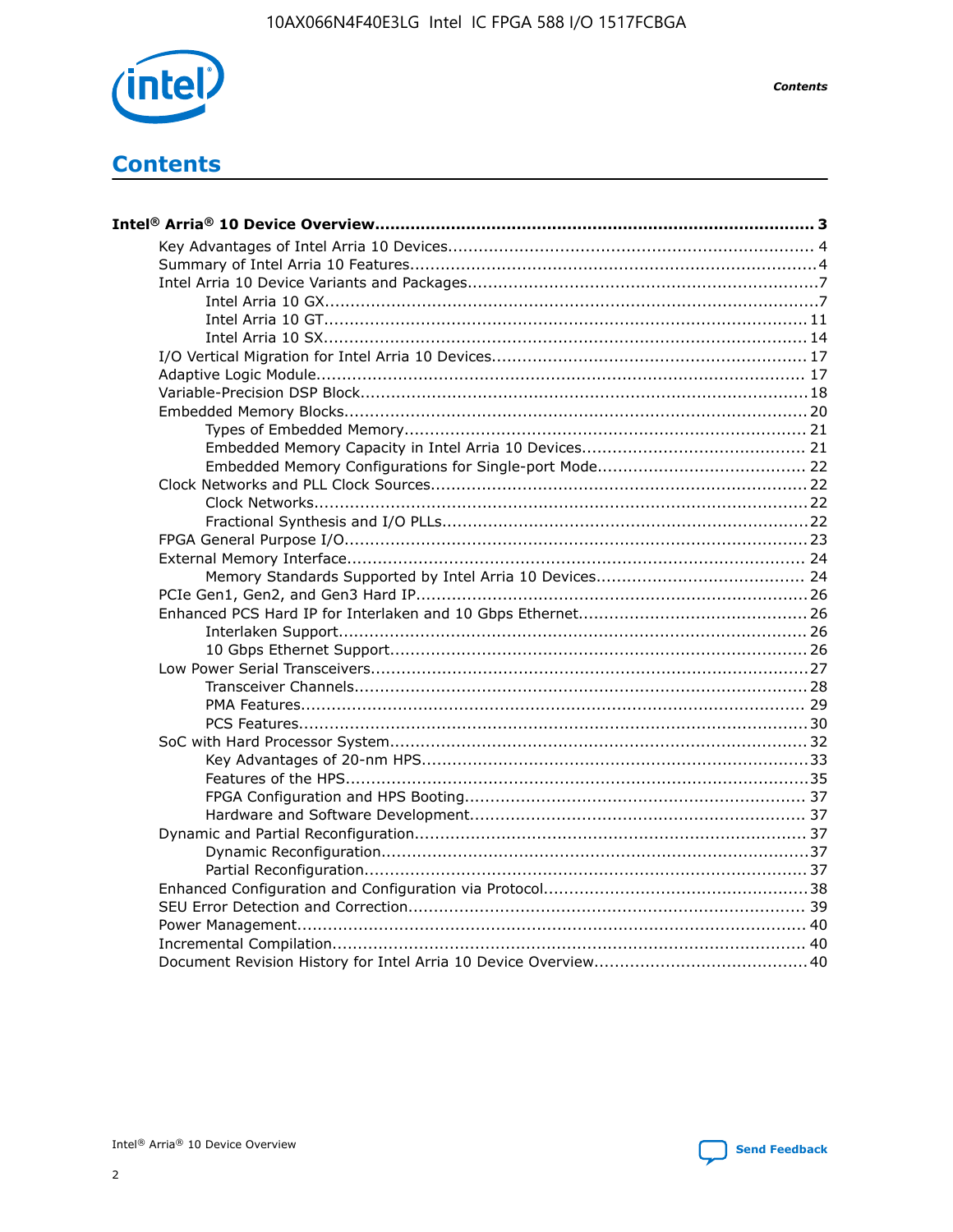**A10-OVERVIEW | 2018.12.06**

**[Send Feedback](mailto:FPGAtechdocfeedback@intel.com?subject=Feedback%20on%20Intel%20Arria%2010%20Device%20Overview%20(A10-OVERVIEW%202018.12.06)&body=We%20appreciate%20your%20feedback.%20In%20your%20comments,%20also%20specify%20the%20page%20number%20or%20paragraph.%20Thank%20you.)**



# **Intel® Arria® 10 Device Overview**

The Intel<sup>®</sup> Arria<sup>®</sup> 10 device family consists of high-performance and power-efficient 20 nm mid-range FPGAs and SoCs.

Intel Arria 10 device family delivers:

- Higher performance than the previous generation of mid-range and high-end FPGAs.
- Power efficiency attained through a comprehensive set of power-saving technologies.

The Intel Arria 10 devices are ideal for high performance, power-sensitive, midrange applications in diverse markets.

| <b>Market</b>         | <b>Applications</b>                                                                                               |
|-----------------------|-------------------------------------------------------------------------------------------------------------------|
| Wireless              | Channel and switch cards in remote radio heads<br>٠<br>Mobile backhaul<br>٠                                       |
| Wireline              | 40G/100G muxponders and transponders<br>٠<br>100G line cards<br>٠<br><b>Bridging</b><br>٠<br>Aggregation<br>٠     |
| <b>Broadcast</b>      | Studio switches<br>٠<br>Servers and transport<br>٠<br>Videoconferencing<br>٠<br>Professional audio and video<br>٠ |
| Computing and Storage | Flash cache<br>٠<br>Cloud computing servers<br>٠<br>Server acceleration<br>٠                                      |
| Medical               | Diagnostic scanners<br>٠<br>Diagnostic imaging<br>٠                                                               |
| Military              | Missile guidance and control<br>٠<br>Radar<br>٠<br>Electronic warfare<br>٠<br>Secure communications<br>٠          |

#### **Table 1. Sample Markets and Ideal Applications for Intel Arria 10 Devices**

#### **Related Information**

- [Intel Arria 10 Device Handbook: Known Issues](http://www.altera.com/support/kdb/solutions/rd07302013_646.html) Lists the planned updates to the *Intel Arria 10 Device Handbook* chapters.
- [Intel Arria 10 GX/GT Device Errata and Design Recommendations](https://www.intel.com/content/www/us/en/programmable/documentation/agz1493851706374.html#yqz1494433888646)
- [Intel Arria 10 SX Device Errata and Design Recommendations](https://www.intel.com/content/www/us/en/programmable/documentation/cru1462832385668.html#cru1462832558642)

Intel Corporation. All rights reserved. Intel, the Intel logo, Altera, Arria, Cyclone, Enpirion, MAX, Nios, Quartus and Stratix words and logos are trademarks of Intel Corporation or its subsidiaries in the U.S. and/or other countries. Intel warrants performance of its FPGA and semiconductor products to current specifications in accordance with Intel's standard warranty, but reserves the right to make changes to any products and services at any time without notice. Intel assumes no responsibility or liability arising out of the application or use of any information, product, or service described herein except as expressly agreed to in writing by Intel. Intel customers are advised to obtain the latest version of device specifications before relying on any published information and before placing orders for products or services. \*Other names and brands may be claimed as the property of others.

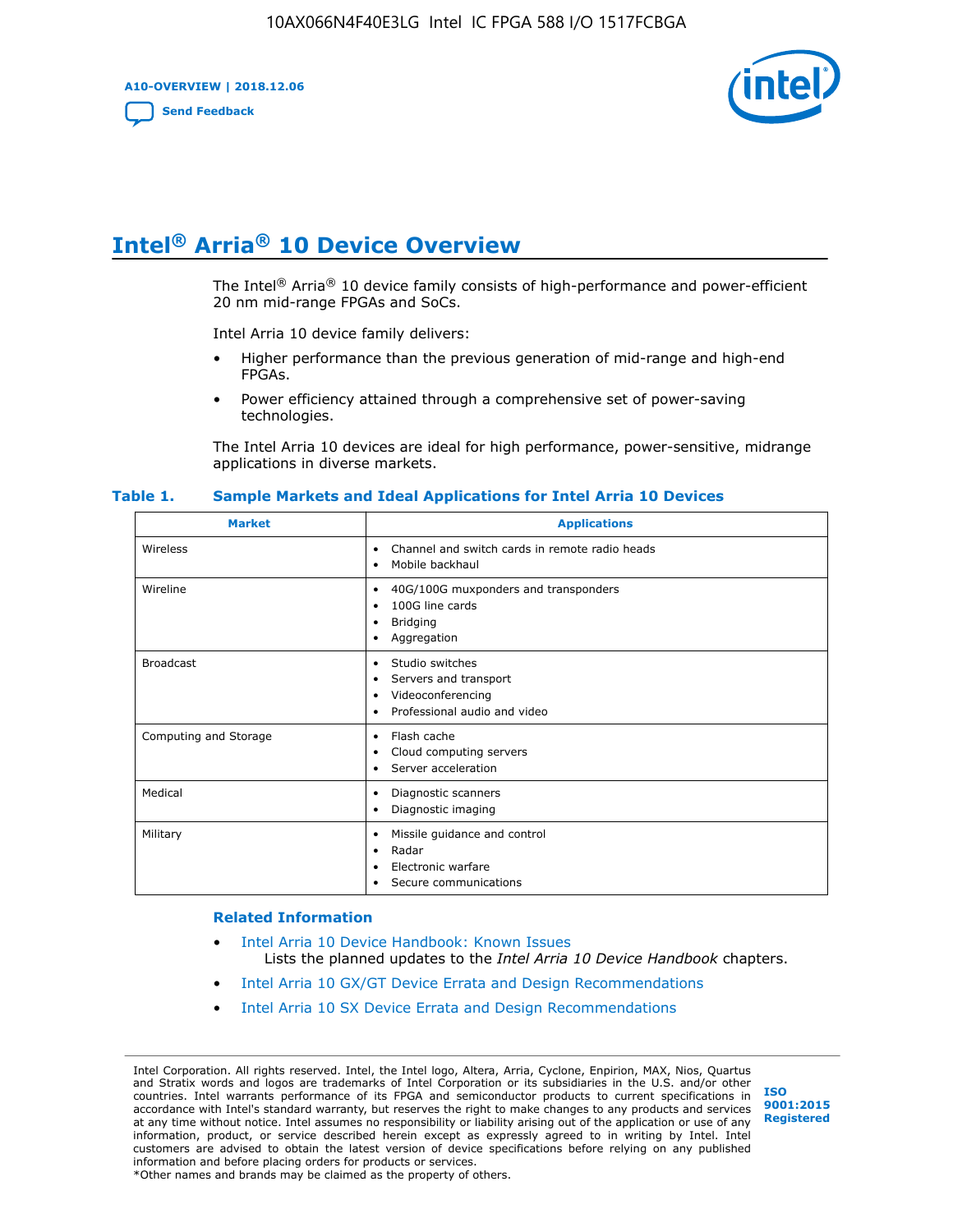

# **Key Advantages of Intel Arria 10 Devices**

## **Table 2. Key Advantages of the Intel Arria 10 Device Family**

| <b>Advantage</b>                                                                                          | <b>Supporting Feature</b>                                                                                                                                                                                                                                                                                                |
|-----------------------------------------------------------------------------------------------------------|--------------------------------------------------------------------------------------------------------------------------------------------------------------------------------------------------------------------------------------------------------------------------------------------------------------------------|
| Enhanced core architecture                                                                                | Built on TSMC's 20 nm process technology<br>٠<br>60% higher performance than the previous generation of mid-range FPGAs<br>٠<br>15% higher performance than the fastest previous-generation FPGA<br>٠                                                                                                                    |
| High-bandwidth integrated<br>transceivers                                                                 | Short-reach rates up to 25.8 Gigabits per second (Gbps)<br>٠<br>Backplane capability up to 12.5 Gbps<br>٠<br>Integrated 10GBASE-KR and 40GBASE-KR4 Forward Error Correction (FEC)<br>٠                                                                                                                                   |
| Improved logic integration and<br>hard IP blocks                                                          | 8-input adaptive logic module (ALM)<br>٠<br>Up to 65.6 megabits (Mb) of embedded memory<br>٠<br>Variable-precision digital signal processing (DSP) blocks<br>Fractional synthesis phase-locked loops (PLLs)<br>Hard PCI Express Gen3 IP blocks<br>Hard memory controllers and PHY up to 2,400 Megabits per second (Mbps) |
| Second generation hard<br>processor system (HPS) with<br>integrated ARM* Cortex*-A9*<br>MPCore* processor | Tight integration of a dual-core ARM Cortex-A9 MPCore processor, hard IP, and an<br>٠<br>FPGA in a single Intel Arria 10 system-on-a-chip (SoC)<br>Supports over 128 Gbps peak bandwidth with integrated data coherency between<br>$\bullet$<br>the processor and the FPGA fabric                                        |
| Advanced power savings                                                                                    | Comprehensive set of advanced power saving features<br>٠<br>Power-optimized MultiTrack routing and core architecture<br>٠<br>Up to 40% lower power compared to previous generation of mid-range FPGAs<br>Up to 60% lower power compared to previous generation of high-end FPGAs                                         |

# **Summary of Intel Arria 10 Features**

## **Table 3. Summary of Features for Intel Arria 10 Devices**

| <b>Feature</b>                  | <b>Description</b>                                                                                                                                                                                                                                                                                                                                                                                       |
|---------------------------------|----------------------------------------------------------------------------------------------------------------------------------------------------------------------------------------------------------------------------------------------------------------------------------------------------------------------------------------------------------------------------------------------------------|
| Technology                      | TSMC's 20-nm SoC process technology<br>٠<br>Allows operation at a lower $V_{\text{CC}}$ level of 0.82 V instead of the 0.9 V standard $V_{\text{CC}}$ core voltage                                                                                                                                                                                                                                       |
| Packaging                       | 1.0 mm ball-pitch Fineline BGA packaging<br>0.8 mm ball-pitch Ultra Fineline BGA packaging<br>Multiple devices with identical package footprints for seamless migration between different<br><b>FPGA</b> densities<br>Devices with compatible package footprints allow migration to next generation high-end<br>Stratix $\mathcal{R}$ 10 devices<br>RoHS, leaded $(1)$ , and lead-free (Pb-free) options |
| High-performance<br>FPGA fabric | Enhanced 8-input ALM with four registers<br>٠<br>Improved multi-track routing architecture to reduce congestion and improve compilation time<br>Hierarchical core clocking architecture<br>Fine-grained partial reconfiguration                                                                                                                                                                          |
| Internal memory<br>blocks       | M20K-20-Kb memory blocks with hard error correction code (ECC)<br>Memory logic array block (MLAB)-640-bit memory                                                                                                                                                                                                                                                                                         |
|                                 | continued                                                                                                                                                                                                                                                                                                                                                                                                |



<sup>(1)</sup> Contact Intel for availability.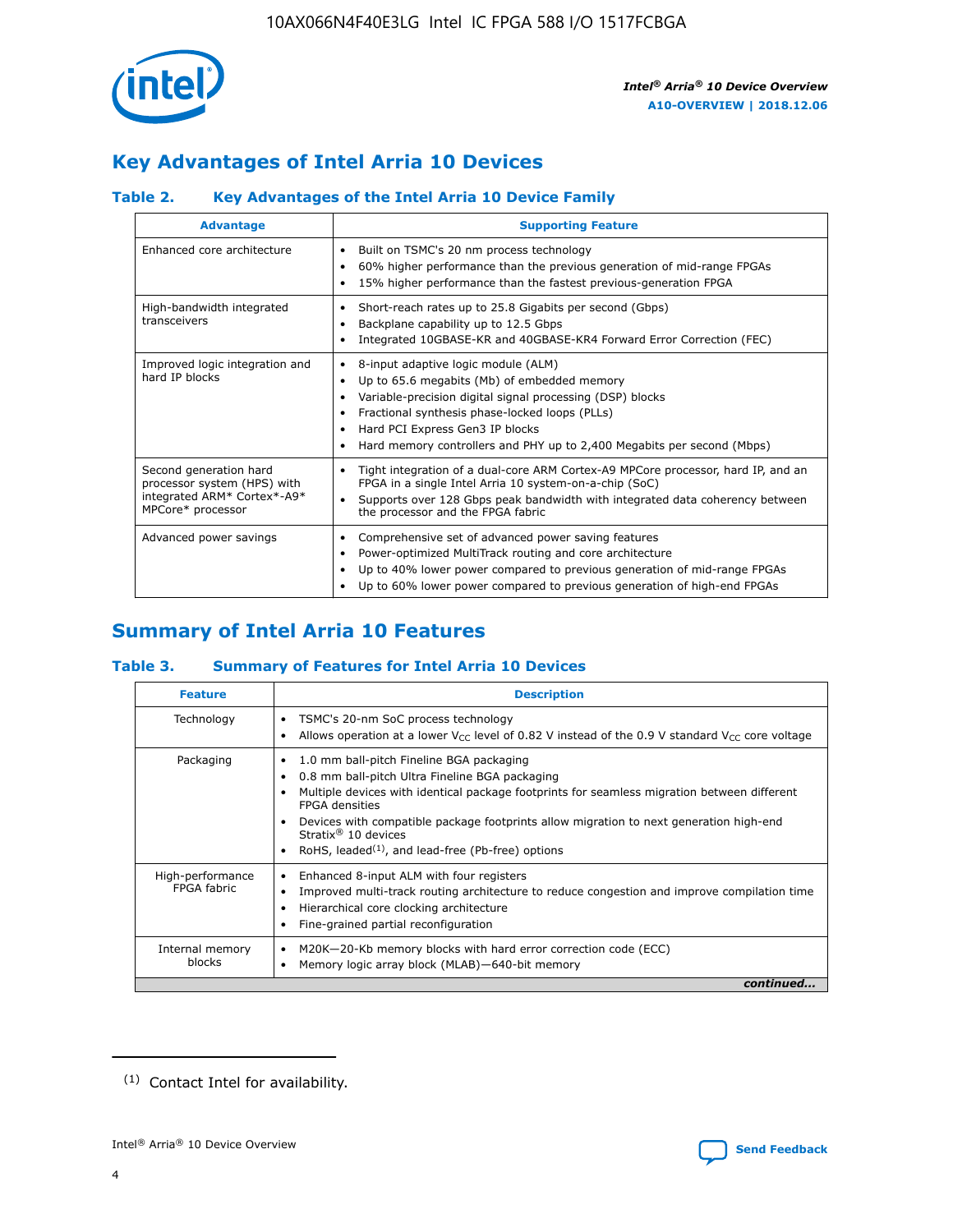$\mathsf{r}$ 



| <b>Feature</b>                         |                                                                                                                | <b>Description</b>                                                                                                                                                                                                                                                                                                                                                                                                                                                                                                                                                                                                                                                                                                                                                                                                                          |
|----------------------------------------|----------------------------------------------------------------------------------------------------------------|---------------------------------------------------------------------------------------------------------------------------------------------------------------------------------------------------------------------------------------------------------------------------------------------------------------------------------------------------------------------------------------------------------------------------------------------------------------------------------------------------------------------------------------------------------------------------------------------------------------------------------------------------------------------------------------------------------------------------------------------------------------------------------------------------------------------------------------------|
| Embedded Hard IP<br>blocks             | Variable-precision DSP                                                                                         | Native support for signal processing precision levels from $18 \times 19$ to<br>$\bullet$<br>54 x 54<br>Native support for 27 x 27 multiplier mode<br>64-bit accumulator and cascade for systolic finite impulse responses<br>(FIRs)<br>Internal coefficient memory banks<br>٠<br>Preadder/subtractor for improved efficiency<br>Additional pipeline register to increase performance and reduce<br>power<br>Supports floating point arithmetic:<br>- Perform multiplication, addition, subtraction, multiply-add,<br>multiply-subtract, and complex multiplication.<br>- Supports multiplication with accumulation capability, cascade<br>summation, and cascade subtraction capability.<br>- Dynamic accumulator reset control.<br>- Support direct vector dot and complex multiplication chaining<br>multiply floating point DSP blocks. |
|                                        | Memory controller                                                                                              | DDR4, DDR3, and DDR3L                                                                                                                                                                                                                                                                                                                                                                                                                                                                                                                                                                                                                                                                                                                                                                                                                       |
|                                        | PCI Express*                                                                                                   | PCI Express (PCIe*) Gen3 (x1, x2, x4, or x8), Gen2 (x1, x2, x4, or x8)<br>and Gen1 (x1, x2, x4, or x8) hard IP with complete protocol stack,<br>endpoint, and root port                                                                                                                                                                                                                                                                                                                                                                                                                                                                                                                                                                                                                                                                     |
|                                        | Transceiver I/O                                                                                                | 10GBASE-KR/40GBASE-KR4 Forward Error Correction (FEC)<br>PCS hard IPs that support:<br>- 10-Gbps Ethernet (10GbE)<br>- PCIe PIPE interface<br>- Interlaken<br>- Gbps Ethernet (GbE)<br>- Common Public Radio Interface (CPRI) with deterministic latency<br>support<br>- Gigabit-capable passive optical network (GPON) with fast lock-<br>time support<br>13.5G JESD204b<br>$\bullet$<br>8B/10B, 64B/66B, 64B/67B encoders and decoders<br>Custom mode support for proprietary protocols                                                                                                                                                                                                                                                                                                                                                   |
| Core clock networks                    | $\bullet$<br>$\bullet$                                                                                         | Up to 800 MHz fabric clocking, depending on the application:<br>- 667 MHz external memory interface clocking with 2,400 Mbps DDR4 interface<br>- 800 MHz LVDS interface clocking with 1,600 Mbps LVDS interface<br>Global, regional, and peripheral clock networks<br>Clock networks that are not used can be gated to reduce dynamic power                                                                                                                                                                                                                                                                                                                                                                                                                                                                                                 |
| Phase-locked loops<br>(PLLs)           | High-resolution fractional synthesis PLLs:<br>$\bullet$<br>Integer PLLs:<br>- Adjacent to general purpose I/Os | - Precision clock synthesis, clock delay compensation, and zero delay buffering (ZDB)<br>- Support integer mode and fractional mode<br>- Fractional mode support with third-order delta-sigma modulation<br>- Support external memory and LVDS interfaces                                                                                                                                                                                                                                                                                                                                                                                                                                                                                                                                                                                   |
| FPGA General-purpose<br>$I/Os$ (GPIOs) | On-chip termination (OCT)<br>$\bullet$                                                                         | 1.6 Gbps LVDS-every pair can be configured as receiver or transmitter<br>1.2 V to 3.0 V single-ended LVTTL/LVCMOS interfacing                                                                                                                                                                                                                                                                                                                                                                                                                                                                                                                                                                                                                                                                                                               |
| <b>External Memory</b><br>Interface    |                                                                                                                | Hard memory controller- DDR4, DDR3, and DDR3L support<br>$-$ DDR4 $-$ speeds up to 1,200 MHz/2,400 Mbps<br>- DDR3-speeds up to 1,067 MHz/2,133 Mbps<br>Soft memory controller—provides support for RLDRAM $3^{(2)}$ , QDR IV $(2^2)$ , and QDR II+<br>continued                                                                                                                                                                                                                                                                                                                                                                                                                                                                                                                                                                             |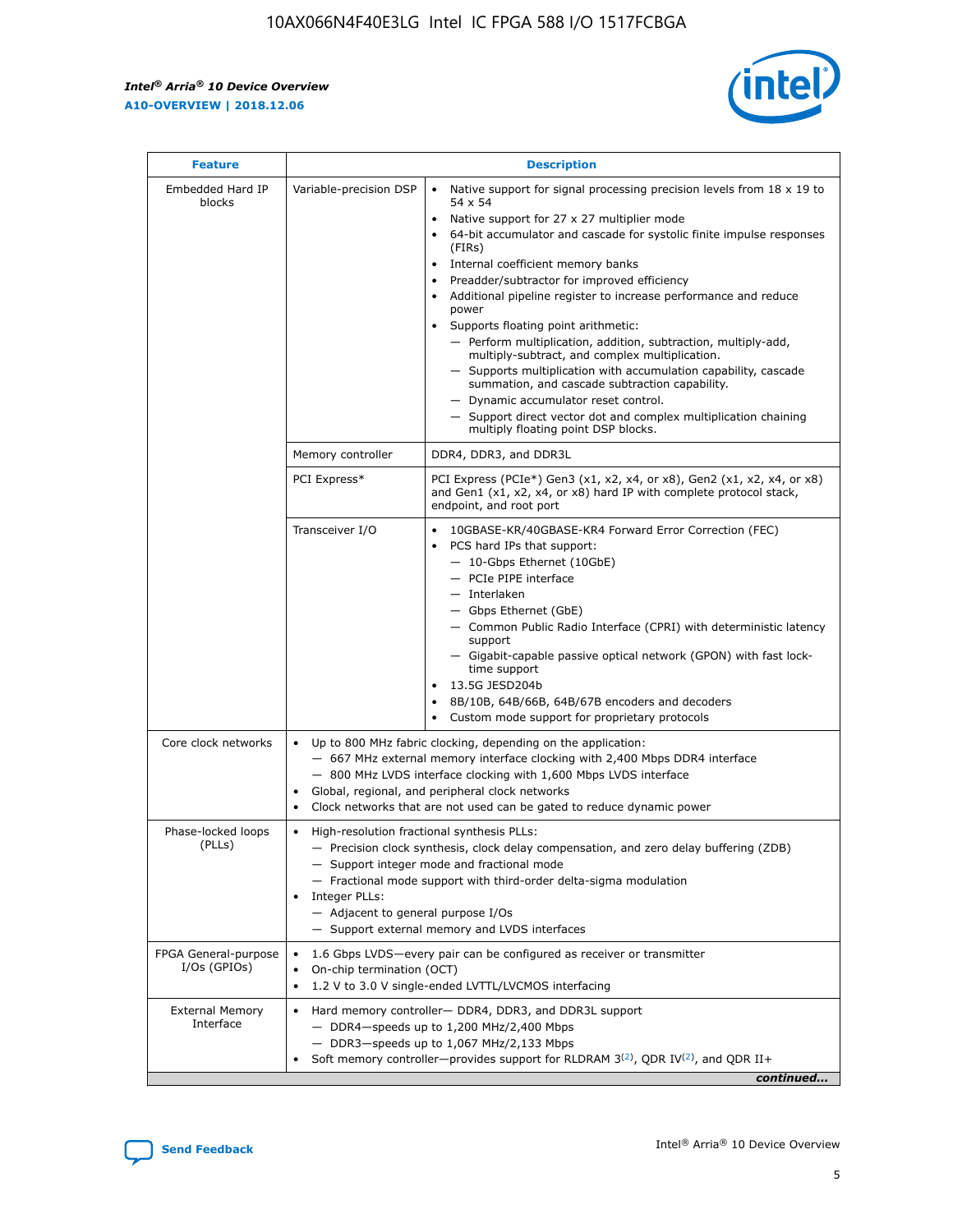

| <b>Feature</b>                                    | <b>Description</b>                                                                                                                                                                                                                                                                                                                                                                                                                                                                                                                                                                                                                                                        |
|---------------------------------------------------|---------------------------------------------------------------------------------------------------------------------------------------------------------------------------------------------------------------------------------------------------------------------------------------------------------------------------------------------------------------------------------------------------------------------------------------------------------------------------------------------------------------------------------------------------------------------------------------------------------------------------------------------------------------------------|
| Low-power serial<br>transceivers                  | • Continuous operating range:<br>- Intel Arria 10 GX-1 Gbps to 17.4 Gbps<br>$-$ Intel Arria 10 GT $-1$ Gbps to 25.8 Gbps<br>Backplane support:<br>$\bullet$<br>$-$ Intel Arria 10 GX-up to 12.5<br>$-$ Intel Arria 10 GT-up to 12.5<br>Extended range down to 125 Mbps with oversampling<br>ATX transmit PLLs with user-configurable fractional synthesis capability<br>Electronic Dispersion Compensation (EDC) support for XFP, SFP+, OSFP, and CFP optical<br>module<br>Adaptive linear and decision feedback equalization<br>$\bullet$<br>Transmitter pre-emphasis and de-emphasis<br>$\bullet$<br>Dynamic partial reconfiguration of individual transceiver channels |
| <b>HPS</b><br>(Intel Arria 10 SX<br>devices only) | Dual-core ARM Cortex-A9 MPCore processor-1.2 GHz CPU with<br>Processor and system<br>$\bullet$<br>1.5 GHz overdrive capability<br>256 KB on-chip RAM and 64 KB on-chip ROM<br>System peripherals-general-purpose timers, watchdog timers, direct<br>memory access (DMA) controller, FPGA configuration manager, and<br>clock and reset managers<br>• Security features—anti-tamper, secure boot, Advanced Encryption<br>Standard (AES) and authentication (SHA)<br>ARM CoreSight* JTAG debug access port, trace port, and on-chip<br>$\bullet$<br>trace storage                                                                                                           |
|                                                   | <b>External interfaces</b><br>Hard memory interface—Hard memory controller (2,400 Mbps DDR4,<br>and 2,133 Mbps DDR3), Quad serial peripheral interface (QSPI) flash<br>controller, NAND flash controller, direct memory access (DMA)<br>controller, Secure Digital/MultiMediaCard (SD/MMC) controller<br>Communication interface-10/100/1000 Ethernet media access<br>$\bullet$<br>control (MAC), USB On-The-GO (OTG) controllers, I <sup>2</sup> C controllers,<br>UART 16550, serial peripheral interface (SPI), and up to 62<br>HPS GPIO interfaces (48 direct-share I/Os)                                                                                             |
|                                                   | Interconnects to core<br>• High-performance ARM AMBA* AXI bus bridges that support<br>simultaneous read and write<br>HPS-FPGA bridges-include the FPGA-to-HPS, HPS-to-FPGA, and<br>$\bullet$<br>lightweight HPS-to-FPGA bridges that allow the FPGA fabric to issue<br>transactions to slaves in the HPS, and vice versa<br>Configuration bridge that allows HPS configuration manager to<br>configure the core logic via dedicated 32-bit configuration port<br>FPGA-to-HPS SDRAM controller bridge-provides configuration<br>interfaces for the multiport front end (MPFE) of the HPS SDRAM<br>controller                                                               |
| Configuration                                     | Tamper protection—comprehensive design protection to protect your valuable IP investments<br>Enhanced 256-bit advanced encryption standard (AES) design security with authentication<br>$\bullet$<br>Configuration via protocol (CvP) using PCIe Gen1, Gen2, or Gen3<br>continued                                                                                                                                                                                                                                                                                                                                                                                         |



<sup>(2)</sup> Intel Arria 10 devices support this external memory interface using hard PHY with soft memory controller.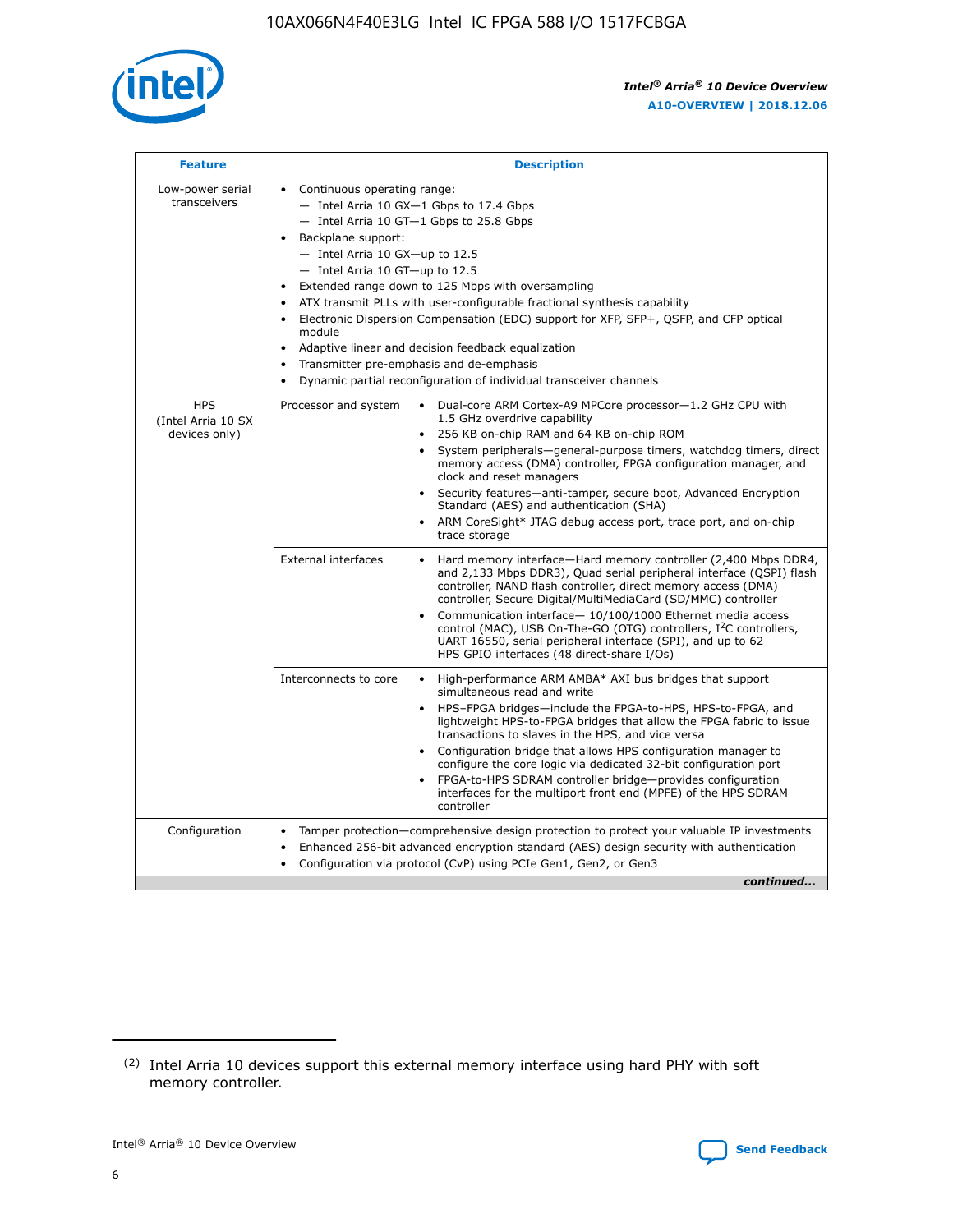

| <b>Feature</b>     | <b>Description</b>                                                                                                                                                                                               |
|--------------------|------------------------------------------------------------------------------------------------------------------------------------------------------------------------------------------------------------------|
|                    | Dynamic reconfiguration of the transceivers and PLLs<br>Fine-grained partial reconfiguration of the core fabric<br>Active Serial x4 Interface<br>$\bullet$                                                       |
| Power management   | SmartVID<br>Low static power device options<br>Programmable Power Technology<br>Intel Quartus <sup>®</sup> Prime integrated power analysis                                                                       |
| Software and tools | Intel Quartus Prime design suite<br>Transceiver toolkit<br>Platform Designer system integration tool<br>DSP Builder for Intel FPGAs<br>OpenCL <sup>™</sup> support<br>Intel SoC FPGA Embedded Design Suite (EDS) |

## **Related Information**

[Intel Arria 10 Transceiver PHY Overview](https://www.intel.com/content/www/us/en/programmable/documentation/nik1398707230472.html#nik1398706768037) Provides details on Intel Arria 10 transceivers.

# **Intel Arria 10 Device Variants and Packages**

#### **Table 4. Device Variants for the Intel Arria 10 Device Family**

| <b>Variant</b>    | <b>Description</b>                                                                                                                                                                                                     |
|-------------------|------------------------------------------------------------------------------------------------------------------------------------------------------------------------------------------------------------------------|
| Intel Arria 10 GX | FPGA featuring 17.4 Gbps transceivers for short reach applications with 12.5 backplane driving<br>capability.                                                                                                          |
| Intel Arria 10 GT | FPGA featuring:<br>17.4 Gbps transceivers for short reach applications with 12.5 backplane driving capability.<br>25.8 Gbps transceivers for supporting CAUI-4 and CEI-25G applications with CFP2 and CFP4<br>modules. |
| Intel Arria 10 SX | SoC integrating ARM-based HPS and FPGA featuring 17.4 Gbps transceivers for short reach<br>applications with 12.5 backplane driving capability.                                                                        |

# **Intel Arria 10 GX**

This section provides the available options, maximum resource counts, and package plan for the Intel Arria 10 GX devices.

The information in this section is correct at the time of publication. For the latest information and to get more details, refer to the Intel FPGA Product Selector.

#### **Related Information**

#### [Intel FPGA Product Selector](http://www.altera.com/products/selector/psg-selector.html) Provides the latest information on Intel products.

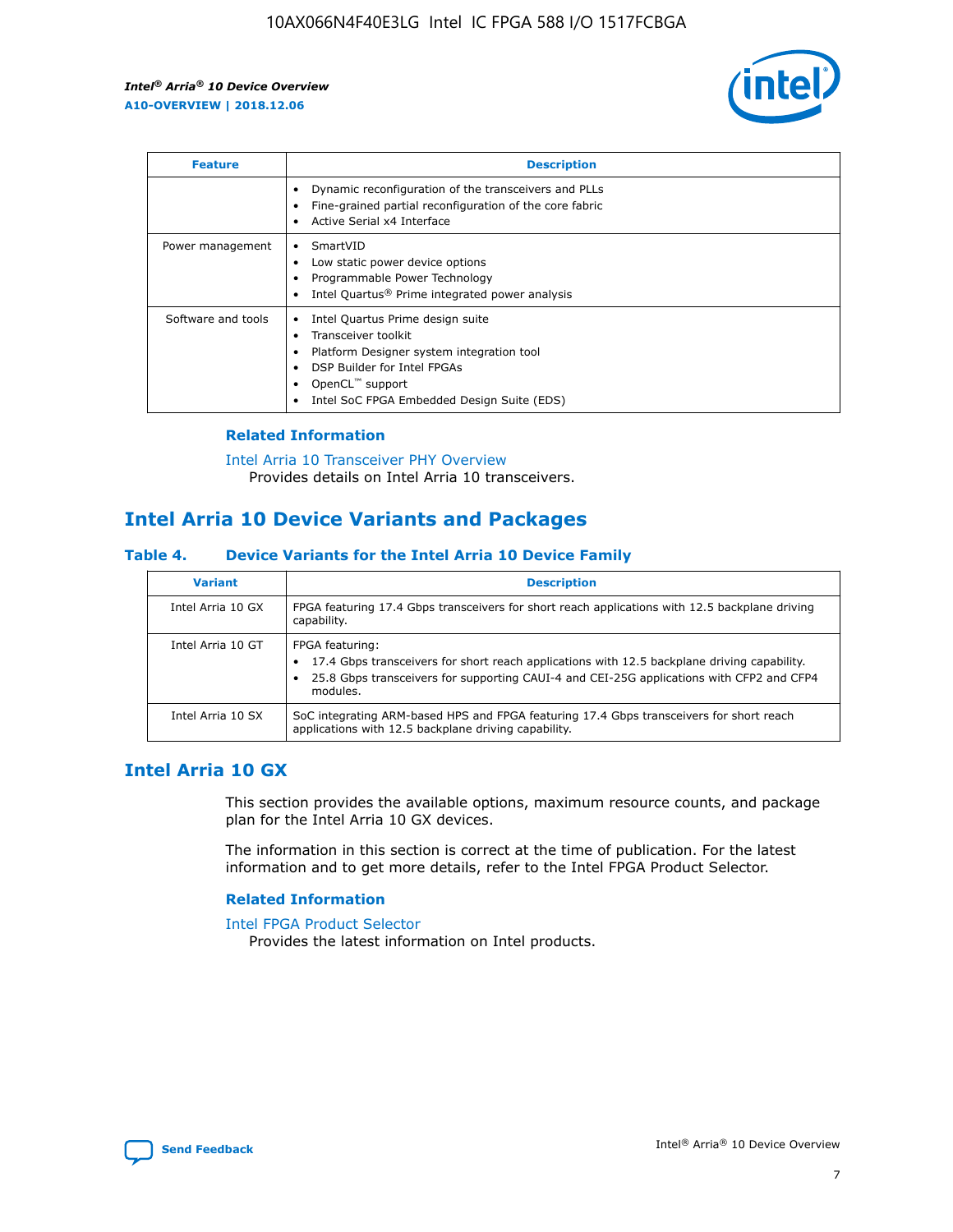

# **Available Options**





#### **Related Information**

[Transceiver Performance for Intel Arria 10 GX/SX Devices](https://www.intel.com/content/www/us/en/programmable/documentation/mcn1413182292568.html#mcn1413213965502) Provides more information about the transceiver speed grade.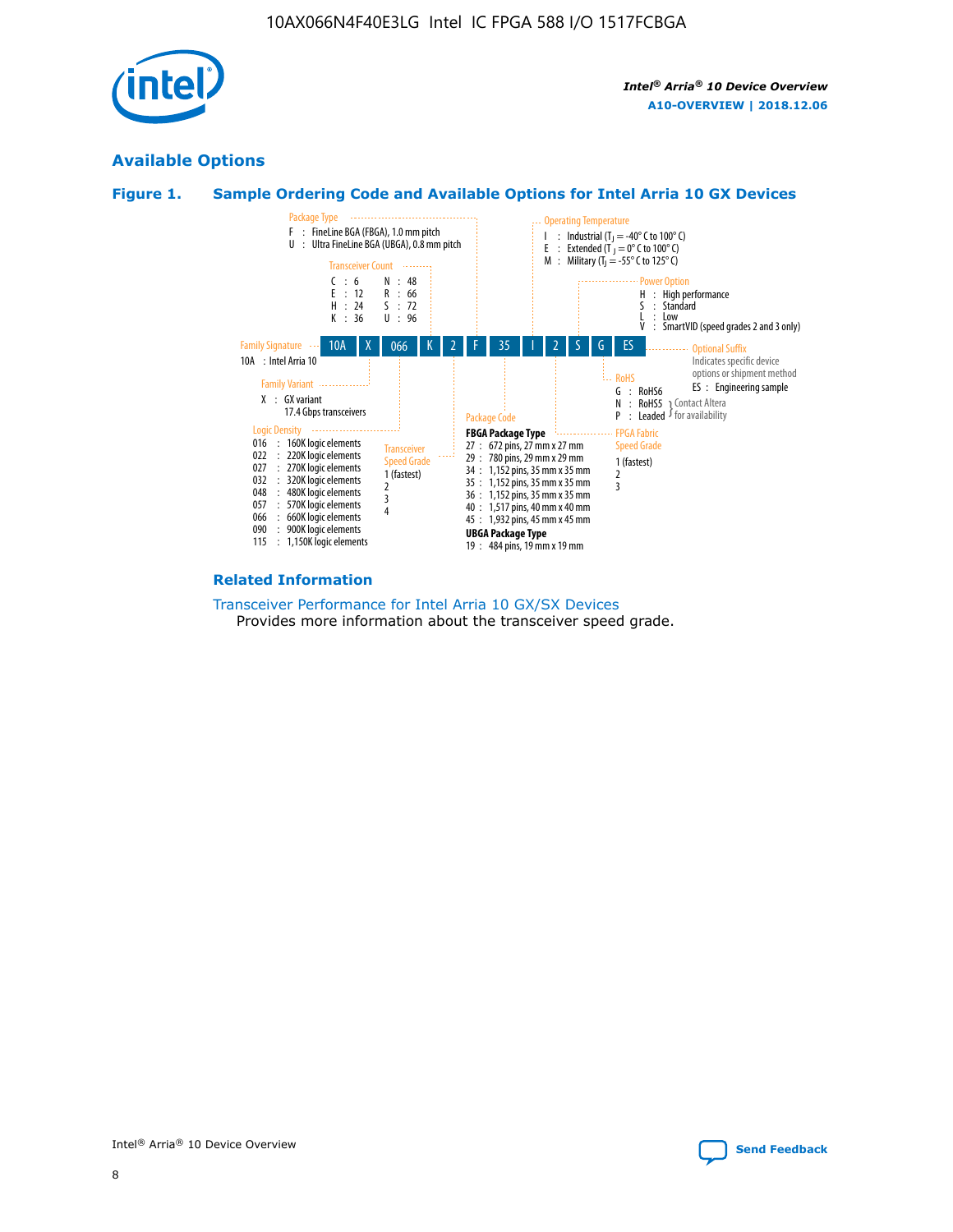

# **Maximum Resources**

#### **Table 5. Maximum Resource Counts for Intel Arria 10 GX Devices (GX 160, GX 220, GX 270, GX 320, and GX 480)**

| <b>Resource</b>              |                         | <b>Product Line</b> |                                                 |                |                |                |  |  |
|------------------------------|-------------------------|---------------------|-------------------------------------------------|----------------|----------------|----------------|--|--|
|                              |                         | <b>GX 160</b>       | <b>GX 220</b><br><b>GX 270</b><br><b>GX 320</b> |                |                | <b>GX 480</b>  |  |  |
| Logic Elements (LE) (K)      |                         | 160                 | 220                                             | 270            | 320            | 480            |  |  |
| <b>ALM</b>                   |                         | 61,510              | 80,330                                          | 101,620        | 119,900        | 183,590        |  |  |
| Register                     |                         | 246,040             | 406,480<br>479,600<br>321,320                   |                |                | 734,360        |  |  |
| Memory (Kb)                  | M <sub>20</sub> K       | 8,800               | 11,740                                          | 15,000         | 17,820         | 28,620         |  |  |
|                              | <b>MLAB</b>             | 1,050               | 1,690                                           | 2,452<br>2,727 |                | 4,164          |  |  |
| Variable-precision DSP Block |                         | 156                 | 192                                             | 830            | 985            |                |  |  |
| 18 x 19 Multiplier           |                         | 312                 | 384                                             | 1,660<br>1,970 |                | 2,736          |  |  |
| PLL                          | Fractional<br>Synthesis | 6                   | 6                                               | 8              | 8              | 12             |  |  |
|                              | I/O                     | 6                   | 6                                               | 8              | 8              | 12             |  |  |
| 17.4 Gbps Transceiver        |                         | 12                  | 12                                              | 24             | 24             | 36             |  |  |
| GPIO <sup>(3)</sup>          |                         | 288                 | 288                                             | 384            | 384            | 492            |  |  |
| LVDS Pair $(4)$              |                         | 120                 | 120                                             | 168            | 168            | 222            |  |  |
| PCIe Hard IP Block           |                         | $\mathbf{1}$        | 1                                               | $\overline{2}$ | $\overline{2}$ | $\overline{2}$ |  |  |
| Hard Memory Controller       |                         | 6                   | 6                                               | 8              | 8              | 12             |  |  |

<sup>(4)</sup> Each LVDS I/O pair can be used as differential input or output.



<sup>(3)</sup> The number of GPIOs does not include transceiver I/Os. In the Intel Quartus Prime software, the number of user I/Os includes transceiver I/Os.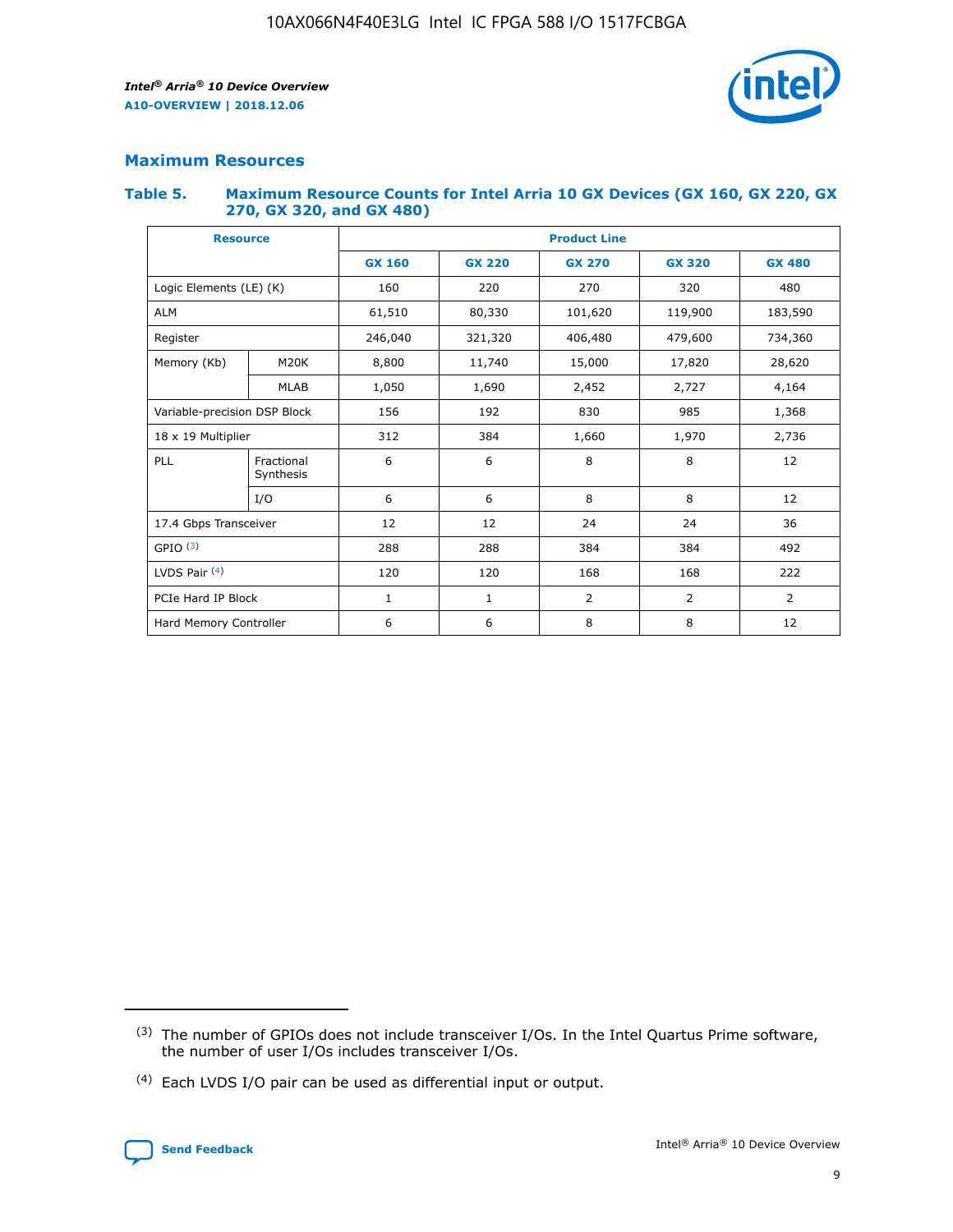

## **Table 6. Maximum Resource Counts for Intel Arria 10 GX Devices (GX 570, GX 660, GX 900, and GX 1150)**

|                              | <b>Resource</b>         | <b>Product Line</b> |                |                |                |  |  |  |
|------------------------------|-------------------------|---------------------|----------------|----------------|----------------|--|--|--|
|                              |                         | <b>GX 570</b>       | <b>GX 660</b>  | <b>GX 900</b>  | <b>GX 1150</b> |  |  |  |
| Logic Elements (LE) (K)      |                         | 570                 | 660            | 900            | 1,150          |  |  |  |
| <b>ALM</b>                   |                         | 217,080             | 251,680        | 339,620        | 427,200        |  |  |  |
| Register                     |                         | 868,320             | 1,006,720      | 1,358,480      | 1,708,800      |  |  |  |
| Memory (Kb)                  | <b>M20K</b>             | 36,000              | 42,620         | 48,460         | 54,260         |  |  |  |
|                              | <b>MLAB</b>             | 5,096               | 5,788          | 9,386          | 12,984         |  |  |  |
| Variable-precision DSP Block |                         | 1,523               | 1,687          | 1,518          | 1,518          |  |  |  |
| 18 x 19 Multiplier           |                         | 3,046               | 3,374          | 3,036          | 3,036          |  |  |  |
| PLL                          | Fractional<br>Synthesis | 16                  | 16             | 32             | 32             |  |  |  |
|                              | I/O                     | 16                  | 16             | 16             | 16             |  |  |  |
| 17.4 Gbps Transceiver        |                         | 48                  | 48             | 96             | 96             |  |  |  |
| GPIO <sup>(3)</sup>          |                         | 696                 | 696            | 768            | 768            |  |  |  |
| LVDS Pair $(4)$              |                         | 324                 | 324            | 384            | 384            |  |  |  |
| PCIe Hard IP Block           |                         | 2                   | $\overline{2}$ | $\overline{4}$ | $\overline{4}$ |  |  |  |
| Hard Memory Controller       |                         | 16                  | 16             | 16             | 16             |  |  |  |

# **Package Plan**

## **Table 7. Package Plan for Intel Arria 10 GX Devices (U19, F27, and F29)**

Refer to I/O and High Speed I/O in Intel Arria 10 Devices chapter for the number of 3 V I/O, LVDS I/O, and LVDS channels in each device package.

| <b>Product Line</b> | U <sub>19</sub><br>$(19 \text{ mm} \times 19 \text{ mm})$<br>484-pin UBGA) |          |             |         | <b>F27</b><br>(27 mm × 27 mm,<br>672-pin FBGA) |             | <b>F29</b><br>(29 mm × 29 mm,<br>780-pin FBGA) |          |             |  |
|---------------------|----------------------------------------------------------------------------|----------|-------------|---------|------------------------------------------------|-------------|------------------------------------------------|----------|-------------|--|
|                     | 3 V I/O                                                                    | LVDS I/O | <b>XCVR</b> | 3 V I/O | <b>LVDS I/O</b>                                | <b>XCVR</b> | 3 V I/O                                        | LVDS I/O | <b>XCVR</b> |  |
| GX 160              | 48                                                                         | 192      | 6           | 48      | 192                                            | 12          | 48                                             | 240      | 12          |  |
| GX 220              | 48                                                                         | 192      | 6           | 48      | 192                                            | 12          | 48                                             | 240      | 12          |  |
| GX 270              |                                                                            |          |             | 48      | 192                                            | 12          | 48                                             | 312      | 12          |  |
| GX 320              |                                                                            |          |             | 48      | 192                                            | 12          | 48                                             | 312      | 12          |  |
| GX 480              |                                                                            |          |             |         |                                                |             | 48                                             | 312      | 12          |  |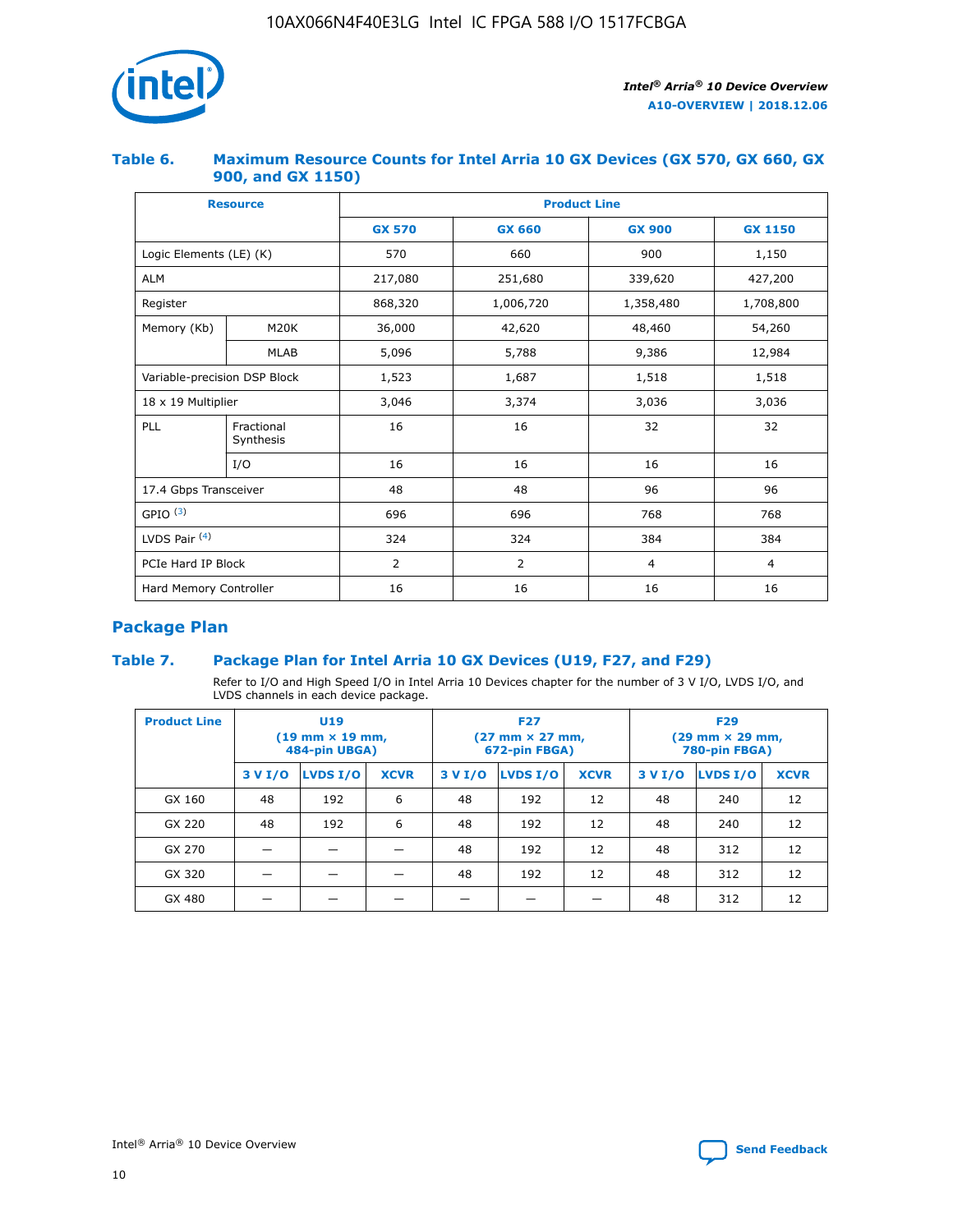

#### **Table 8. Package Plan for Intel Arria 10 GX Devices (F34, F35, NF40, and KF40)**

Refer to I/O and High Speed I/O in Intel Arria 10 Devices chapter for the number of 3 V I/O, LVDS I/O, and LVDS channels in each device package.

| <b>Product Line</b> | <b>F34</b><br>$(35 \text{ mm} \times 35 \text{ mm})$<br>1152-pin FBGA) |                    | <b>F35</b><br>$(35 \text{ mm} \times 35 \text{ mm})$<br><b>1152-pin FBGA)</b> |           | <b>KF40</b><br>$(40$ mm $\times$ 40 mm,<br>1517-pin FBGA) |             |           | <b>NF40</b><br>$(40$ mm $\times$ 40 mm,<br><b>1517-pin FBGA)</b> |             |            |                    |             |
|---------------------|------------------------------------------------------------------------|--------------------|-------------------------------------------------------------------------------|-----------|-----------------------------------------------------------|-------------|-----------|------------------------------------------------------------------|-------------|------------|--------------------|-------------|
|                     | 3V<br>I/O                                                              | <b>LVDS</b><br>I/O | <b>XCVR</b>                                                                   | 3V<br>I/O | <b>LVDS</b><br>I/O                                        | <b>XCVR</b> | 3V<br>I/O | <b>LVDS</b><br>I/O                                               | <b>XCVR</b> | 3 V<br>I/O | <b>LVDS</b><br>I/O | <b>XCVR</b> |
| GX 270              | 48                                                                     | 336                | 24                                                                            | 48        | 336                                                       | 24          |           |                                                                  |             |            |                    |             |
| GX 320              | 48                                                                     | 336                | 24                                                                            | 48        | 336                                                       | 24          |           |                                                                  |             |            |                    |             |
| GX 480              | 48                                                                     | 444                | 24                                                                            | 48        | 348                                                       | 36          |           |                                                                  |             |            |                    |             |
| GX 570              | 48                                                                     | 444                | 24                                                                            | 48        | 348                                                       | 36          | 96        | 600                                                              | 36          | 48         | 540                | 48          |
| GX 660              | 48                                                                     | 444                | 24                                                                            | 48        | 348                                                       | 36          | 96        | 600                                                              | 36          | 48         | 540                | 48          |
| GX 900              |                                                                        | 504                | 24                                                                            | -         |                                                           |             |           |                                                                  |             |            | 600                | 48          |
| GX 1150             |                                                                        | 504                | 24                                                                            |           |                                                           |             |           |                                                                  |             |            | 600                | 48          |

#### **Table 9. Package Plan for Intel Arria 10 GX Devices (RF40, NF45, SF45, and UF45)**

Refer to I/O and High Speed I/O in Intel Arria 10 Devices chapter for the number of 3 V I/O, LVDS I/O, and LVDS channels in each device package.

| <b>Product Line</b> | <b>RF40</b><br>$(40$ mm $\times$ 40 mm,<br>1517-pin FBGA) |                    | <b>NF45</b><br>$(45 \text{ mm} \times 45 \text{ mm})$<br><b>1932-pin FBGA)</b> |            |                    | <b>SF45</b><br>$(45 \text{ mm} \times 45 \text{ mm})$<br><b>1932-pin FBGA)</b> |            |                    | <b>UF45</b><br>$(45 \text{ mm} \times 45 \text{ mm})$<br><b>1932-pin FBGA)</b> |           |                    |             |
|---------------------|-----------------------------------------------------------|--------------------|--------------------------------------------------------------------------------|------------|--------------------|--------------------------------------------------------------------------------|------------|--------------------|--------------------------------------------------------------------------------|-----------|--------------------|-------------|
|                     | 3V<br>I/O                                                 | <b>LVDS</b><br>I/O | <b>XCVR</b>                                                                    | 3 V<br>I/O | <b>LVDS</b><br>I/O | <b>XCVR</b>                                                                    | 3 V<br>I/O | <b>LVDS</b><br>I/O | <b>XCVR</b>                                                                    | 3V<br>I/O | <b>LVDS</b><br>I/O | <b>XCVR</b> |
| GX 900              |                                                           | 342                | 66                                                                             | _          | 768                | 48                                                                             |            | 624                | 72                                                                             |           | 480                | 96          |
| GX 1150             |                                                           | 342                | 66                                                                             | _          | 768                | 48                                                                             |            | 624                | 72                                                                             |           | 480                | 96          |

#### **Related Information**

[I/O and High-Speed Differential I/O Interfaces in Intel Arria 10 Devices chapter, Intel](https://www.intel.com/content/www/us/en/programmable/documentation/sam1403482614086.html#sam1403482030321) [Arria 10 Device Handbook](https://www.intel.com/content/www/us/en/programmable/documentation/sam1403482614086.html#sam1403482030321)

Provides the number of 3 V and LVDS I/Os, and LVDS channels for each Intel Arria 10 device package.

# **Intel Arria 10 GT**

This section provides the available options, maximum resource counts, and package plan for the Intel Arria 10 GT devices.

The information in this section is correct at the time of publication. For the latest information and to get more details, refer to the Intel FPGA Product Selector.

#### **Related Information**

#### [Intel FPGA Product Selector](http://www.altera.com/products/selector/psg-selector.html)

Provides the latest information on Intel products.

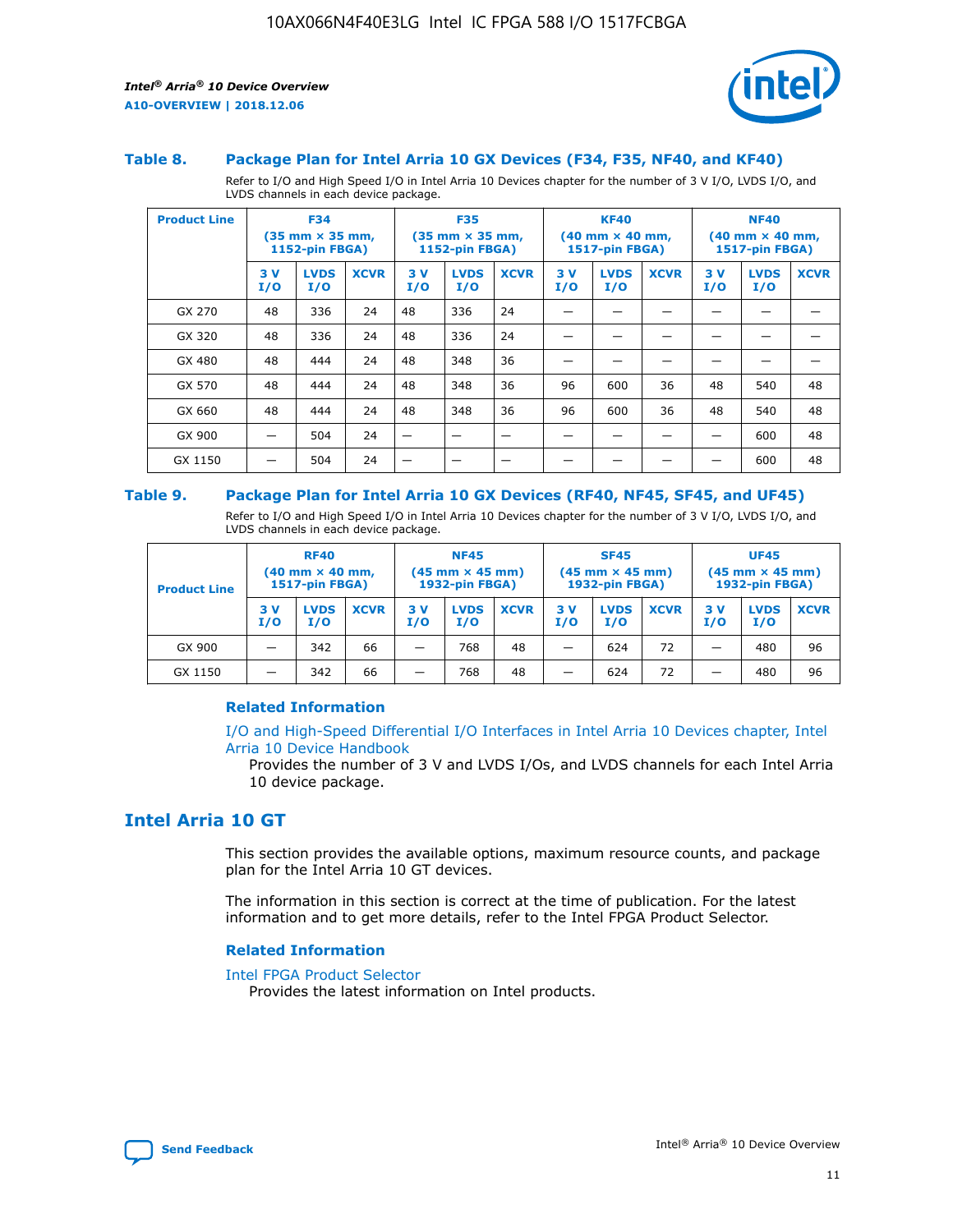

# **Available Options**

# **Figure 2. Sample Ordering Code and Available Options for Intel Arria 10 GT Devices**

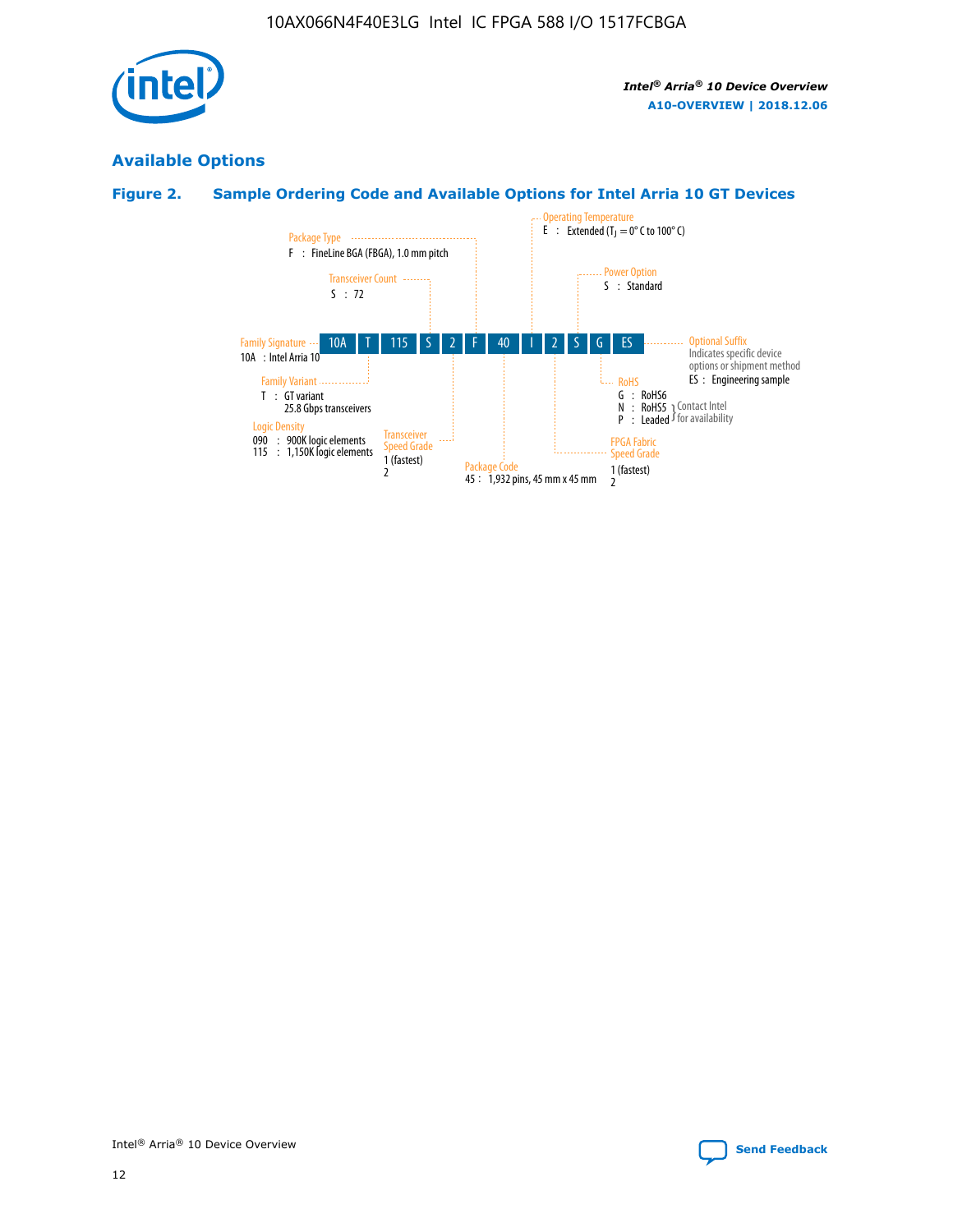

## **Maximum Resources**

#### **Table 10. Maximum Resource Counts for Intel Arria 10 GT Devices**

| <b>Resource</b>              |                      |                | <b>Product Line</b> |  |
|------------------------------|----------------------|----------------|---------------------|--|
|                              |                      | <b>GT 900</b>  | <b>GT 1150</b>      |  |
| Logic Elements (LE) (K)      |                      | 900            | 1,150               |  |
| <b>ALM</b>                   |                      | 339,620        | 427,200             |  |
| Register                     |                      | 1,358,480      | 1,708,800           |  |
| Memory (Kb)                  | M20K                 | 48,460         | 54,260              |  |
|                              | <b>MLAB</b>          | 9,386          | 12,984              |  |
| Variable-precision DSP Block |                      | 1,518          | 1,518               |  |
| 18 x 19 Multiplier           |                      | 3,036          | 3,036               |  |
| <b>PLL</b>                   | Fractional Synthesis | 32             | 32                  |  |
|                              | I/O                  | 16             | 16                  |  |
| Transceiver                  | 17.4 Gbps            | 72(5)          | 72(5)               |  |
|                              | 25.8 Gbps            | 6              | 6                   |  |
| GPIO <sup>(6)</sup>          |                      | 624            | 624                 |  |
| LVDS Pair $(7)$              |                      | 312            | 312                 |  |
| PCIe Hard IP Block           |                      | $\overline{4}$ | $\overline{4}$      |  |
| Hard Memory Controller       |                      | 16             | 16                  |  |

#### **Related Information**

#### [Intel Arria 10 GT Channel Usage](https://www.intel.com/content/www/us/en/programmable/documentation/nik1398707230472.html#nik1398707008178)

Configuring GT/GX channels in Intel Arria 10 GT devices.

## **Package Plan**

#### **Table 11. Package Plan for Intel Arria 10 GT Devices**

Refer to I/O and High Speed I/O in Intel Arria 10 Devices chapter for the number of 3 V I/O, LVDS I/O, and LVDS channels in each device package.

| <b>Product Line</b> | <b>SF45</b><br>(45 mm × 45 mm, 1932-pin FBGA) |                 |             |  |  |  |
|---------------------|-----------------------------------------------|-----------------|-------------|--|--|--|
|                     | 3 V I/O                                       | <b>LVDS I/O</b> | <b>XCVR</b> |  |  |  |
| GT 900              |                                               | 624             | 72          |  |  |  |
| GT 1150             |                                               | 624             |             |  |  |  |

<sup>(7)</sup> Each LVDS I/O pair can be used as differential input or output.



 $(5)$  If all 6 GT channels are in use, 12 of the GX channels are not usable.

<sup>(6)</sup> The number of GPIOs does not include transceiver I/Os. In the Intel Quartus Prime software, the number of user I/Os includes transceiver I/Os.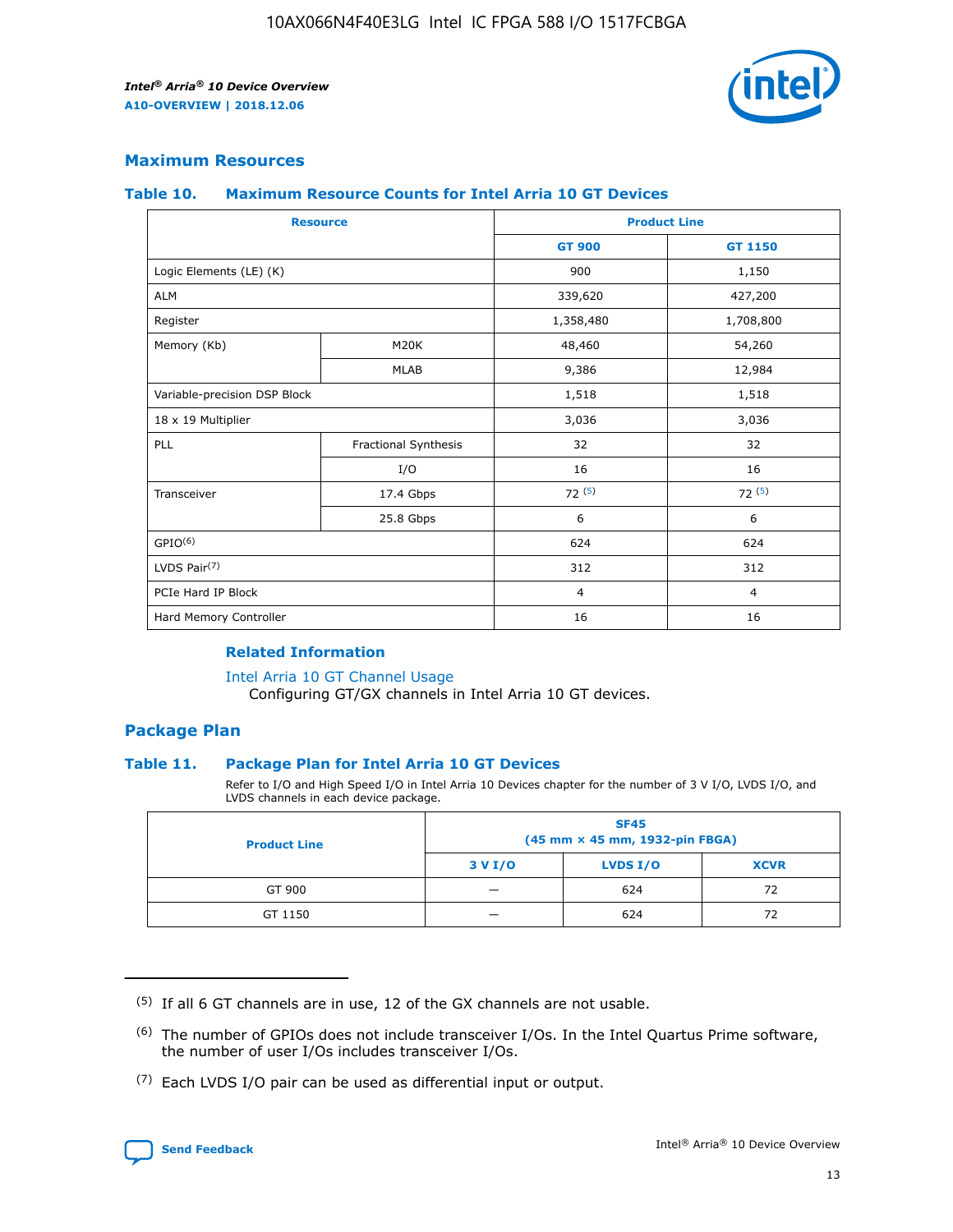

#### **Related Information**

[I/O and High-Speed Differential I/O Interfaces in Intel Arria 10 Devices chapter, Intel](https://www.intel.com/content/www/us/en/programmable/documentation/sam1403482614086.html#sam1403482030321) [Arria 10 Device Handbook](https://www.intel.com/content/www/us/en/programmable/documentation/sam1403482614086.html#sam1403482030321)

Provides the number of 3 V and LVDS I/Os, and LVDS channels for each Intel Arria 10 device package.

# **Intel Arria 10 SX**

This section provides the available options, maximum resource counts, and package plan for the Intel Arria 10 SX devices.

The information in this section is correct at the time of publication. For the latest information and to get more details, refer to the Intel FPGA Product Selector.

#### **Related Information**

[Intel FPGA Product Selector](http://www.altera.com/products/selector/psg-selector.html) Provides the latest information on Intel products.

#### **Available Options**

#### **Figure 3. Sample Ordering Code and Available Options for Intel Arria 10 SX Devices**



#### **Related Information**

[Transceiver Performance for Intel Arria 10 GX/SX Devices](https://www.intel.com/content/www/us/en/programmable/documentation/mcn1413182292568.html#mcn1413213965502) Provides more information about the transceiver speed grade.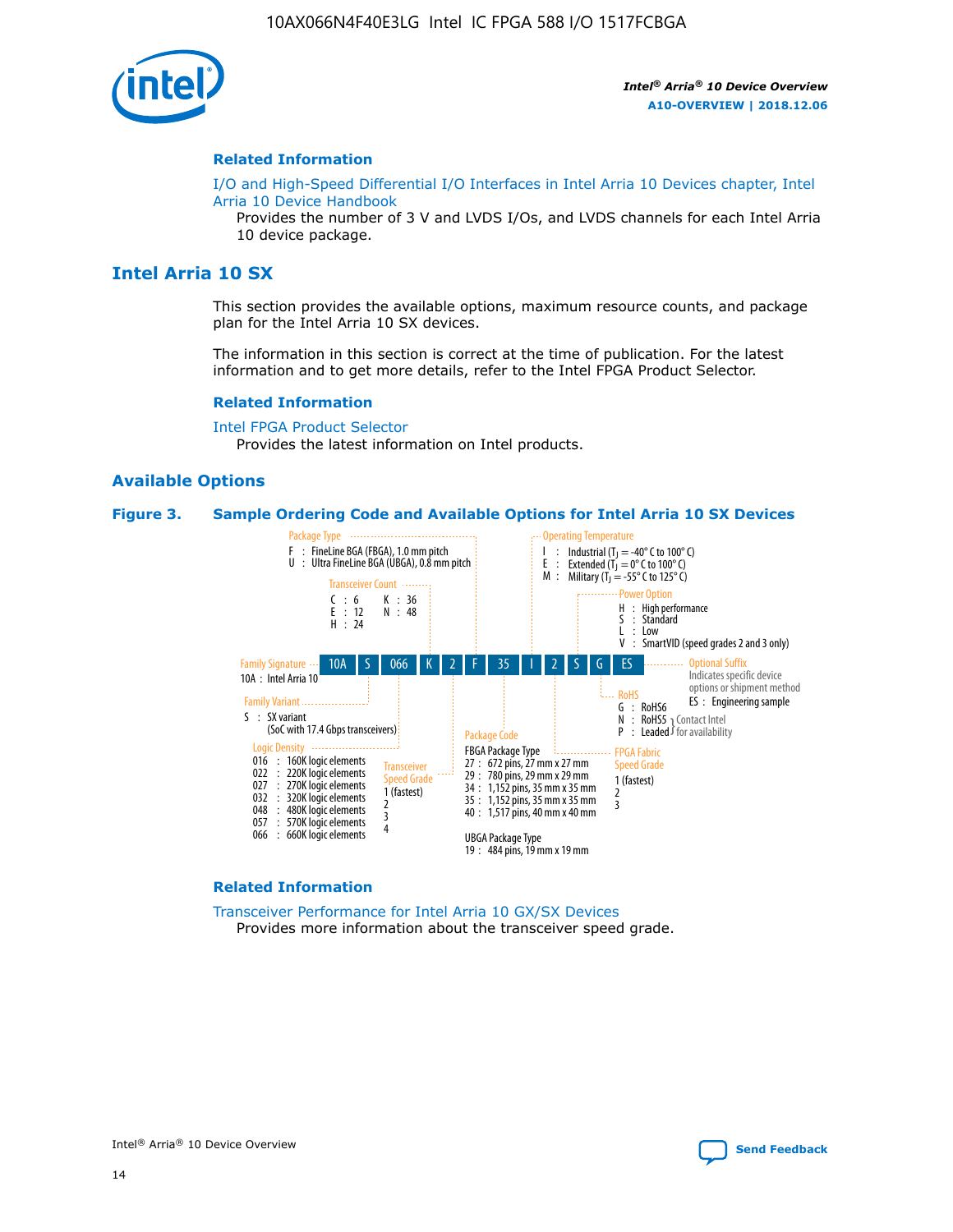

# **Maximum Resources**

#### **Table 12. Maximum Resource Counts for Intel Arria 10 SX Devices**

| <b>Resource</b>                   |                         | <b>Product Line</b> |               |                |                |                |                |                |  |  |  |
|-----------------------------------|-------------------------|---------------------|---------------|----------------|----------------|----------------|----------------|----------------|--|--|--|
|                                   |                         | <b>SX 160</b>       | <b>SX 220</b> | <b>SX 270</b>  | <b>SX 320</b>  | <b>SX 480</b>  | <b>SX 570</b>  | <b>SX 660</b>  |  |  |  |
| Logic Elements (LE) (K)           |                         | 160                 | 220           | 270            | 320            | 480            | 570            | 660            |  |  |  |
| <b>ALM</b>                        |                         | 61,510              | 80,330        | 101,620        | 119,900        | 183,590        | 217,080        | 251,680        |  |  |  |
| Register                          |                         | 246,040             | 321,320       | 406,480        | 479,600        | 734,360        | 868,320        | 1,006,720      |  |  |  |
| Memory (Kb)                       | M <sub>20</sub> K       | 8,800               | 11,740        | 15,000         | 17,820         | 28,620         | 36,000         | 42,620         |  |  |  |
|                                   | <b>MLAB</b>             | 1,050               | 1,690         | 2,452          | 2,727          | 4,164          | 5,096          | 5,788          |  |  |  |
| Variable-precision DSP Block      |                         | 156                 | 192           | 830            | 985            | 1,368          | 1,523          | 1,687          |  |  |  |
| 18 x 19 Multiplier                |                         | 312                 | 384           | 1,660          | 1,970          | 2,736          | 3,046          | 3,374          |  |  |  |
| PLL                               | Fractional<br>Synthesis | 6                   | 6             | 8              | 8              | 12             | 16             | 16             |  |  |  |
|                                   | I/O                     | 6                   | 6             | 8              | 8              | 12             | 16             | 16             |  |  |  |
| 17.4 Gbps Transceiver             |                         | 12                  | 12            | 24             | 24             | 36             | 48             | 48             |  |  |  |
| GPIO <sup>(8)</sup>               |                         | 288                 | 288           | 384            | 384            | 492            | 696            | 696            |  |  |  |
| LVDS Pair $(9)$                   |                         | 120                 | 120           | 168            | 168            | 174            | 324            | 324            |  |  |  |
| PCIe Hard IP Block                |                         | $\mathbf{1}$        | $\mathbf{1}$  | $\overline{2}$ | $\overline{2}$ | $\overline{2}$ | $\overline{2}$ | $\overline{2}$ |  |  |  |
| Hard Memory Controller            |                         | 6                   | 6             | 8              | 8              | 12             | 16             | 16             |  |  |  |
| ARM Cortex-A9 MPCore<br>Processor |                         | Yes                 | Yes           | Yes            | Yes            | Yes            | Yes            | <b>Yes</b>     |  |  |  |

## **Package Plan**

#### **Table 13. Package Plan for Intel Arria 10 SX Devices (U19, F27, F29, and F34)**

Refer to I/O and High Speed I/O in Intel Arria 10 Devices chapter for the number of 3 V I/O, LVDS I/O, and LVDS channels in each device package.

| <b>Product Line</b> | U19<br>$(19 \text{ mm} \times 19 \text{ mm})$<br>484-pin UBGA) |                    | <b>F27</b><br>$(27 \text{ mm} \times 27 \text{ mm})$<br>672-pin FBGA) |           | <b>F29</b><br>$(29 \text{ mm} \times 29 \text{ mm})$<br>780-pin FBGA) |             |            | <b>F34</b><br>$(35 \text{ mm} \times 35 \text{ mm})$<br><b>1152-pin FBGA)</b> |             |           |                    |             |
|---------------------|----------------------------------------------------------------|--------------------|-----------------------------------------------------------------------|-----------|-----------------------------------------------------------------------|-------------|------------|-------------------------------------------------------------------------------|-------------|-----------|--------------------|-------------|
|                     | 3V<br>I/O                                                      | <b>LVDS</b><br>I/O | <b>XCVR</b>                                                           | 3V<br>I/O | <b>LVDS</b><br>I/O                                                    | <b>XCVR</b> | 3 V<br>I/O | <b>LVDS</b><br>I/O                                                            | <b>XCVR</b> | 3V<br>I/O | <b>LVDS</b><br>I/O | <b>XCVR</b> |
| SX 160              | 48                                                             | 144                | 6                                                                     | 48        | 192                                                                   | 12          | 48         | 240                                                                           | 12          | –         |                    |             |
| SX 220              | 48                                                             | 144                | 6                                                                     | 48        | 192                                                                   | 12          | 48         | 240                                                                           | 12          |           |                    |             |
| SX 270              |                                                                |                    |                                                                       | 48        | 192                                                                   | 12          | 48         | 312                                                                           | 12          | 48        | 336                | 24          |
| SX 320              |                                                                |                    |                                                                       | 48        | 192                                                                   | 12          | 48         | 312                                                                           | 12          | 48        | 336                | 24          |
|                     | continued                                                      |                    |                                                                       |           |                                                                       |             |            |                                                                               |             |           |                    |             |

 $(8)$  The number of GPIOs does not include transceiver I/Os. In the Intel Quartus Prime software, the number of user I/Os includes transceiver I/Os.

 $(9)$  Each LVDS I/O pair can be used as differential input or output.

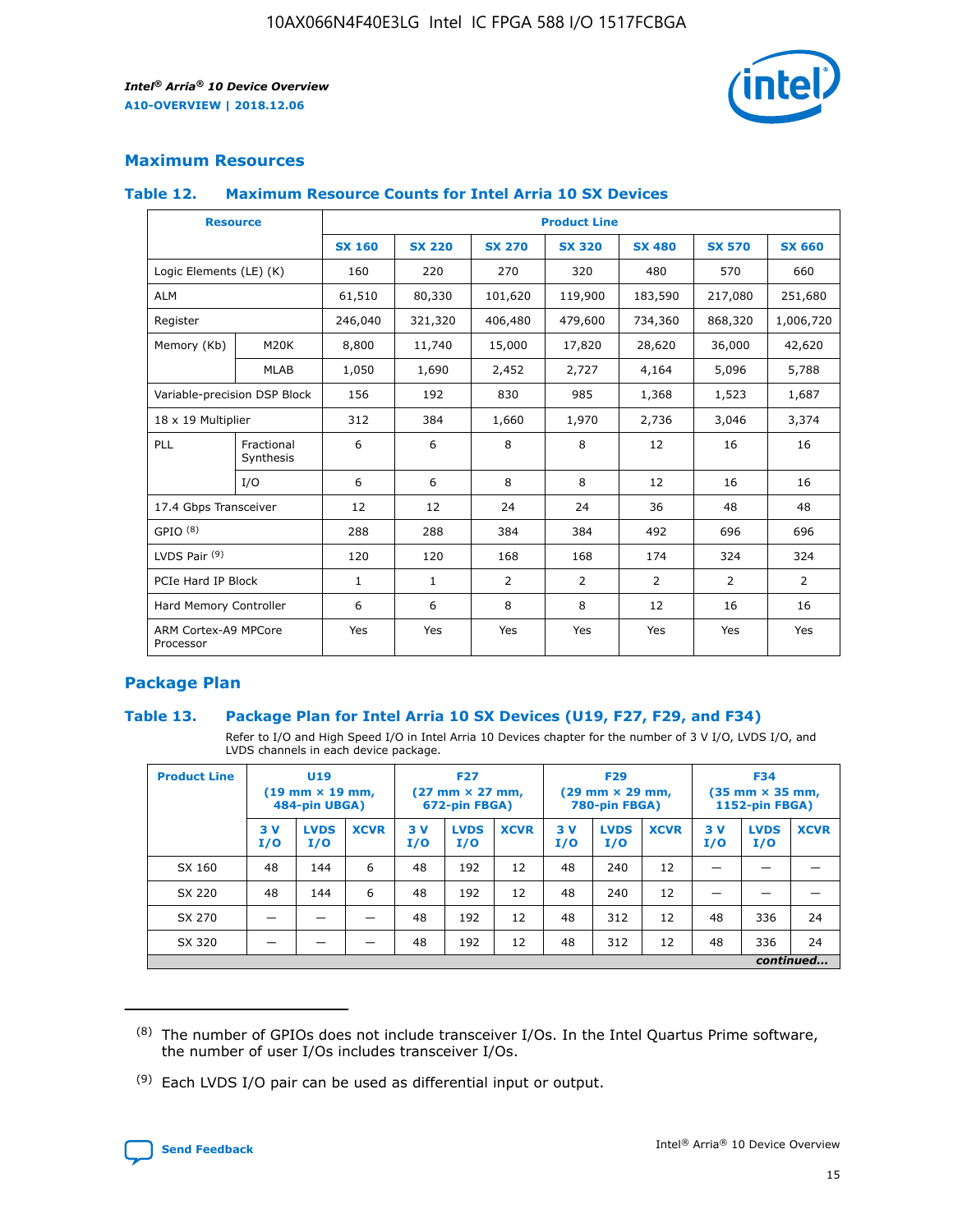

| <b>Product Line</b> | U <sub>19</sub><br>$(19 \text{ mm} \times 19 \text{ mm})$<br>484-pin UBGA) |                    | <b>F27</b><br>$(27 \text{ mm} \times 27 \text{ mm})$<br>672-pin FBGA) |           | <b>F29</b><br>$(29 \text{ mm} \times 29 \text{ mm})$<br>780-pin FBGA) |             |           | <b>F34</b><br>$(35 \text{ mm} \times 35 \text{ mm})$<br><b>1152-pin FBGA)</b> |             |           |                    |             |
|---------------------|----------------------------------------------------------------------------|--------------------|-----------------------------------------------------------------------|-----------|-----------------------------------------------------------------------|-------------|-----------|-------------------------------------------------------------------------------|-------------|-----------|--------------------|-------------|
|                     | 3 V<br>I/O                                                                 | <b>LVDS</b><br>I/O | <b>XCVR</b>                                                           | 3V<br>I/O | <b>LVDS</b><br>I/O                                                    | <b>XCVR</b> | 3V<br>I/O | <b>LVDS</b><br>I/O                                                            | <b>XCVR</b> | 3V<br>I/O | <b>LVDS</b><br>I/O | <b>XCVR</b> |
| SX 480              |                                                                            |                    |                                                                       |           |                                                                       |             | 48        | 312                                                                           | 12          | 48        | 444                | 24          |
| SX 570              |                                                                            |                    |                                                                       |           |                                                                       |             |           |                                                                               |             | 48        | 444                | 24          |
| SX 660              |                                                                            |                    |                                                                       |           |                                                                       |             |           |                                                                               |             | 48        | 444                | 24          |

## **Table 14. Package Plan for Intel Arria 10 SX Devices (F35, KF40, and NF40)**

Refer to I/O and High Speed I/O in Intel Arria 10 Devices chapter for the number of 3 V I/O, LVDS I/O, and LVDS channels in each device package.

| <b>Product Line</b> | <b>F35</b><br>$(35 \text{ mm} \times 35 \text{ mm})$<br><b>1152-pin FBGA)</b> |          |             |                                           | <b>KF40</b><br>(40 mm × 40 mm,<br>1517-pin FBGA) |    | <b>NF40</b><br>$(40 \text{ mm} \times 40 \text{ mm})$<br>1517-pin FBGA) |          |             |  |
|---------------------|-------------------------------------------------------------------------------|----------|-------------|-------------------------------------------|--------------------------------------------------|----|-------------------------------------------------------------------------|----------|-------------|--|
|                     | 3 V I/O                                                                       | LVDS I/O | <b>XCVR</b> | <b>LVDS I/O</b><br><b>XCVR</b><br>3 V I/O |                                                  |    | 3 V I/O                                                                 | LVDS I/O | <b>XCVR</b> |  |
| SX 270              | 48                                                                            | 336      | 24          |                                           |                                                  |    |                                                                         |          |             |  |
| SX 320              | 48                                                                            | 336      | 24          |                                           |                                                  |    |                                                                         |          |             |  |
| SX 480              | 48                                                                            | 348      | 36          |                                           |                                                  |    |                                                                         |          |             |  |
| SX 570              | 48                                                                            | 348      | 36          | 96                                        | 600                                              | 36 | 48                                                                      | 540      | 48          |  |
| SX 660              | 48                                                                            | 348      | 36          | 96                                        | 600                                              | 36 | 48                                                                      | 540      | 48          |  |

# **Related Information**

[I/O and High-Speed Differential I/O Interfaces in Intel Arria 10 Devices chapter, Intel](https://www.intel.com/content/www/us/en/programmable/documentation/sam1403482614086.html#sam1403482030321) [Arria 10 Device Handbook](https://www.intel.com/content/www/us/en/programmable/documentation/sam1403482614086.html#sam1403482030321)

Provides the number of 3 V and LVDS I/Os, and LVDS channels for each Intel Arria 10 device package.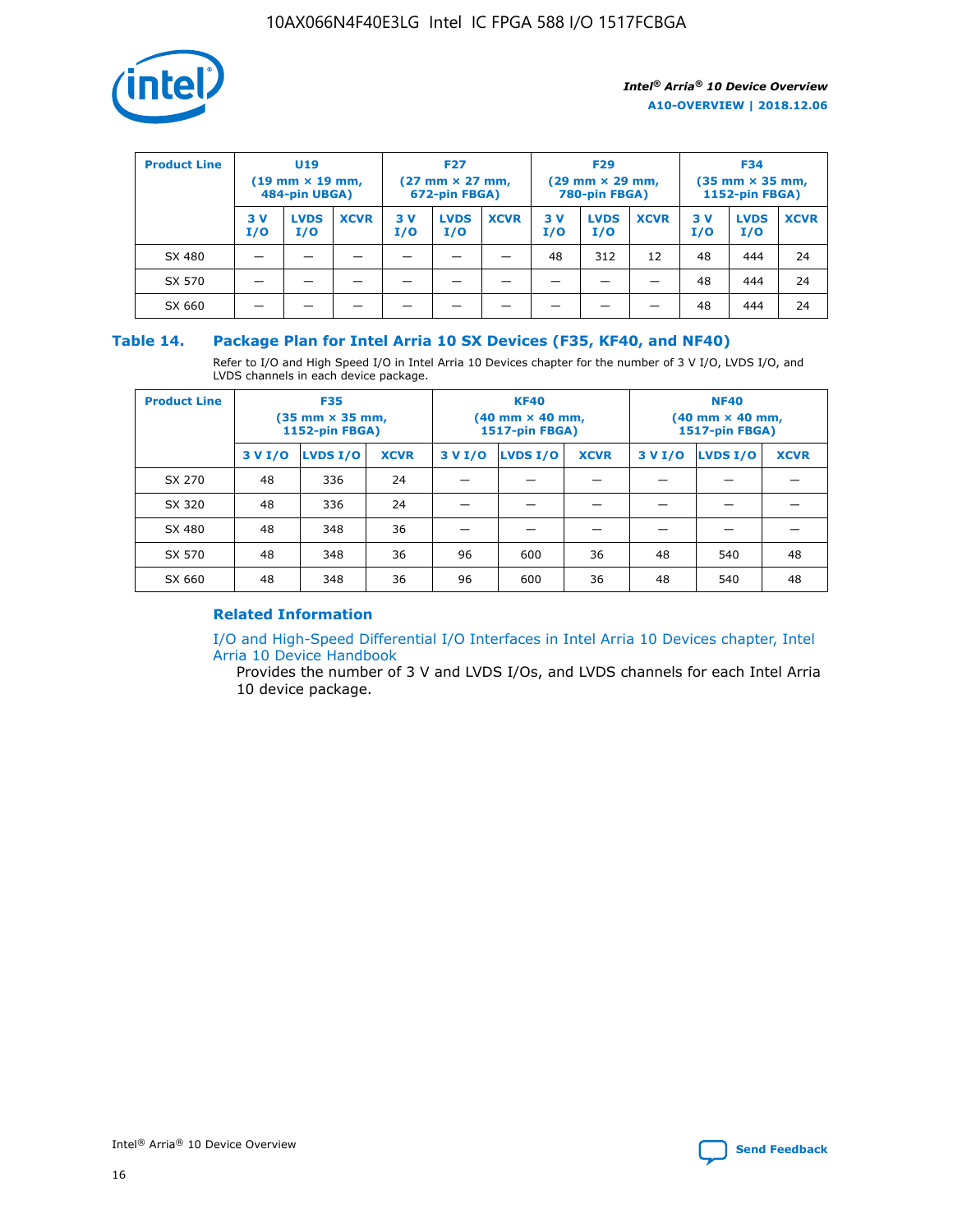

# **I/O Vertical Migration for Intel Arria 10 Devices**

#### **Figure 4. Migration Capability Across Intel Arria 10 Product Lines**

- The arrows indicate the migration paths. The devices included in each vertical migration path are shaded. Devices with fewer resources in the same path have lighter shades.
- To achieve the full I/O migration across product lines in the same migration path, restrict I/Os and transceivers usage to match the product line with the lowest I/O and transceiver counts.
- An LVDS I/O bank in the source device may be mapped to a 3 V I/O bank in the target device. To use memory interface clock frequency higher than 533 MHz, assign external memory interface pins only to banks that are LVDS I/O in both devices.
- There may be nominal 0.15 mm package height difference between some product lines in the same package type.
	- **Variant Product Line Package U19 F27 F29 F34 F35 KF40 NF40 RF40 NF45 SF45 UF45** Intel® Arria® 10 GX GX 160 GX 220 GX 270 GX 320 GX 480 GX 570 GX 660 GX 900 GX 1150 Intel Arria 10 GT GT 900 GT 1150 Intel Arria 10 SX SX 160 SX 220 SX 270 SX 320 SX 480 SX 570 SX 660
- Some migration paths are not shown in the Intel Quartus Prime software **Pin Migration View**.

*Note:* To verify the pin migration compatibility, use the **Pin Migration View** window in the Intel Quartus Prime software Pin Planner.

# **Adaptive Logic Module**

Intel Arria 10 devices use a 20 nm ALM as the basic building block of the logic fabric.

The ALM architecture is the same as the previous generation FPGAs, allowing for efficient implementation of logic functions and easy conversion of IP between the device generations.

The ALM, as shown in following figure, uses an 8-input fracturable look-up table (LUT) with four dedicated registers to help improve timing closure in register-rich designs and achieve an even higher design packing capability than the traditional two-register per LUT architecture.

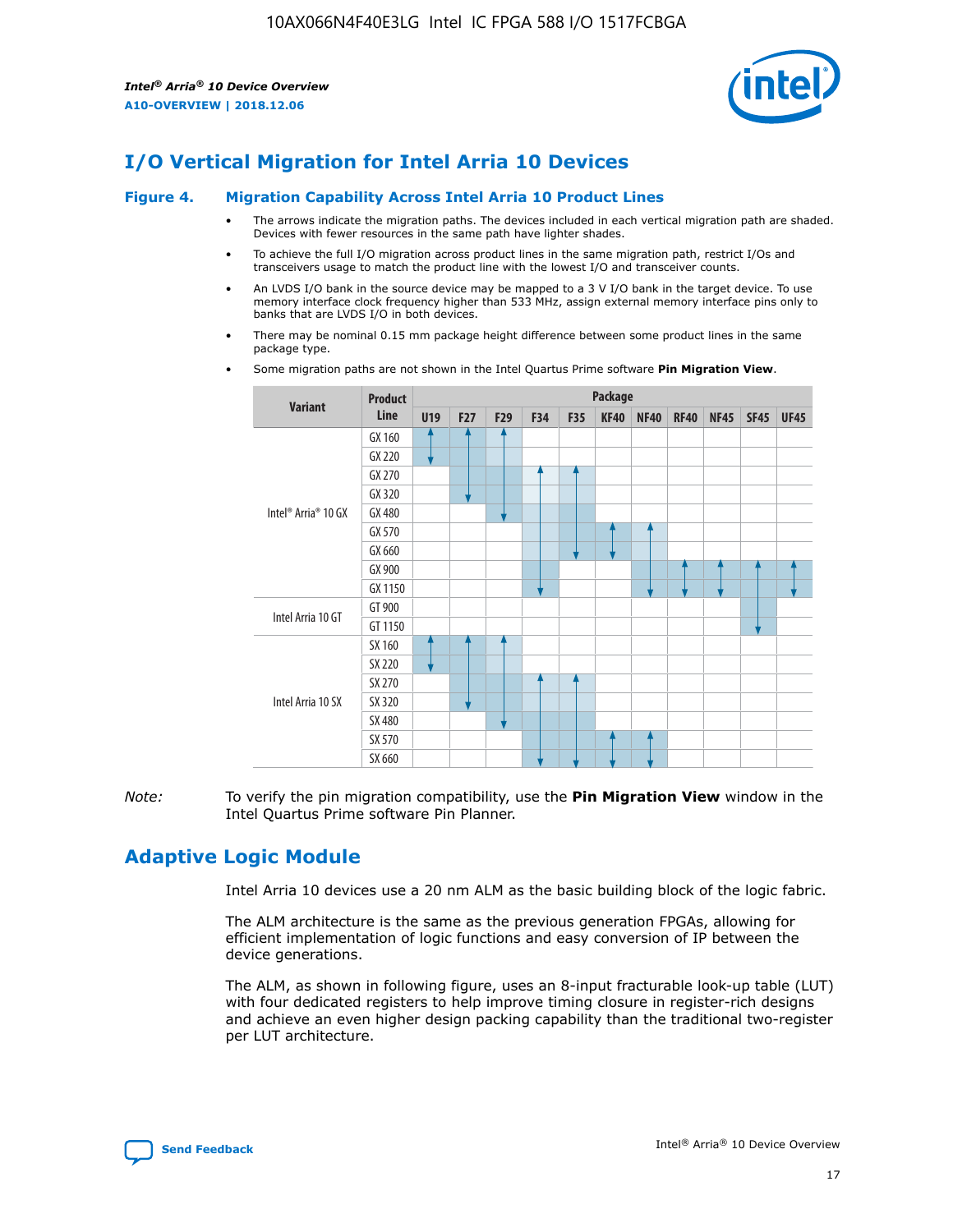

**Figure 5. ALM for Intel Arria 10 Devices**



The Intel Quartus Prime software optimizes your design according to the ALM logic structure and automatically maps legacy designs into the Intel Arria 10 ALM architecture.

# **Variable-Precision DSP Block**

The Intel Arria 10 variable precision DSP blocks support fixed-point arithmetic and floating-point arithmetic.

Features for fixed-point arithmetic:

- High-performance, power-optimized, and fully registered multiplication operations
- 18-bit and 27-bit word lengths
- Two 18 x 19 multipliers or one 27 x 27 multiplier per DSP block
- Built-in addition, subtraction, and 64-bit double accumulation register to combine multiplication results
- Cascading 19-bit or 27-bit when pre-adder is disabled and cascading 18-bit when pre-adder is used to form the tap-delay line for filtering applications
- Cascading 64-bit output bus to propagate output results from one block to the next block without external logic support
- Hard pre-adder supported in 19-bit and 27-bit modes for symmetric filters
- Internal coefficient register bank in both 18-bit and 27-bit modes for filter implementation
- 18-bit and 27-bit systolic finite impulse response (FIR) filters with distributed output adder
- Biased rounding support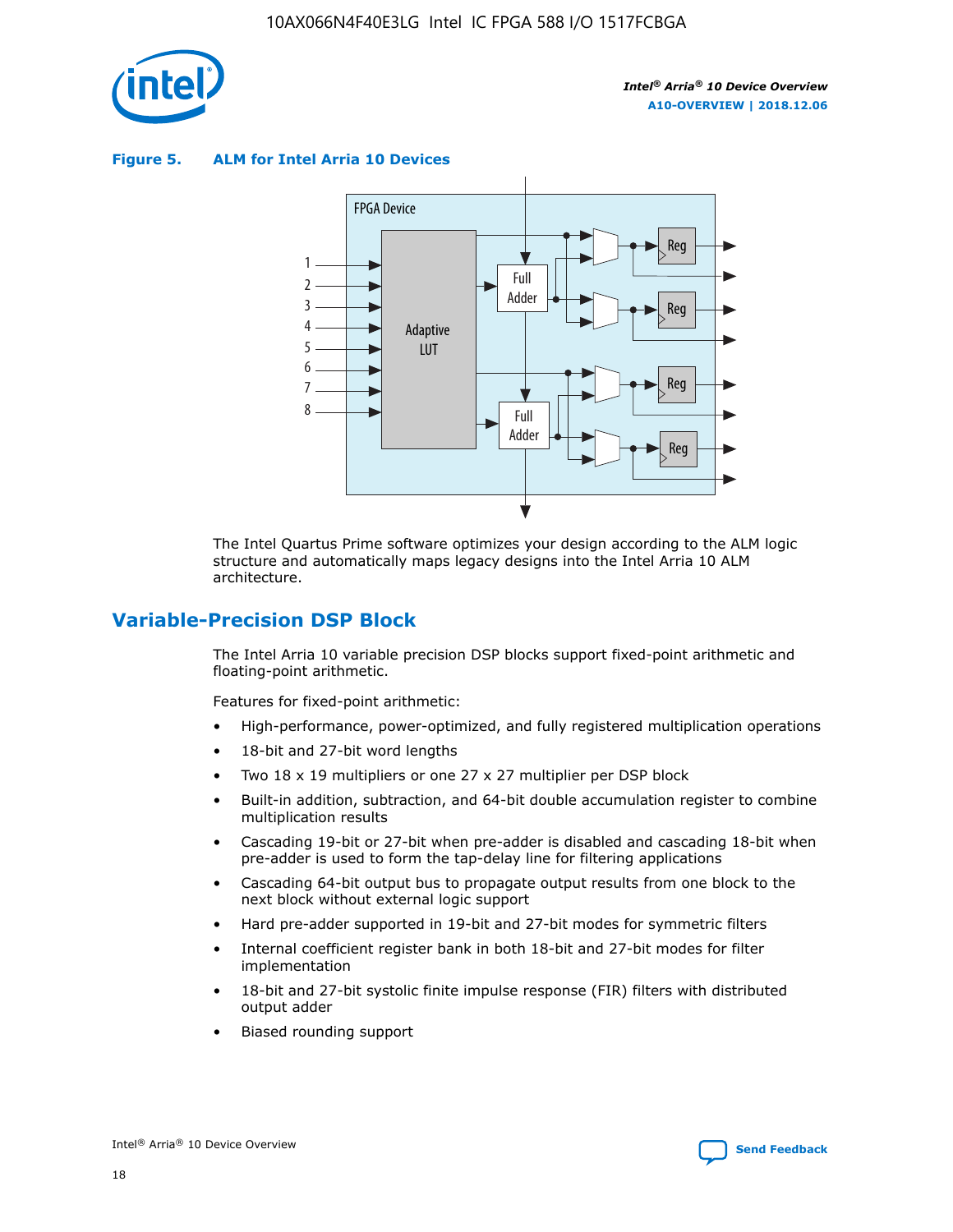

Features for floating-point arithmetic:

- A completely hardened architecture that supports multiplication, addition, subtraction, multiply-add, and multiply-subtract
- Multiplication with accumulation capability and a dynamic accumulator reset control
- Multiplication with cascade summation capability
- Multiplication with cascade subtraction capability
- Complex multiplication
- Direct vector dot product
- Systolic FIR filter

#### **Table 15. Variable-Precision DSP Block Configurations for Intel Arria 10 Devices**

| <b>Usage Example</b>                                       | <b>Multiplier Size (Bit)</b>    | <b>DSP Block Resources</b> |
|------------------------------------------------------------|---------------------------------|----------------------------|
| Medium precision fixed point                               | Two 18 x 19                     |                            |
| High precision fixed or Single precision<br>floating point | One 27 x 27                     |                            |
| Fixed point FFTs                                           | One 19 x 36 with external adder |                            |
| Very high precision fixed point                            | One 36 x 36 with external adder |                            |
| Double precision floating point                            | One 54 x 54 with external adder | 4                          |

#### **Table 16. Resources for Fixed-Point Arithmetic in Intel Arria 10 Devices**

The table lists the variable-precision DSP resources by bit precision for each Intel Arria 10 device.

| <b>Variant</b>  | <b>Product Line</b> | <b>Variable-</b><br>precision<br><b>DSP Block</b> | <b>Independent Input and Output</b><br><b>Multiplications Operator</b> |                                     | 18 x 19<br><b>Multiplier</b><br><b>Adder Sum</b> | $18 \times 18$<br><b>Multiplier</b><br><b>Adder</b> |
|-----------------|---------------------|---------------------------------------------------|------------------------------------------------------------------------|-------------------------------------|--------------------------------------------------|-----------------------------------------------------|
|                 |                     |                                                   | 18 x 19<br><b>Multiplier</b>                                           | $27 \times 27$<br><b>Multiplier</b> | <b>Mode</b>                                      | <b>Summed with</b><br>36 bit Input                  |
| AIntel Arria 10 | GX 160              | 156                                               | 312                                                                    | 156                                 | 156                                              | 156                                                 |
| GX              | GX 220              | 192                                               | 384                                                                    | 192                                 | 192                                              | 192                                                 |
|                 | GX 270              | 830                                               | 1,660                                                                  | 830                                 | 830                                              | 830                                                 |
|                 | GX 320              | 984                                               | 1,968                                                                  | 984                                 | 984                                              | 984                                                 |
|                 | GX 480              | 1,368                                             | 2,736                                                                  | 1,368                               | 1,368                                            | 1,368                                               |
|                 | GX 570              | 1,523                                             | 3,046                                                                  | 1,523                               | 1,523                                            | 1,523                                               |
|                 | GX 660              | 1,687                                             | 3,374                                                                  | 1,687                               | 1,687                                            | 1,687                                               |
|                 | GX 900              | 1,518                                             | 3,036                                                                  | 1,518                               | 1,518                                            | 1,518                                               |
|                 | GX 1150             | 1,518                                             | 3,036                                                                  | 1,518                               | 1,518                                            | 1,518                                               |
| Intel Arria 10  | GT 900              | 1,518                                             | 3,036                                                                  | 1,518                               | 1,518                                            | 1,518                                               |
| GT              | GT 1150             | 1,518                                             | 3,036                                                                  | 1,518                               | 1,518                                            | 1,518                                               |
| Intel Arria 10  | SX 160              | 156                                               | 312                                                                    | 156                                 | 156                                              | 156                                                 |
| <b>SX</b>       | SX 220              | 192                                               | 384                                                                    | 192                                 | 192                                              | 192                                                 |
|                 | SX 270              | 830                                               | 1,660                                                                  | 830                                 | 830                                              | 830                                                 |
|                 |                     |                                                   |                                                                        |                                     |                                                  | continued                                           |

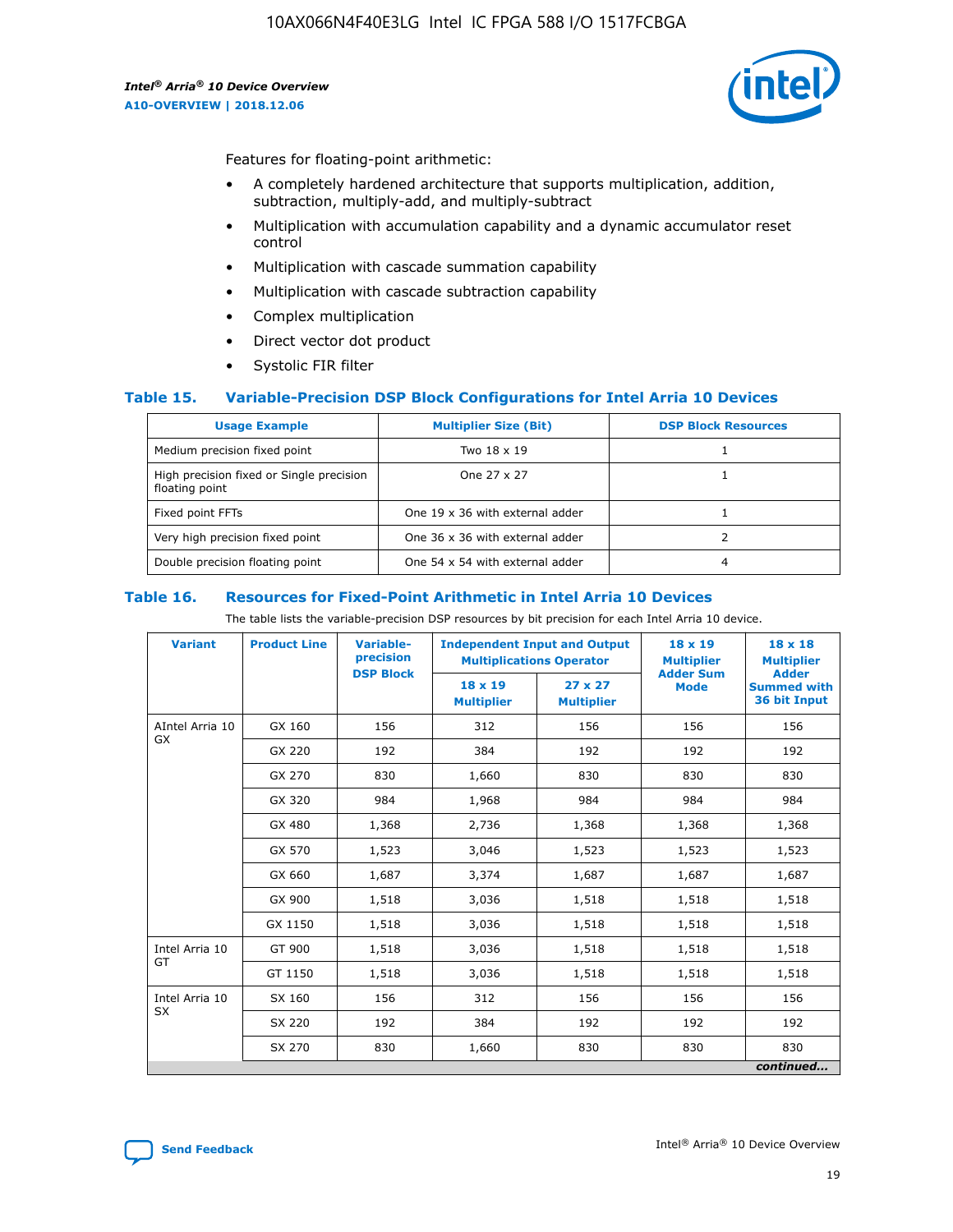

| <b>Variant</b> | <b>Product Line</b> | Variable-<br>precision | <b>Independent Input and Output</b><br><b>Multiplications Operator</b> |                                     | $18 \times 19$<br><b>Multiplier</b> | $18 \times 18$<br><b>Multiplier</b><br><b>Adder</b> |  |
|----------------|---------------------|------------------------|------------------------------------------------------------------------|-------------------------------------|-------------------------------------|-----------------------------------------------------|--|
|                |                     | <b>DSP Block</b>       | $18 \times 19$<br><b>Multiplier</b>                                    | $27 \times 27$<br><b>Multiplier</b> | <b>Adder Sum</b><br><b>Mode</b>     | <b>Summed with</b><br>36 bit Input                  |  |
|                | SX 320              | 984                    | 1,968                                                                  | 984                                 | 984                                 | 984                                                 |  |
|                | SX 480              | 1,368                  | 2,736                                                                  | 1,368                               | 1,368                               | 1,368                                               |  |
|                | SX 570              | 1,523                  | 3,046                                                                  | 1,523                               | 1,523                               | 1,523                                               |  |
|                | SX 660              | 1,687                  | 3,374                                                                  | 1,687                               | 1,687                               | 1,687                                               |  |

# **Table 17. Resources for Floating-Point Arithmetic in Intel Arria 10 Devices**

The table lists the variable-precision DSP resources by bit precision for each Intel Arria 10 device.

| <b>Variant</b> | <b>Product Line</b> | <b>Variable-</b><br>precision<br><b>DSP Block</b> | <b>Single</b><br><b>Precision</b><br><b>Floating-Point</b><br><b>Multiplication</b><br><b>Mode</b> | <b>Single-Precision</b><br><b>Floating-Point</b><br><b>Adder Mode</b> | Single-<br><b>Precision</b><br><b>Floating-Point</b><br><b>Multiply</b><br><b>Accumulate</b><br><b>Mode</b> | <b>Peak</b><br><b>Giga Floating-</b><br><b>Point</b><br><b>Operations</b><br>per Second<br>(GFLOPs) |
|----------------|---------------------|---------------------------------------------------|----------------------------------------------------------------------------------------------------|-----------------------------------------------------------------------|-------------------------------------------------------------------------------------------------------------|-----------------------------------------------------------------------------------------------------|
| Intel Arria 10 | GX 160              | 156                                               | 156                                                                                                | 156                                                                   | 156                                                                                                         | 140                                                                                                 |
| GX             | GX 220              | 192                                               | 192                                                                                                | 192                                                                   | 192                                                                                                         | 173                                                                                                 |
|                | GX 270              | 830                                               | 830                                                                                                | 830                                                                   | 830                                                                                                         | 747                                                                                                 |
|                | GX 320              | 984                                               | 984                                                                                                | 984                                                                   | 984                                                                                                         | 886                                                                                                 |
|                | GX 480              | 1,369                                             | 1,368                                                                                              | 1,368                                                                 | 1,368                                                                                                       | 1,231                                                                                               |
|                | GX 570              | 1,523                                             | 1,523                                                                                              | 1,523                                                                 | 1,523                                                                                                       | 1,371                                                                                               |
|                | GX 660              | 1,687                                             | 1,687                                                                                              | 1,687                                                                 | 1,687                                                                                                       | 1,518                                                                                               |
|                | GX 900              | 1,518                                             | 1,518                                                                                              | 1,518                                                                 | 1,518                                                                                                       | 1,366                                                                                               |
|                | GX 1150             | 1,518                                             | 1,518                                                                                              | 1,518                                                                 | 1,518                                                                                                       | 1,366                                                                                               |
| Intel Arria 10 | GT 900              | 1,518                                             | 1,518                                                                                              | 1,518                                                                 | 1,518                                                                                                       | 1,366                                                                                               |
| GT             | GT 1150             | 1,518                                             | 1,518                                                                                              | 1,518                                                                 | 1,518                                                                                                       | 1,366                                                                                               |
| Intel Arria 10 | SX 160              | 156                                               | 156                                                                                                | 156                                                                   | 156                                                                                                         | 140                                                                                                 |
| <b>SX</b>      | SX 220              | 192                                               | 192                                                                                                | 192                                                                   | 192                                                                                                         | 173                                                                                                 |
|                | SX 270              | 830                                               | 830                                                                                                | 830                                                                   | 830                                                                                                         | 747                                                                                                 |
|                | SX 320              | 984                                               | 984                                                                                                | 984                                                                   | 984                                                                                                         | 886                                                                                                 |
|                | SX 480              | 1,369                                             | 1,368                                                                                              | 1,368                                                                 | 1,368                                                                                                       | 1,231                                                                                               |
|                | SX 570              | 1,523                                             | 1,523                                                                                              | 1,523                                                                 | 1,523                                                                                                       | 1,371                                                                                               |
|                | SX 660              | 1,687                                             | 1,687                                                                                              | 1,687                                                                 | 1,687                                                                                                       | 1,518                                                                                               |

# **Embedded Memory Blocks**

The embedded memory blocks in the devices are flexible and designed to provide an optimal amount of small- and large-sized memory arrays to fit your design requirements.

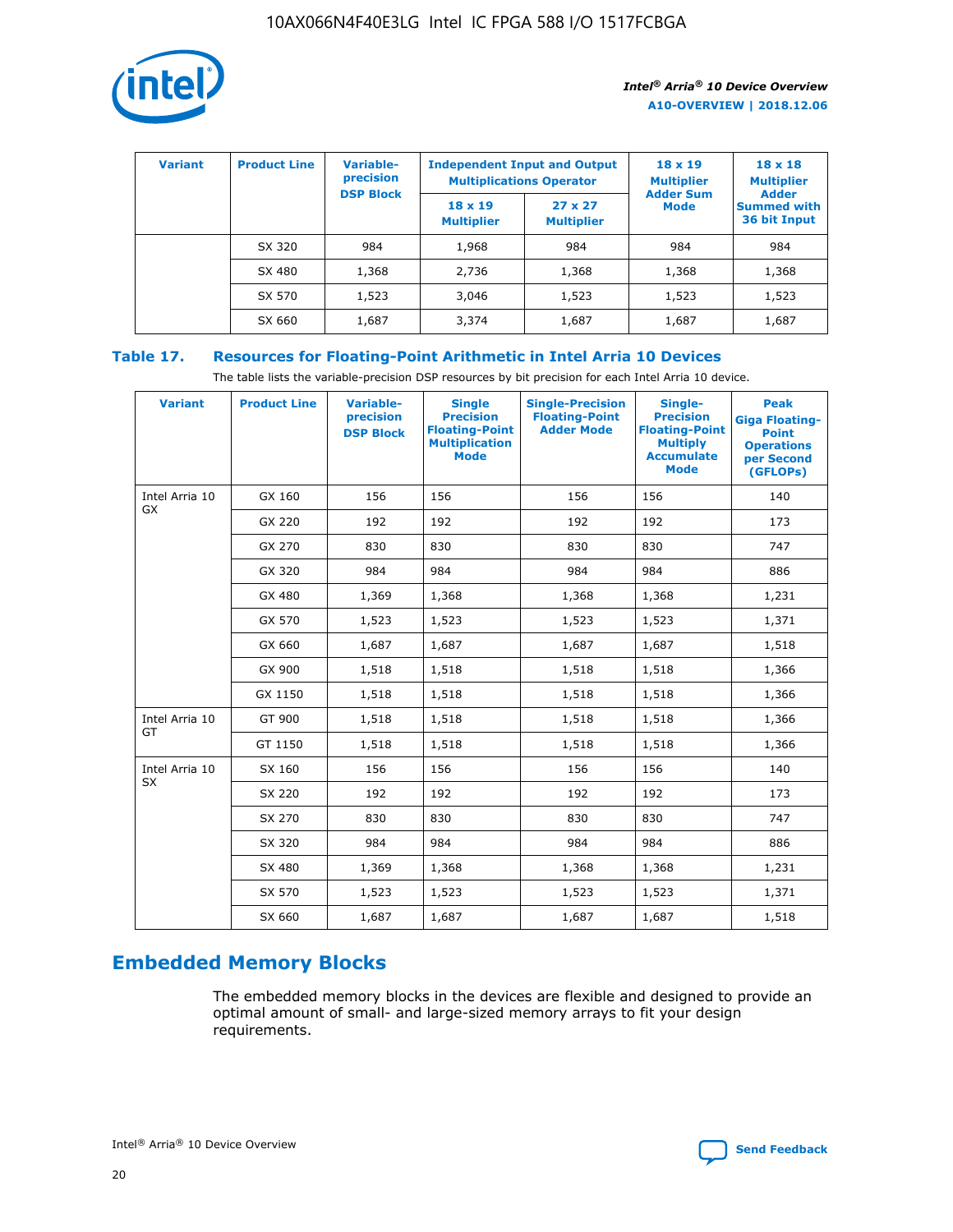

# **Types of Embedded Memory**

The Intel Arria 10 devices contain two types of memory blocks:

- 20 Kb M20K blocks—blocks of dedicated memory resources. The M20K blocks are ideal for larger memory arrays while still providing a large number of independent ports.
- 640 bit memory logic array blocks (MLABs)—enhanced memory blocks that are configured from dual-purpose logic array blocks (LABs). The MLABs are ideal for wide and shallow memory arrays. The MLABs are optimized for implementation of shift registers for digital signal processing (DSP) applications, wide and shallow FIFO buffers, and filter delay lines. Each MLAB is made up of ten adaptive logic modules (ALMs). In the Intel Arria 10 devices, you can configure these ALMs as ten 32 x 2 blocks, giving you one 32 x 20 simple dual-port SRAM block per MLAB.

# **Embedded Memory Capacity in Intel Arria 10 Devices**

|                   | <b>Product</b> |              | <b>M20K</b>         | <b>MLAB</b>  |                     | <b>Total RAM Bit</b> |
|-------------------|----------------|--------------|---------------------|--------------|---------------------|----------------------|
| <b>Variant</b>    | <b>Line</b>    | <b>Block</b> | <b>RAM Bit (Kb)</b> | <b>Block</b> | <b>RAM Bit (Kb)</b> | (Kb)                 |
| Intel Arria 10 GX | GX 160         | 440          | 8,800               | 1,680        | 1,050               | 9,850                |
|                   | GX 220         | 587          | 11,740              | 2,703        | 1,690               | 13,430               |
|                   | GX 270         | 750          | 15,000              | 3,922        | 2,452               | 17,452               |
|                   | GX 320         | 891          | 17,820              | 4,363        | 2,727               | 20,547               |
|                   | GX 480         | 1,431        | 28,620              | 6,662        | 4,164               | 32,784               |
|                   | GX 570         | 1,800        | 36,000              | 8,153        | 5,096               | 41,096               |
|                   | GX 660         | 2,131        | 42,620              | 9,260        | 5,788               | 48,408               |
|                   | GX 900         | 2,423        | 48,460              | 15,017       | 9,386               | 57,846               |
|                   | GX 1150        | 2,713        | 54,260              | 20,774       | 12,984              | 67,244               |
| Intel Arria 10 GT | GT 900         | 2,423        | 48,460              | 15,017       | 9,386               | 57,846               |
|                   | GT 1150        | 2,713        | 54,260              | 20,774       | 12,984              | 67,244               |
| Intel Arria 10 SX | SX 160         | 440          | 8,800               | 1,680        | 1,050               | 9,850                |
|                   | SX 220         | 587          | 11,740              | 2,703        | 1,690               | 13,430               |
|                   | SX 270         | 750          | 15,000              | 3,922        | 2,452               | 17,452               |
|                   | SX 320         | 891          | 17,820              | 4,363        | 2,727               | 20,547               |
|                   | SX 480         | 1,431        | 28,620              | 6,662        | 4,164               | 32,784               |
|                   | SX 570         | 1,800        | 36,000              | 8,153        | 5,096               | 41,096               |
|                   | SX 660         | 2,131        | 42,620              | 9,260        | 5,788               | 48,408               |

#### **Table 18. Embedded Memory Capacity and Distribution in Intel Arria 10 Devices**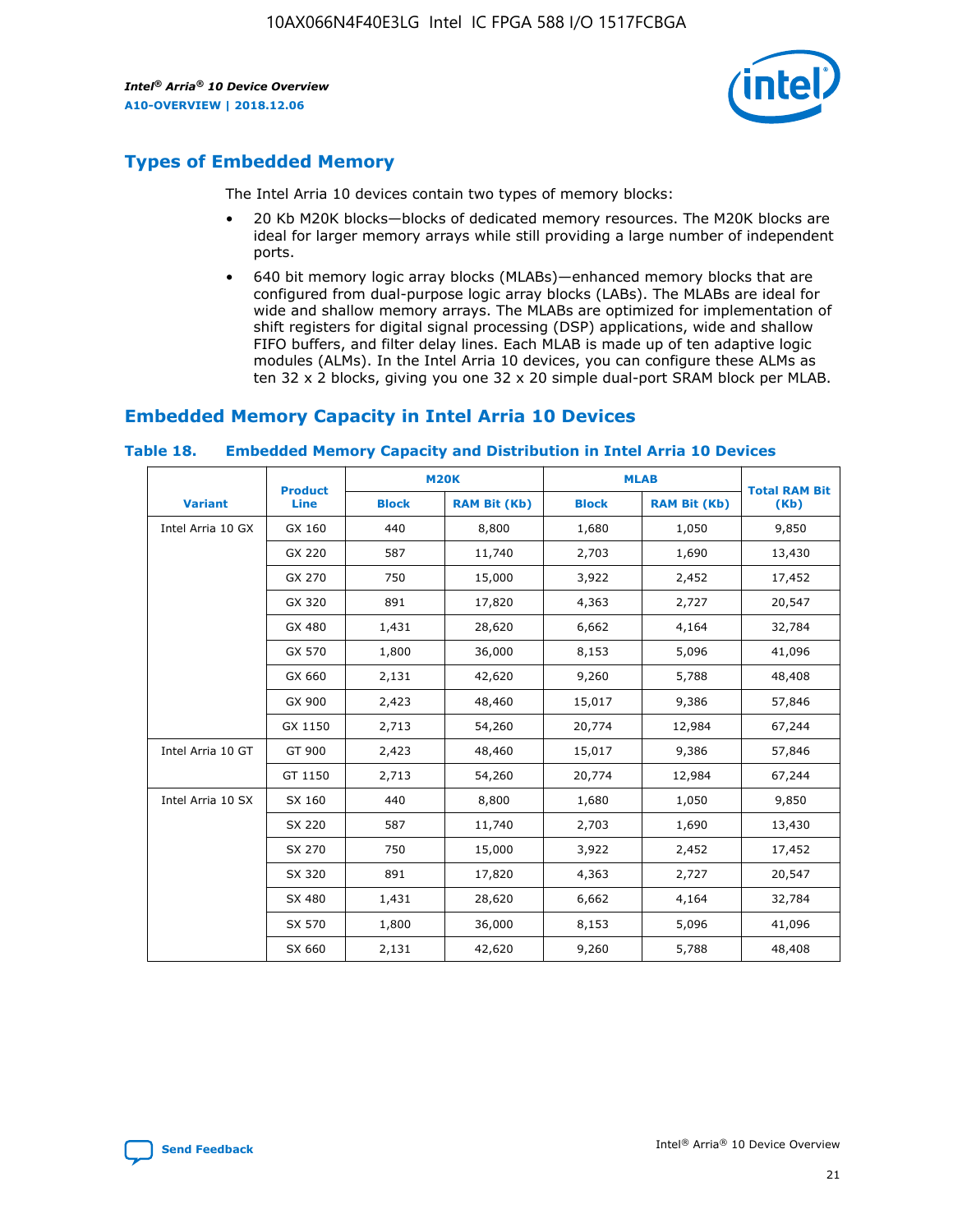

# **Embedded Memory Configurations for Single-port Mode**

#### **Table 19. Single-port Embedded Memory Configurations for Intel Arria 10 Devices**

This table lists the maximum configurations supported for single-port RAM and ROM modes.

| <b>Memory Block</b> | Depth (bits) | <b>Programmable Width</b> |
|---------------------|--------------|---------------------------|
| MLAB                | 32           | x16, x18, or x20          |
|                     | 64(10)       | x8, x9, x10               |
| M20K                | 512          | x40, x32                  |
|                     | 1K           | x20, x16                  |
|                     | 2K           | x10, x8                   |
|                     | 4K           | x5, x4                    |
|                     | 8K           | x2                        |
|                     | 16K          | x1                        |

# **Clock Networks and PLL Clock Sources**

The clock network architecture is based on Intel's global, regional, and peripheral clock structure. This clock structure is supported by dedicated clock input pins, fractional clock synthesis PLLs, and integer I/O PLLs.

## **Clock Networks**

The Intel Arria 10 core clock networks are capable of up to 800 MHz fabric operation across the full industrial temperature range. For the external memory interface, the clock network supports the hard memory controller with speeds up to 2,400 Mbps in a quarter-rate transfer.

To reduce power consumption, the Intel Quartus Prime software identifies all unused sections of the clock network and powers them down.

# **Fractional Synthesis and I/O PLLs**

Intel Arria 10 devices contain up to 32 fractional synthesis PLLs and up to 16 I/O PLLs that are available for both specific and general purpose uses in the core:

- Fractional synthesis PLLs—located in the column adjacent to the transceiver blocks
- I/O PLLs—located in each bank of the 48 I/Os

#### **Fractional Synthesis PLLs**

You can use the fractional synthesis PLLs to:

- Reduce the number of oscillators that are required on your board
- Reduce the number of clock pins that are used in the device by synthesizing multiple clock frequencies from a single reference clock source

<sup>(10)</sup> Supported through software emulation and consumes additional MLAB blocks.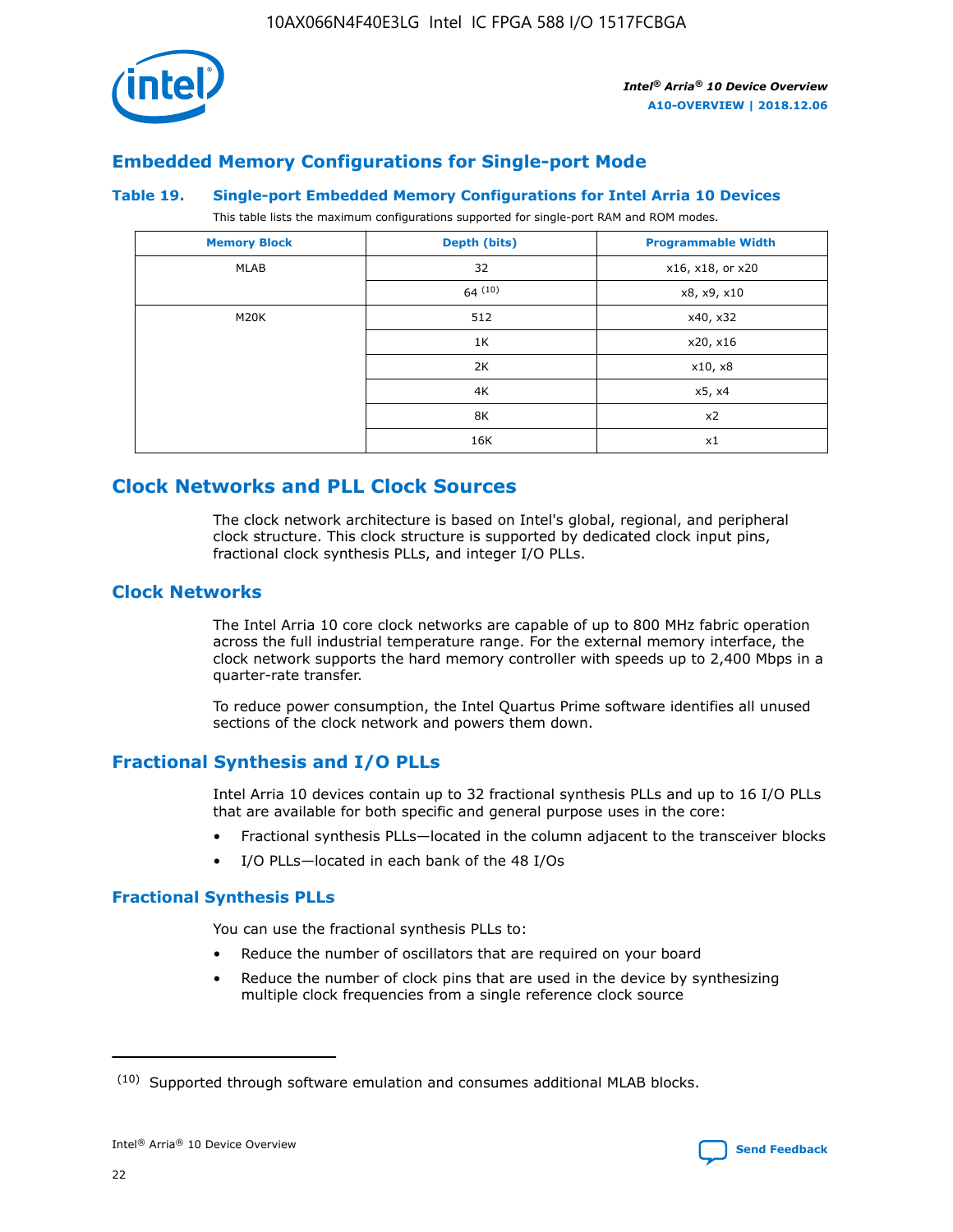

The fractional synthesis PLLs support the following features:

- Reference clock frequency synthesis for transceiver CMU and Advanced Transmit (ATX) PLLs
- Clock network delay compensation
- Zero-delay buffering
- Direct transmit clocking for transceivers
- Independently configurable into two modes:
	- Conventional integer mode equivalent to the general purpose PLL
	- Enhanced fractional mode with third order delta-sigma modulation
- PLL cascading

## **I/O PLLs**

The integer mode I/O PLLs are located in each bank of 48 I/Os. You can use the I/O PLLs to simplify the design of external memory and high-speed LVDS interfaces.

In each I/O bank, the I/O PLLs are adjacent to the hard memory controllers and LVDS SERDES. Because these PLLs are tightly coupled with the I/Os that need to use them, it makes it easier to close timing.

You can use the I/O PLLs for general purpose applications in the core such as clock network delay compensation and zero-delay buffering.

Intel Arria 10 devices support PLL-to-PLL cascading.

# **FPGA General Purpose I/O**

Intel Arria 10 devices offer highly configurable GPIOs. Each I/O bank contains 48 general purpose I/Os and a high-efficiency hard memory controller.

The following list describes the features of the GPIOs:

- Consist of 3 V I/Os for high-voltage application and LVDS I/Os for differential signaling
	- Up to two 3 V I/O banks, available in some devices, that support up to 3 V I/O standards
	- LVDS I/O banks that support up to 1.8 V I/O standards
- Support a wide range of single-ended and differential I/O interfaces
- LVDS speeds up to 1.6 Gbps
- Each LVDS pair of pins has differential input and output buffers, allowing you to configure the LVDS direction for each pair.
- Programmable bus hold and weak pull-up
- Programmable differential output voltage  $(V_{OD})$  and programmable pre-emphasis

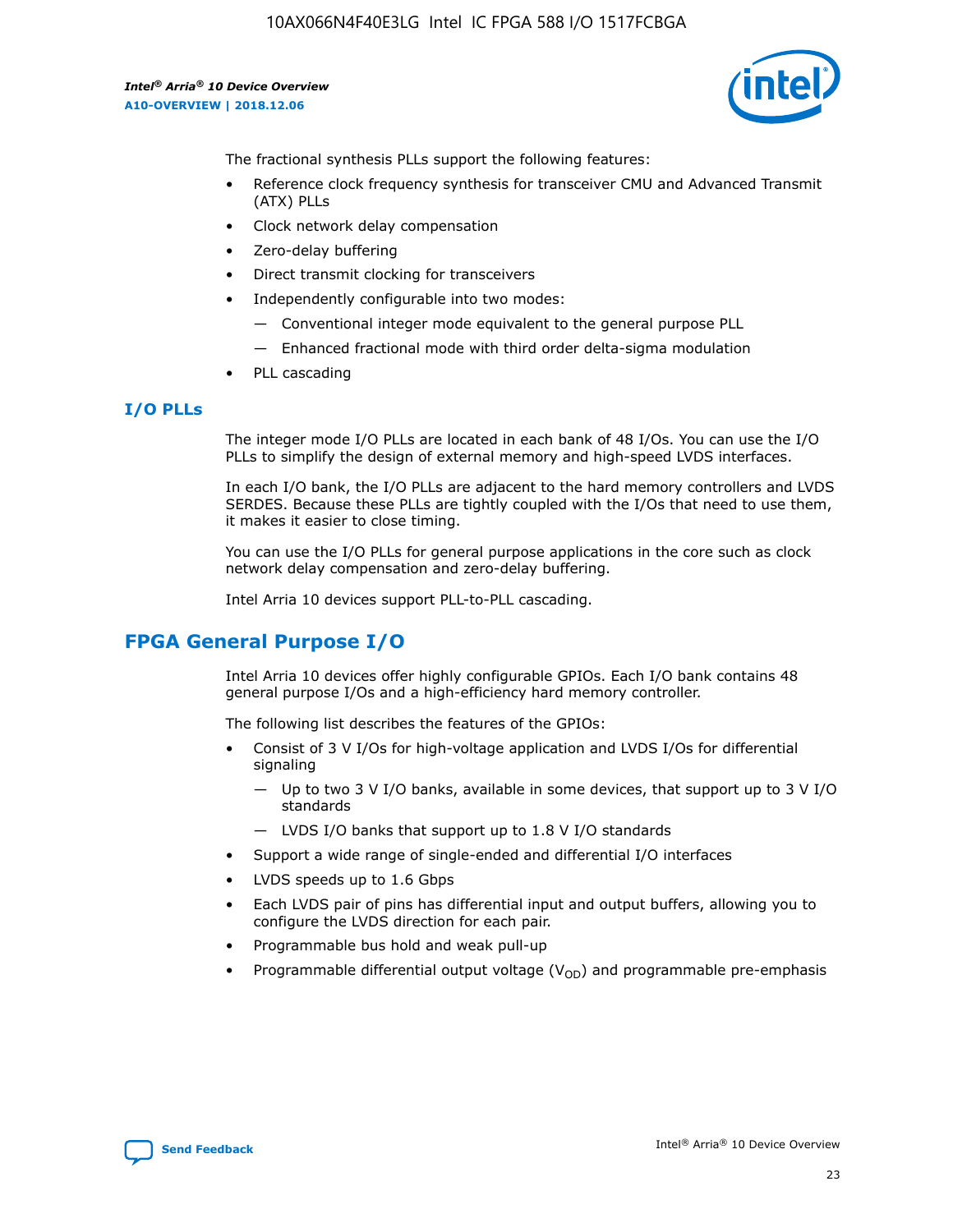

- Series (R<sub>S</sub>) and parallel (R<sub>T</sub>) on-chip termination (OCT) for all I/O banks with OCT calibration to limit the termination impedance variation
- On-chip dynamic termination that has the ability to swap between series and parallel termination, depending on whether there is read or write on a common bus for signal integrity
- Easy timing closure support using the hard read FIFO in the input register path, and delay-locked loop (DLL) delay chain with fine and coarse architecture

# **External Memory Interface**

Intel Arria 10 devices offer massive external memory bandwidth, with up to seven 32 bit DDR4 memory interfaces running at up to 2,400 Mbps. This bandwidth provides additional ease of design, lower power, and resource efficiencies of hardened highperformance memory controllers.

The memory interface within Intel Arria 10 FPGAs and SoCs delivers the highest performance and ease of use. You can configure up to a maximum width of 144 bits when using the hard or soft memory controllers. If required, you can bypass the hard memory controller and use a soft controller implemented in the user logic.

Each I/O contains a hardened DDR read/write path (PHY) capable of performing key memory interface functionality such as read/write leveling, FIFO buffering to lower latency and improve margin, timing calibration, and on-chip termination.

The timing calibration is aided by the inclusion of hard microcontrollers based on Intel's Nios® II technology, specifically tailored to control the calibration of multiple memory interfaces. This calibration allows the Intel Arria 10 device to compensate for any changes in process, voltage, or temperature either within the Intel Arria 10 device itself, or within the external memory device. The advanced calibration algorithms ensure maximum bandwidth and robust timing margin across all operating conditions.

In addition to parallel memory interfaces, Intel Arria 10 devices support serial memory technologies such as the Hybrid Memory Cube (HMC). The HMC is supported by the Intel Arria 10 high-speed serial transceivers which connect up to four HMC links, with each link running at data rates up to 15 Gbps.

#### **Related Information**

#### [External Memory Interface Spec Estimator](http://www.altera.com/technology/memory/estimator/mem-emif-index.html)

Provides a parametric tool that allows you to find and compare the performance of the supported external memory interfaces in IntelFPGAs.

# **Memory Standards Supported by Intel Arria 10 Devices**

The I/Os are designed to provide high performance support for existing and emerging external memory standards.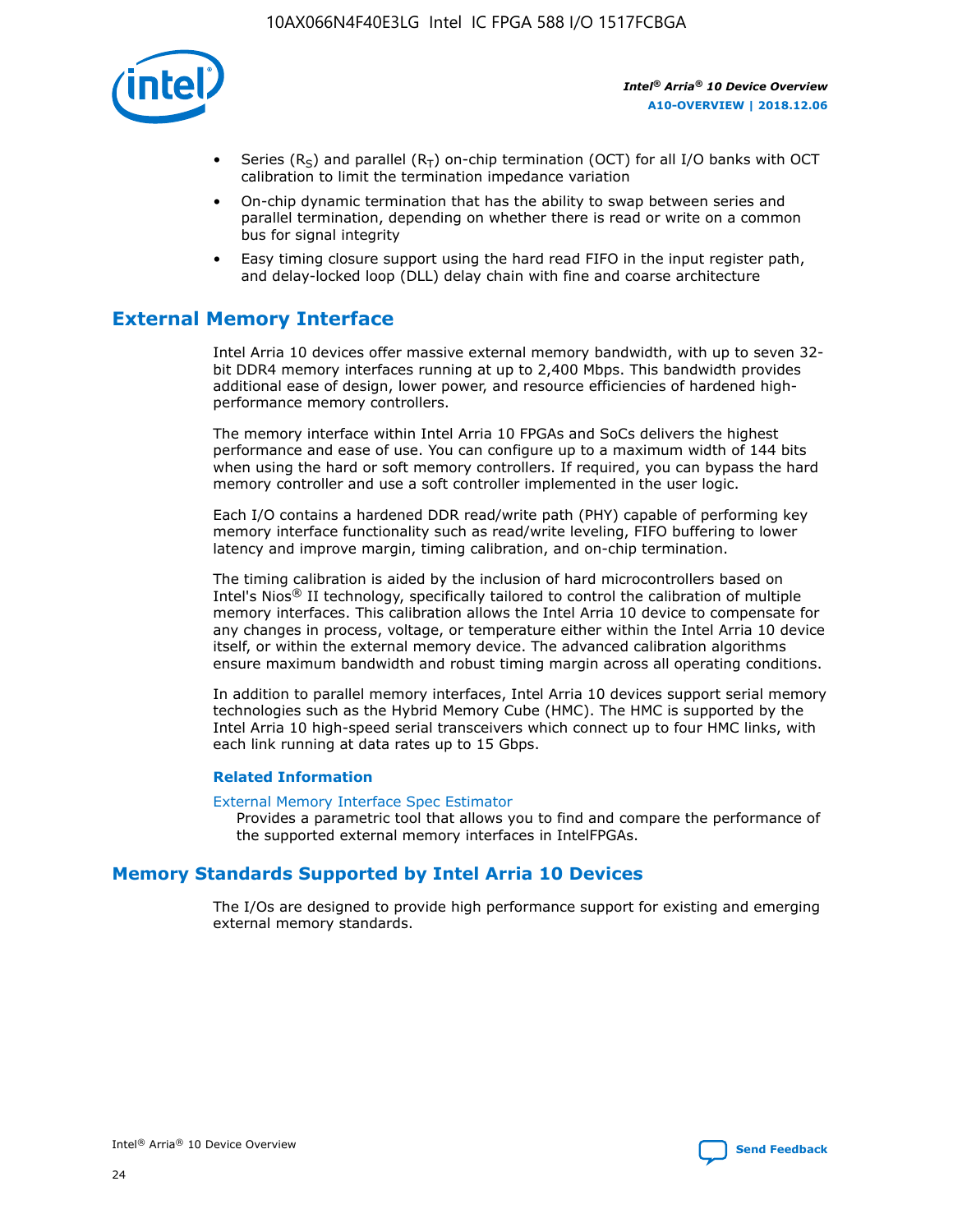

#### **Table 20. Memory Standards Supported by the Hard Memory Controller**

This table lists the overall capability of the hard memory controller. For specific details, refer to the External Memory Interface Spec Estimator and Intel Arria 10 Device Datasheet.

| <b>Memory Standard</b> | <b>Rate Support</b> | <b>Ping Pong PHY Support</b> | <b>Maximum Frequency</b><br>(MHz) |
|------------------------|---------------------|------------------------------|-----------------------------------|
| <b>DDR4 SDRAM</b>      | Quarter rate        | Yes                          | 1,067                             |
|                        |                     |                              | 1,200                             |
| DDR3 SDRAM             | Half rate           | Yes                          | 533                               |
|                        |                     |                              | 667                               |
|                        | Quarter rate        | Yes                          | 1,067                             |
|                        |                     |                              | 1,067                             |
| <b>DDR3L SDRAM</b>     | Half rate           | Yes                          | 533                               |
|                        |                     |                              | 667                               |
|                        | Quarter rate        | Yes                          | 933                               |
|                        |                     |                              | 933                               |
| LPDDR3 SDRAM           | Half rate           |                              | 533                               |
|                        | Quarter rate        |                              | 800                               |

#### **Table 21. Memory Standards Supported by the Soft Memory Controller**

| <b>Memory Standard</b>      | <b>Rate Support</b> | <b>Maximum Frequency</b><br>(MHz) |
|-----------------------------|---------------------|-----------------------------------|
| <b>RLDRAM 3 (11)</b>        | Quarter rate        | 1,200                             |
| ODR IV SRAM <sup>(11)</sup> | Quarter rate        | 1,067                             |
| <b>ODR II SRAM</b>          | Full rate           | 333                               |
|                             | Half rate           | 633                               |
| <b>ODR II+ SRAM</b>         | Full rate           | 333                               |
|                             | Half rate           | 633                               |
| <b>ODR II+ Xtreme SRAM</b>  | Full rate           | 333                               |
|                             | Half rate           | 633                               |

#### **Table 22. Memory Standards Supported by the HPS Hard Memory Controller**

The hard processor system (HPS) is available in Intel Arria 10 SoC devices only.

| <b>Memory Standard</b> | <b>Rate Support</b> | <b>Maximum Frequency</b><br>(MHz) |
|------------------------|---------------------|-----------------------------------|
| <b>DDR4 SDRAM</b>      | Half rate           | 1,200                             |
| <b>DDR3 SDRAM</b>      | Half rate           | 1,067                             |
| <b>DDR3L SDRAM</b>     | Half rate           | 933                               |

<sup>(11)</sup> Intel Arria 10 devices support this external memory interface using hard PHY with soft memory controller.

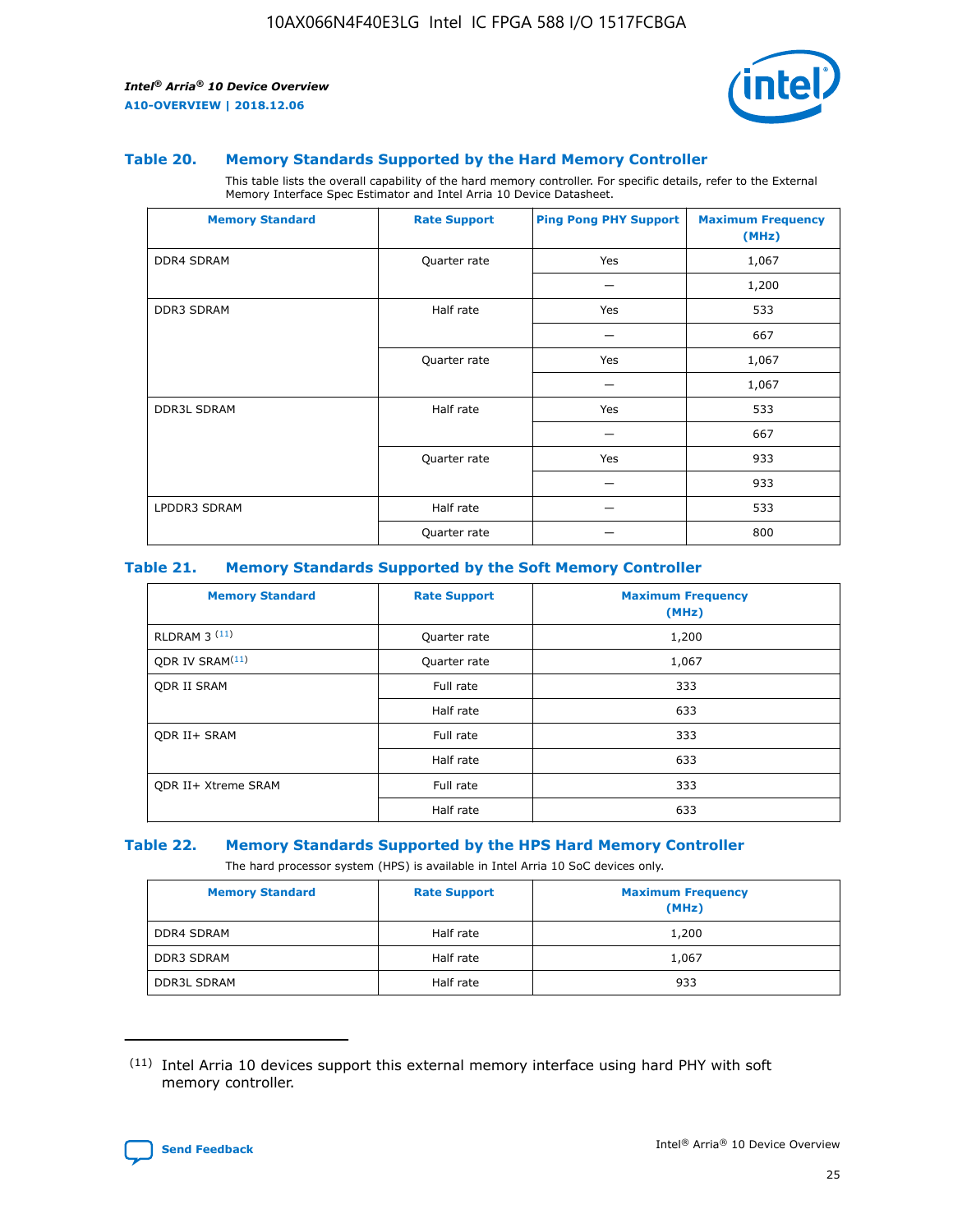

#### **Related Information**

#### [Intel Arria 10 Device Datasheet](https://www.intel.com/content/www/us/en/programmable/documentation/mcn1413182292568.html#mcn1413182153340)

Lists the memory interface performance according to memory interface standards, rank or chip select configurations, and Intel Arria 10 device speed grades.

# **PCIe Gen1, Gen2, and Gen3 Hard IP**

Intel Arria 10 devices contain PCIe hard IP that is designed for performance and ease-of-use:

- Includes all layers of the PCIe stack—transaction, data link and physical layers.
- Supports PCIe Gen3, Gen2, and Gen1 Endpoint and Root Port in x1, x2, x4, or x8 lane configuration.
- Operates independently from the core logic—optional configuration via protocol (CvP) allows the PCIe link to power up and complete link training in less than 100 ms while the Intel Arria 10 device completes loading the programming file for the rest of the FPGA.
- Provides added functionality that makes it easier to support emerging features such as Single Root I/O Virtualization (SR-IOV) and optional protocol extensions.
- Provides improved end-to-end datapath protection using ECC.
- Supports FPGA configuration via protocol (CvP) using PCIe at Gen3, Gen2, or Gen1 speed.

#### **Related Information**

PCS Features on page 30

# **Enhanced PCS Hard IP for Interlaken and 10 Gbps Ethernet**

# **Interlaken Support**

The Intel Arria 10 enhanced PCS hard IP provides integrated Interlaken PCS supporting rates up to 25.8 Gbps per lane.

The Interlaken PCS is based on the proven functionality of the PCS developed for Intel's previous generation FPGAs, which demonstrated interoperability with Interlaken ASSP vendors and third-party IP suppliers. The Interlaken PCS is present in every transceiver channel in Intel Arria 10 devices.

#### **Related Information**

PCS Features on page 30

## **10 Gbps Ethernet Support**

The Intel Arria 10 enhanced PCS hard IP supports 10GBASE-R PCS compliant with IEEE 802.3 10 Gbps Ethernet (10GbE). The integrated hard IP support for 10GbE and the 10 Gbps transceivers save external PHY cost, board space, and system power.

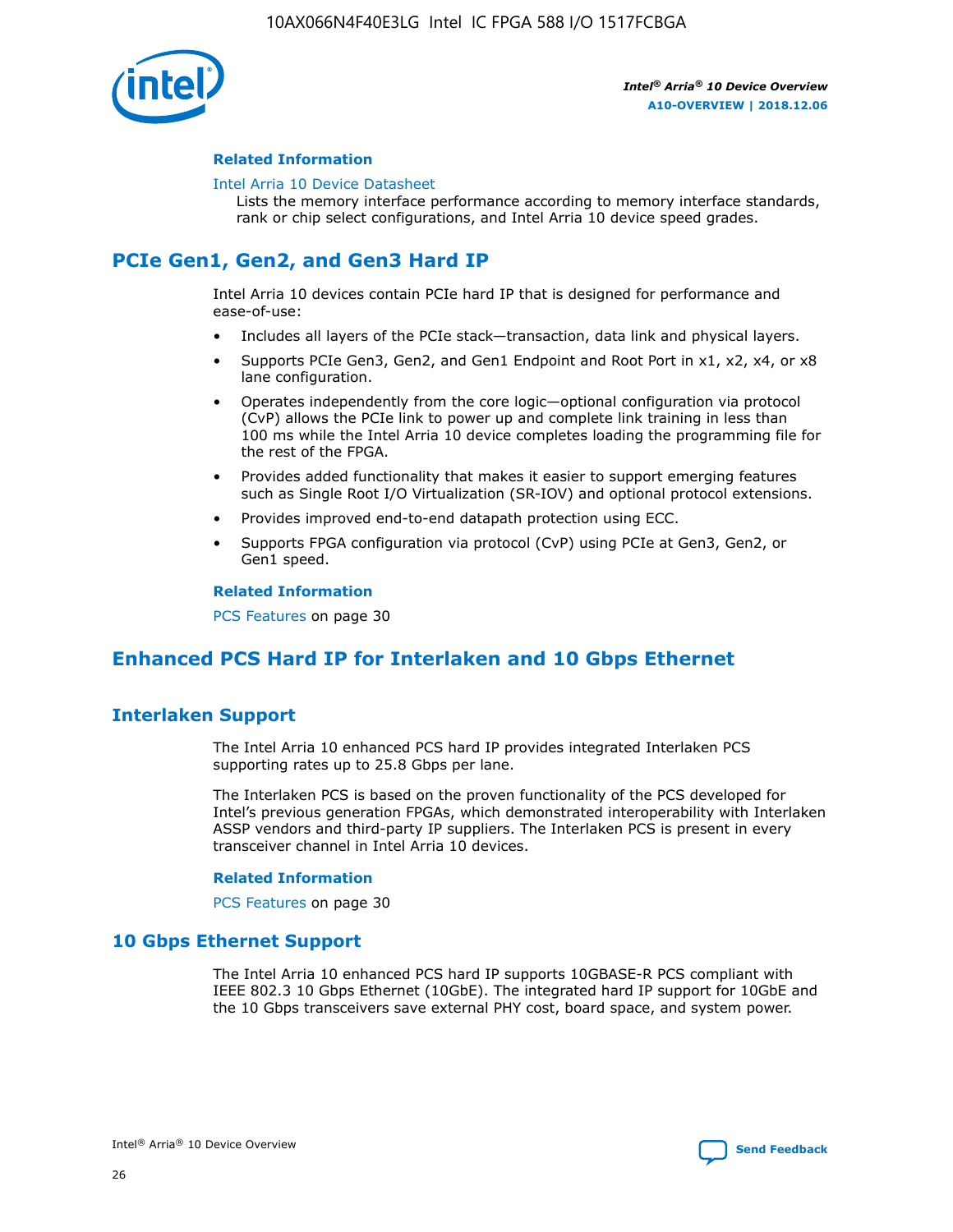

The scalable hard IP supports multiple independent 10GbE ports while using a single PLL for all the 10GBASE-R PCS instantiations, which saves on core logic resources and clock networks:

- Simplifies multiport 10GbE systems compared to XAUI interfaces that require an external XAUI-to-10G PHY.
- Incorporates Electronic Dispersion Compensation (EDC), which enables direct connection to standard 10 Gbps XFP and SFP+ pluggable optical modules.
- Supports backplane Ethernet applications and includes a hard 10GBASE-KR Forward Error Correction (FEC) circuit that you can use for 10 Gbps and 40 Gbps applications.

The 10 Gbps Ethernet PCS hard IP and 10GBASE-KR FEC are present in every transceiver channel.

#### **Related Information**

PCS Features on page 30

# **Low Power Serial Transceivers**

Intel Arria 10 FPGAs and SoCs include lowest power transceivers that deliver high bandwidth, throughput and low latency.

Intel Arria 10 devices deliver the industry's lowest power consumption per transceiver channel:

- 12.5 Gbps transceivers at as low as 242 mW
- 10 Gbps transceivers at as low as 168 mW
- 6 Gbps transceivers at as low as 117 mW

Intel Arria 10 transceivers support various data rates according to application:

- Chip-to-chip and chip-to-module applications—from 1 Gbps up to 25.8 Gbps
- Long reach and backplane applications—from 1 Gbps up to 12.5 with advanced adaptive equalization
- Critical power sensitive applications—from 1 Gbps up to 11.3 Gbps using lower power modes

The combination of 20 nm process technology and architectural advances provide the following benefits:

- Significant reduction in die area and power consumption
- Increase of up to two times in transceiver I/O density compared to previous generation devices while maintaining optimal signal integrity
- Up to 72 total transceiver channels—you can configure up to 6 of these channels to run as fast as 25.8 Gbps
- All channels feature continuous data rate support up to the maximum rated speed

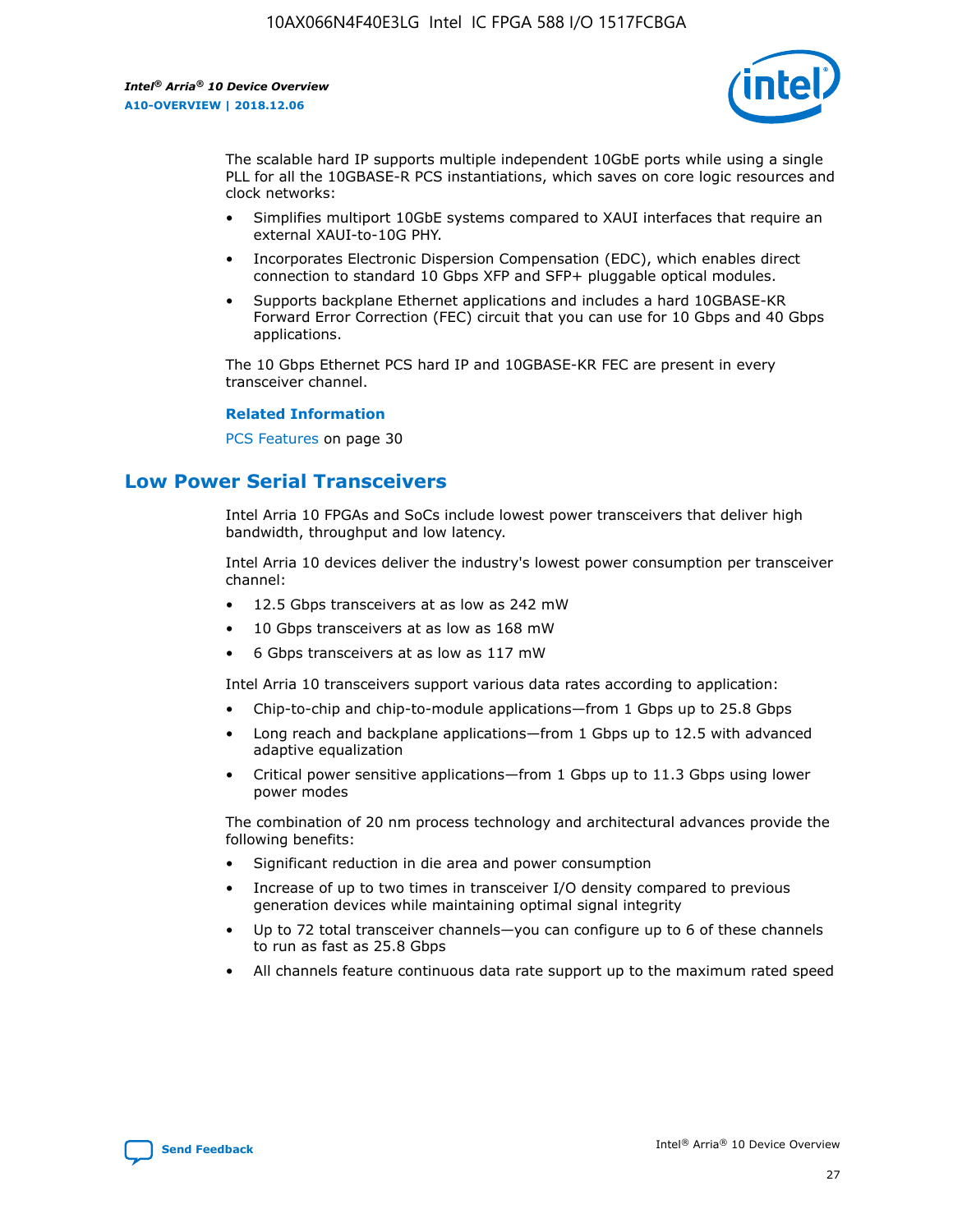

# Transceiver PMA TX/RX PCS ATX PLL Transceiver PMA TX/RX PCS fPLL Network Flexible Clock Distribution Network PCS Transceiver PMA TX/RX FPGA **Clock Distribution** Fabric PCS Transceiver PMA TX/RX ATX Flexible PLL PCS Transceiver PMA TX/RX ▲ fPLL Transceiver PMA TX/RX PCS 4

## **Figure 6. Intel Arria 10 Transceiver Block Architecture**

# **Transceiver Channels**

All transceiver channels feature a dedicated Physical Medium Attachment (PMA) and a hardened Physical Coding Sublayer (PCS).

- The PMA provides primary interfacing capabilities to physical channels.
- The PCS typically handles encoding/decoding, word alignment, and other preprocessing functions before transferring data to the FPGA core fabric.

A transceiver channel consists of a PMA and a PCS block. Most transceiver banks have 6 channels. There are some transceiver banks that contain only 3 channels.

A wide variety of bonded and non-bonded data rate configurations is possible using a highly configurable clock distribution network. Up to 80 independent transceiver data rates can be configured.

The following figures are graphical representations of top views of the silicon die, which correspond to reverse views for flip chip packages. Different Intel Arria 10 devices may have different floorplans than the ones shown in the figures.

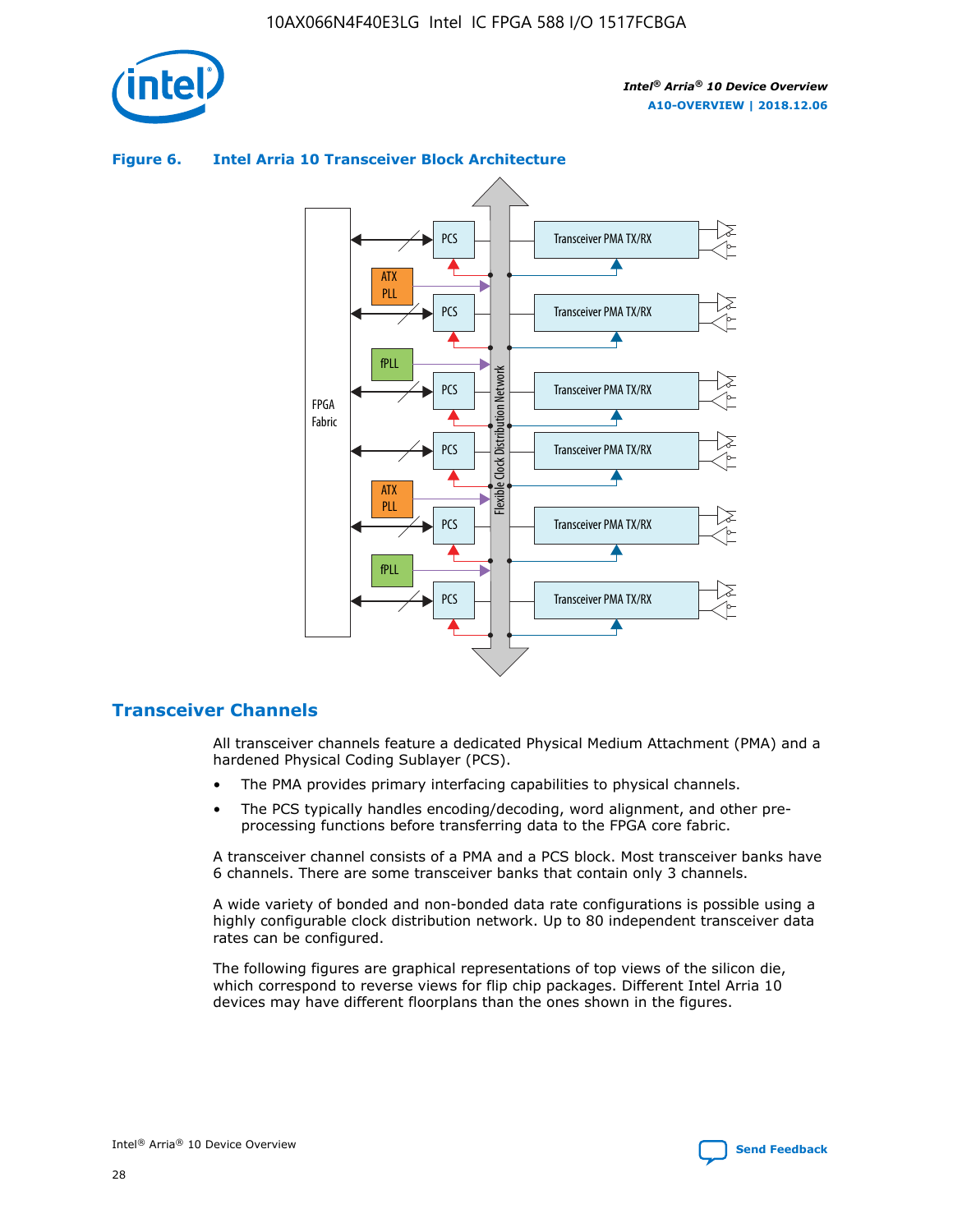

## **Figure 7. Device Chip Overview for Intel Arria 10 GX and GT Devices**



M20K Internal Memory Blocks Core Logic Fabric Transceiver Channels Hard IP Per Transceiver: Standard PCS and Enhanced PCS Hard IPs PCI Express Gen3 Hard IP Fractional PLLs M20K Internal Memory Blocks PCI Express Gen3 Hard IP Variable Precision DSP Blocks I/O PLLs Hard Memory Controllers, General-Purpose I/O Cells, LVDS Hard Processor Subsystem, Dual-Core ARM Cortex A9 M20K Internal Memory Blocks Variable Precision DSP Blocks M20K Internal Memory Blocks Core Logic Fabric I/O PLLs Hard Memory Controllers, General-Purpose I/O Cells, LVDS M20K Internal Memory Blocks Variable Precision DSP Blocks M20K Internal Memory Blocks Transceiver Channels Hard IP Per Transceiver: Standard PCS and Enhanced PCS Hard IPs PCI Express Gen3 Hard IP Fractional PLLs PCI Express Gen3 Hard IP Hard PCS Hard PCS Hard PCS Hard PCS Hard PCS Hard PCS Hard PCS Hard PCS Transceiver PMA Transceiver PMA Transceiver PMA Transceiver PMA Transceiver PMA Transceiver PMA Unused transceiver chann can be used as additional transceiver transmit PLLs Transceiver PMA Transceiver PMA Transceiver Clock Networks ATX (LC) **Transmit** PLL fPLL ATX (LC) Transmi PLL fPLL ATX (LC) **Transmit** PLL

#### **PMA Features**

Intel Arria 10 transceivers provide exceptional signal integrity at data rates up to 25.8 Gbps. Clocking options include ultra-low jitter ATX PLLs (LC tank based), clock multiplier unit (CMU) PLLs, and fractional PLLs.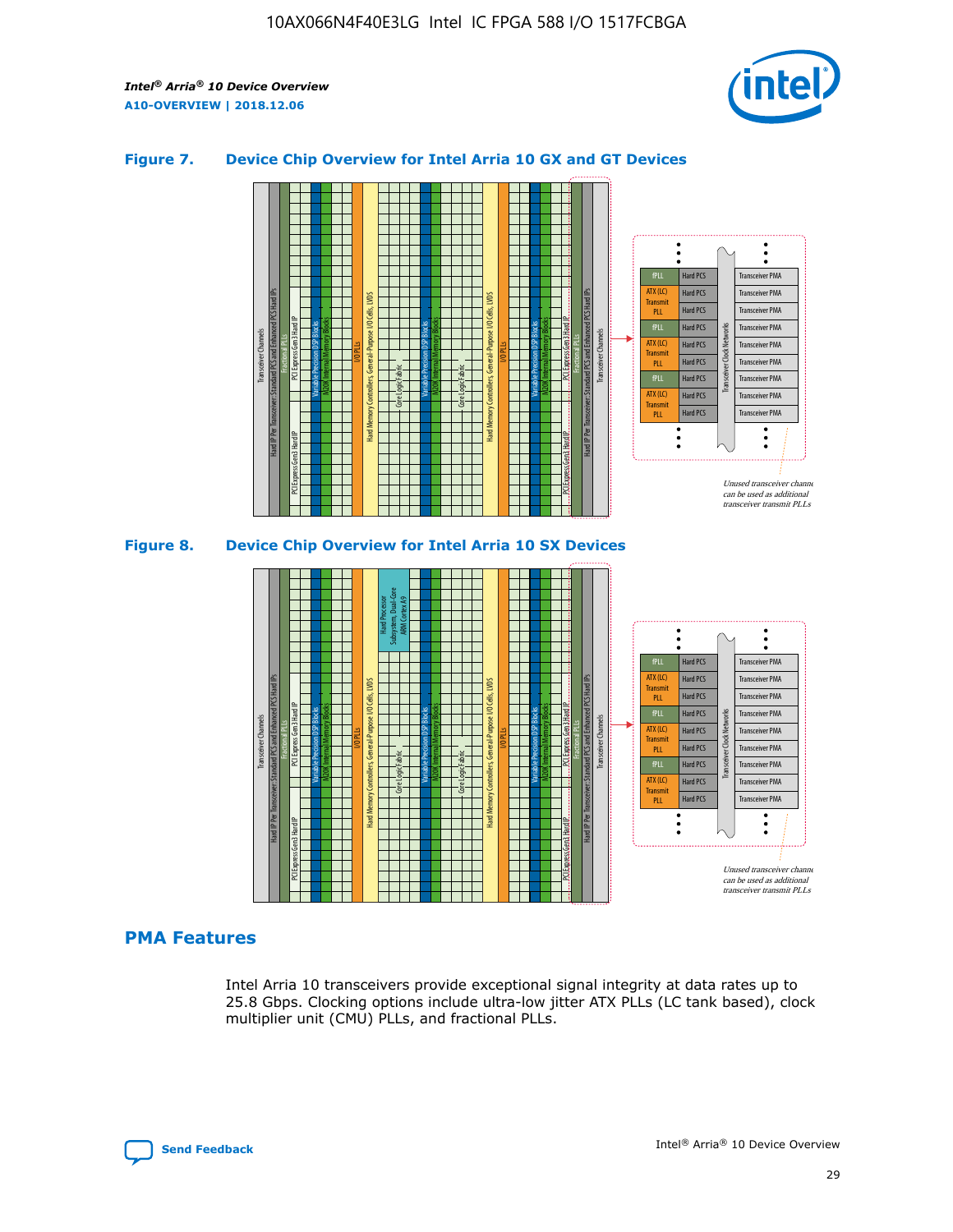

Each transceiver channel contains a channel PLL that can be used as the CMU PLL or clock data recovery (CDR) PLL. In CDR mode, the channel PLL recovers the receiver clock and data in the transceiver channel. Up to 80 independent data rates can be configured on a single Intel Arria 10 device.

## **Table 23. PMA Features of the Transceivers in Intel Arria 10 Devices**

| <b>Feature</b>                                             | <b>Capability</b>                                                                                                                                                                                                             |
|------------------------------------------------------------|-------------------------------------------------------------------------------------------------------------------------------------------------------------------------------------------------------------------------------|
| Chip-to-Chip Data Rates                                    | 1 Gbps to 17.4 Gbps (Intel Arria 10 GX devices)<br>1 Gbps to 25.8 Gbps (Intel Arria 10 GT devices)                                                                                                                            |
| <b>Backplane Support</b>                                   | Drive backplanes at data rates up to 12.5 Gbps                                                                                                                                                                                |
| <b>Optical Module Support</b>                              | SFP+/SFP, XFP, CXP, QSFP/QSFP28, CFP/CFP2/CFP4                                                                                                                                                                                |
| Cable Driving Support                                      | SFP+ Direct Attach, PCI Express over cable, eSATA                                                                                                                                                                             |
| Transmit Pre-Emphasis                                      | 4-tap transmit pre-emphasis and de-emphasis to compensate for system channel loss                                                                                                                                             |
| Continuous Time Linear<br>Equalizer (CTLE)                 | Dual mode, high-gain, and high-data rate, linear receive equalization to compensate for<br>system channel loss                                                                                                                |
| Decision Feedback Equalizer<br>(DFE)                       | 7-fixed and 4-floating tap DFE to equalize backplane channel loss in the presence of<br>crosstalk and noisy environments                                                                                                      |
| Variable Gain Amplifier                                    | Optimizes the signal amplitude prior to the CDR sampling and operates in fixed and<br>adaptive modes                                                                                                                          |
| Altera Digital Adaptive<br>Parametric Tuning (ADAPT)       | Fully digital adaptation engine to automatically adjust all link equalization parameters-<br>including CTLE, DFE, and variable gain amplifier blocks—that provide optimal link margin<br>without intervention from user logic |
| Precision Signal Integrity<br>Calibration Engine (PreSICE) | Hardened calibration controller to quickly calibrate all transceiver control parameters on<br>power-up, which provides the optimal signal integrity and jitter performance                                                    |
| Advanced Transmit (ATX)<br>PLL                             | Low jitter ATX (LC tank based) PLLs with continuous tuning range to cover a wide range of<br>standard and proprietary protocols                                                                                               |
| <b>Fractional PLLs</b>                                     | On-chip fractional frequency synthesizers to replace on-board crystal oscillators and reduce<br>system cost                                                                                                                   |
| Digitally Assisted Analog<br><b>CDR</b>                    | Superior jitter tolerance with fast lock time                                                                                                                                                                                 |
| Dynamic Partial<br>Reconfiguration                         | Allows independent control of the Avalon memory-mapped interface of each transceiver<br>channel for the highest transceiver flexibility                                                                                       |
| Multiple PCS-PMA and PCS-<br>PLD interface widths          | 8-, 10-, 16-, 20-, 32-, 40-, or 64-bit interface widths for flexibility of deserialization width,<br>encoding, and reduced latency                                                                                            |

# **PCS Features**

This table summarizes the Intel Arria 10 transceiver PCS features. You can use the transceiver PCS to support a wide range of protocols ranging from 1 Gbps to 25.8 Gbps.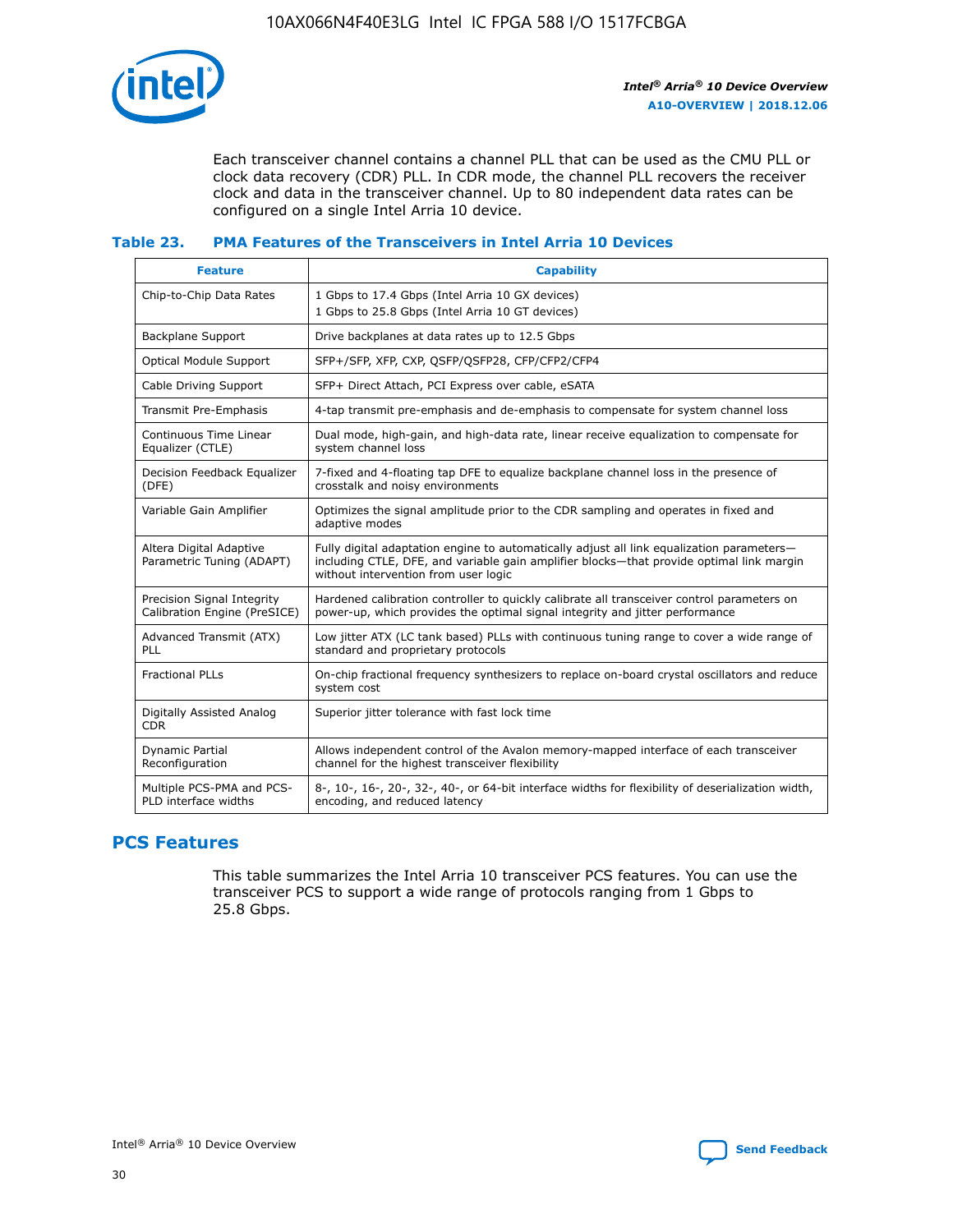

| <b>PCS</b>    | <b>Description</b>                                                                                                                                                                                                                                                                                                                                                                                             |
|---------------|----------------------------------------------------------------------------------------------------------------------------------------------------------------------------------------------------------------------------------------------------------------------------------------------------------------------------------------------------------------------------------------------------------------|
| Standard PCS  | Operates at a data rate up to 12 Gbps<br>Supports protocols such as PCI-Express, CPRI 4.2+, GigE, IEEE 1588 in Hard PCS<br>Implements other protocols using Basic/Custom (Standard PCS) transceiver<br>configuration rules.                                                                                                                                                                                    |
| Enhanced PCS  | Performs functions common to most serial data industry standards, such as word<br>alignment, encoding/decoding, and framing, before data is sent or received off-chip<br>through the PMA<br>• Handles data transfer to and from the FPGA fabric<br>Handles data transfer internally to and from the PMA<br>Provides frequency compensation<br>Performs channel bonding for multi-channel low skew applications |
| PCIe Gen3 PCS | Supports the seamless switching of Data and Clock between the Gen1, Gen2, and Gen3<br>data rates<br>Provides support for PIPE 3.0 features<br>Supports the PIPE interface with the Hard IP enabled, as well as with the Hard IP<br>bypassed                                                                                                                                                                    |

#### **Related Information**

- PCIe Gen1, Gen2, and Gen3 Hard IP on page 26
- Interlaken Support on page 26
- 10 Gbps Ethernet Support on page 26

# **PCS Protocol Support**

This table lists some of the protocols supported by the Intel Arria 10 transceiver PCS. For more information about the blocks in the transmitter and receiver data paths, refer to the related information.

| <b>Protocol</b>                                 | <b>Data Rate</b><br>(Gbps) | <b>Transceiver IP</b>       | <b>PCS Support</b>                      |
|-------------------------------------------------|----------------------------|-----------------------------|-----------------------------------------|
| PCIe Gen3 x1, x2, x4, x8                        | 8.0                        | Native PHY (PIPE)           | Standard PCS and PCIe<br>Gen3 PCS       |
| PCIe Gen2 x1, x2, x4, x8                        | 5.0                        | Native PHY (PIPE)           | <b>Standard PCS</b>                     |
| PCIe Gen1 x1, x2, x4, x8                        | 2.5                        | Native PHY (PIPE)           | Standard PCS                            |
| 1000BASE-X Gigabit Ethernet                     | 1.25                       | Native PHY                  | <b>Standard PCS</b>                     |
| 1000BASE-X Gigabit Ethernet with<br>IEEE 1588v2 | 1.25                       | Native PHY                  | Standard PCS                            |
| 10GBASE-R                                       | 10.3125                    | Native PHY                  | Enhanced PCS                            |
| 10GBASE-R with IEEE 1588v2                      | 10.3125                    | Native PHY                  | <b>Enhanced PCS</b>                     |
| 10GBASE-R with KR FEC                           | 10.3125                    | Native PHY                  | Enhanced PCS                            |
| 10GBASE-KR and 1000BASE-X                       | 10.3125                    | 1G/10GbE and 10GBASE-KR PHY | Standard PCS and<br><b>Enhanced PCS</b> |
| Interlaken (CEI-6G/11G)                         | 3.125 to 17.4              | Native PHY                  | <b>Enhanced PCS</b>                     |
| SFI-S/SFI-5.2                                   | 11.2                       | Native PHY                  | <b>Enhanced PCS</b>                     |
| 10G SDI                                         | 10.692                     | Native PHY                  | Enhanced PCS                            |
|                                                 |                            |                             | continued                               |

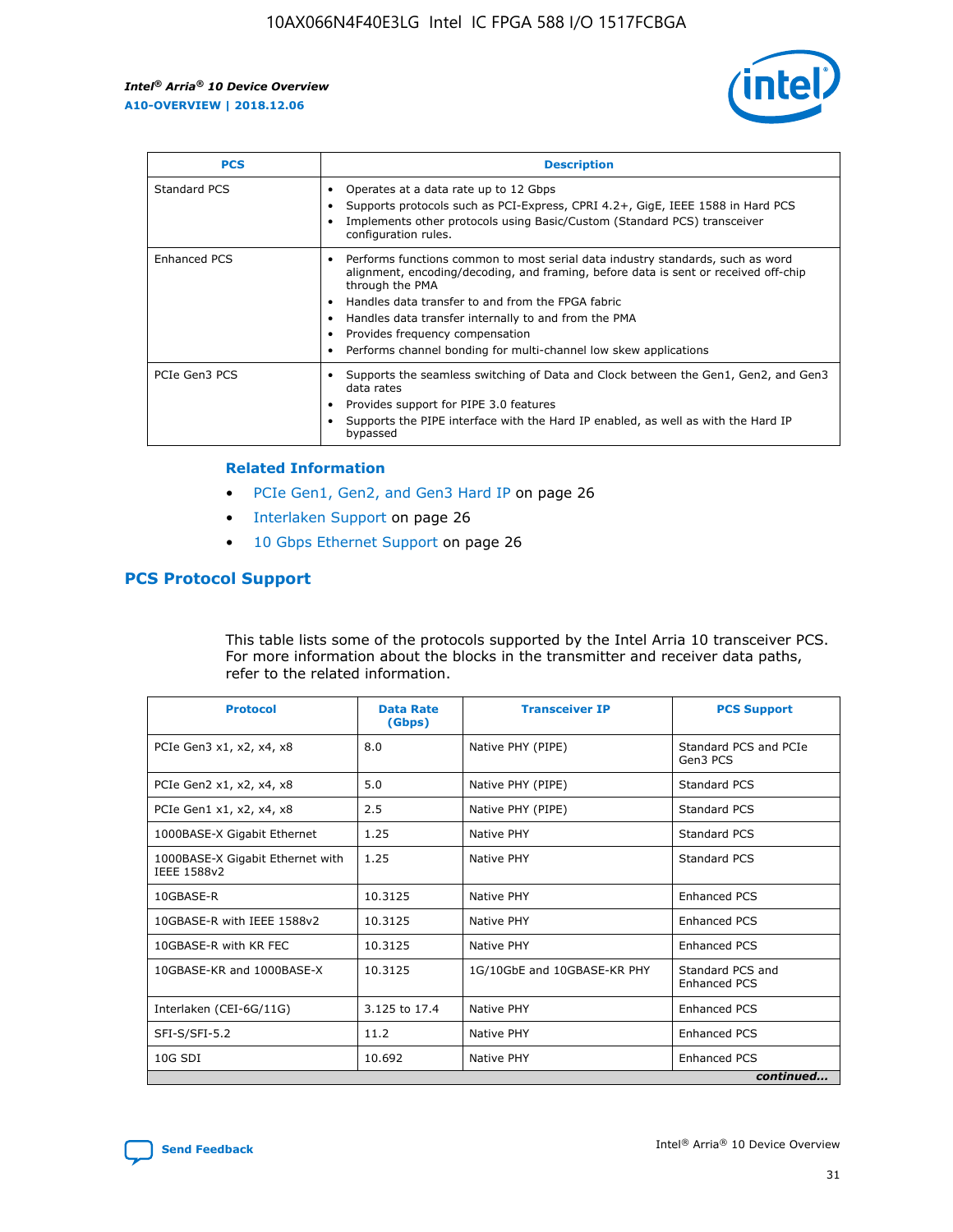

| <b>Protocol</b>      | <b>Data Rate</b><br>(Gbps) | <b>Transceiver IP</b> | <b>PCS Support</b> |
|----------------------|----------------------------|-----------------------|--------------------|
| CPRI 6.0 (64B/66B)   | 0.6144 to<br>10.1376       | Native PHY            | Enhanced PCS       |
| CPRI 4.2 (8B/10B)    | 0.6144 to<br>9.8304        | Native PHY            | Standard PCS       |
| OBSAI RP3 v4.2       | 0.6144 to 6.144            | Native PHY            | Standard PCS       |
| SD-SDI/HD-SDI/3G-SDI | $0.143(12)$ to<br>2.97     | Native PHY            | Standard PCS       |

## **Related Information**

#### [Intel Arria 10 Transceiver PHY User Guide](https://www.intel.com/content/www/us/en/programmable/documentation/nik1398707230472.html#nik1398707091164)

Provides more information about the supported transceiver protocols and PHY IP, the PMA architecture, and the standard, enhanced, and PCIe Gen3 PCS architecture.

# **SoC with Hard Processor System**

Each SoC device combines an FPGA fabric and a hard processor system (HPS) in a single device. This combination delivers the flexibility of programmable logic with the power and cost savings of hard IP in these ways:

- Reduces board space, system power, and bill of materials cost by eliminating a discrete embedded processor
- Allows you to differentiate the end product in both hardware and software, and to support virtually any interface standard
- Extends the product life and revenue through in-field hardware and software updates

 $(12)$  The 0.143 Gbps data rate is supported using oversampling of user logic that you must implement in the FPGA fabric.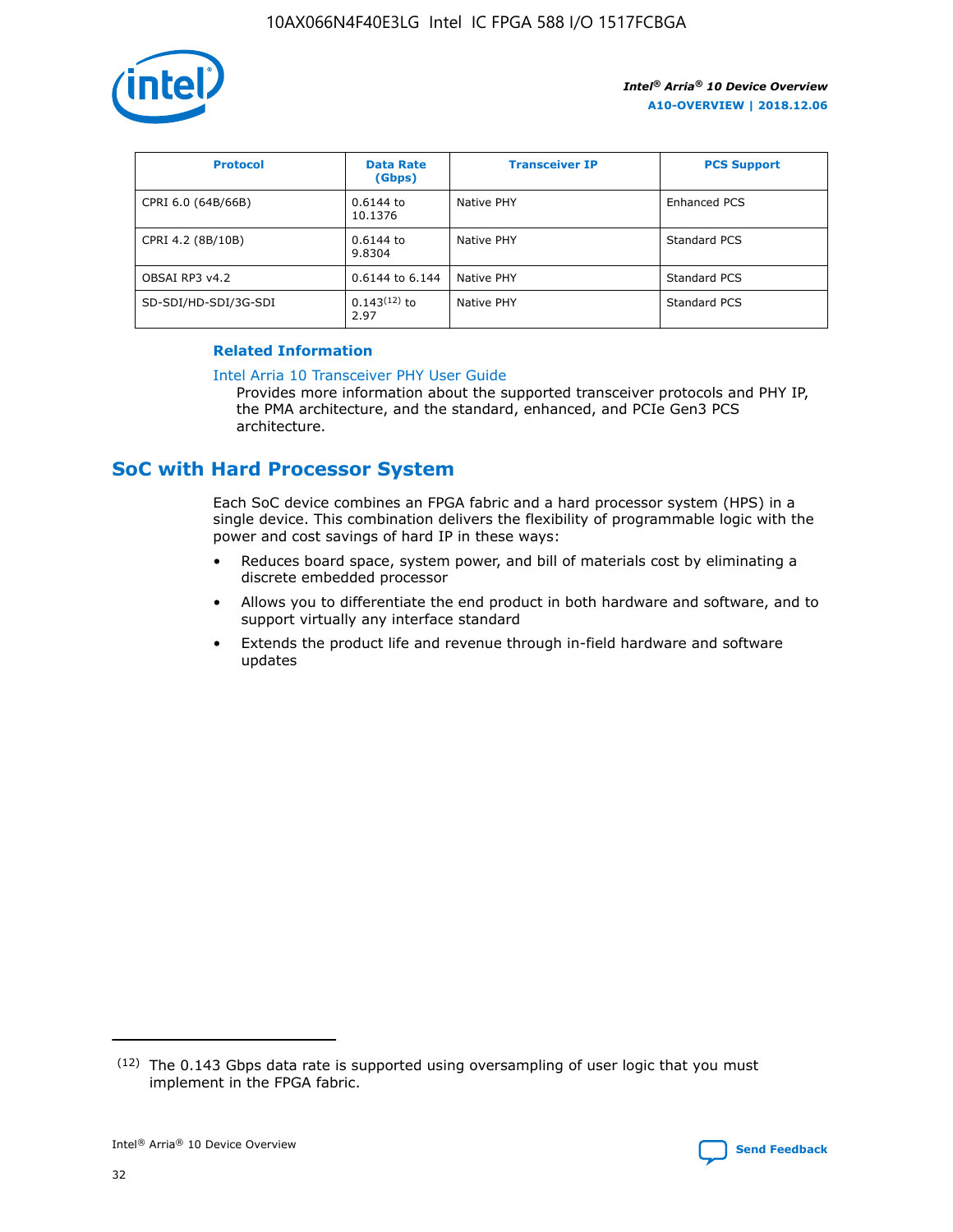

#### **Figure 9. HPS Block Diagram**

This figure shows a block diagram of the HPS with the dual ARM Cortex-A9 MPCore processor.



# **Key Advantages of 20-nm HPS**

The 20-nm HPS strikes a balance between enabling maximum software compatibility with 28-nm SoCs while still improving upon the 28-nm HPS architecture. These improvements address the requirements of the next generation target markets such as wireless and wireline communications, compute and storage equipment, broadcast and military in terms of performance, memory bandwidth, connectivity via backplane and security.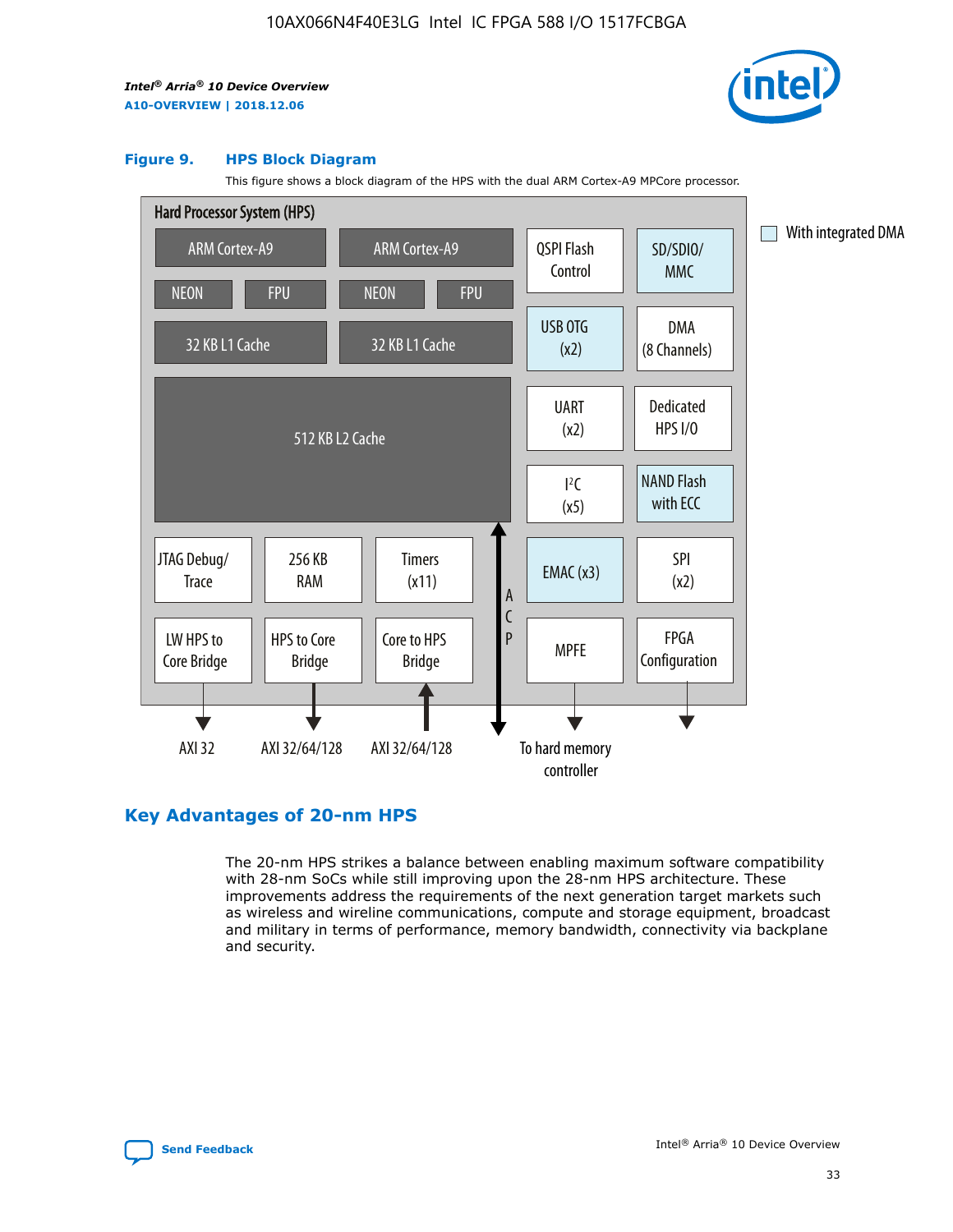

## **Table 24. Improvements in 20 nm HPS**

This table lists the key improvements of the 20 nm HPS compared to the 28 nm HPS.

| Advantages/<br><b>Improvements</b>                          | <b>Description</b>                                                                                                                                                                                                                                                                                                                                                                                                                                                                                                                                                                                                                                                                                                                                                                                                                                                                                                      |
|-------------------------------------------------------------|-------------------------------------------------------------------------------------------------------------------------------------------------------------------------------------------------------------------------------------------------------------------------------------------------------------------------------------------------------------------------------------------------------------------------------------------------------------------------------------------------------------------------------------------------------------------------------------------------------------------------------------------------------------------------------------------------------------------------------------------------------------------------------------------------------------------------------------------------------------------------------------------------------------------------|
| Increased performance and<br>overdrive capability           | While the nominal processor frequency is 1.2 GHz, the 20 nm HPS offers an "overdrive"<br>feature which enables a higher processor operating frequency. This requires a higher supply<br>voltage value that is unique to the HPS and may require a separate regulator.                                                                                                                                                                                                                                                                                                                                                                                                                                                                                                                                                                                                                                                   |
| Increased processor memory<br>bandwidth and DDR4<br>support | Up to 64-bit DDR4 memory at 2,400 Mbps support is available for the processor. The hard<br>memory controller for the HPS comprises a multi-port front end that manages connections<br>to a single port memory controller. The multi-port front end allows logic core and the HPS<br>to share ports and thereby the available bandwidth of the memory controller.                                                                                                                                                                                                                                                                                                                                                                                                                                                                                                                                                        |
| Flexible I/O sharing                                        | An advanced I/O pin muxing scheme allows improved sharing of I/O between the HPS and<br>the core logic. The following types of I/O are available for SoC:<br>17 dedicated I/Os-physically located inside the HPS block and are not accessible to<br>logic within the core. The 17 dedicated I/Os are used for HPS clock, resets, and<br>interfacing with boot devices, QSPI, and SD/MMC.<br>48 direct shared I/O-located closest to the HPS block and are ideal for high speed HPS<br>peripherals such as EMAC, USB, and others. There is one bank of 48 I/Os that supports<br>direct sharing where the 48 I/Os can be shared 12 I/Os at a time.<br>Standard (shared) I/O-all standard I/Os can be shared by the HPS peripherals and any<br>logic within the core. For designs where more than 48 I/Os are required to fully use all<br>the peripherals in the HPS, these I/Os can be connected through the core logic. |
| <b>EMAC</b> core                                            | Three EMAC cores are available in the HPS. The EMAC cores enable an application to<br>support two redundant Ethernet connections; for example, backplane, or two EMAC cores<br>for managing IEEE 1588 time stamp information while allowing a third EMAC core for debug<br>and configuration. All three EMACs can potentially share the same time stamps, simplifying<br>the 1588 time stamping implementation. A new serial time stamp interface allows core<br>logic to access and read the time stamp values. The integrated EMAC controllers can be<br>connected to external Ethernet PHY through the provided MDIO or I <sup>2</sup> C interface.                                                                                                                                                                                                                                                                  |
| On-chip memory                                              | The on-chip memory is updated to 256 KB support and can support larger data sets and<br>real time algorithms.                                                                                                                                                                                                                                                                                                                                                                                                                                                                                                                                                                                                                                                                                                                                                                                                           |
| <b>ECC</b> enhancements                                     | Improvements in L2 Cache ECC management allow identification of errors down to the<br>address level. ECC enhancements also enable improved error injection and status reporting<br>via the introduction of new memory mapped access to syndrome and data signals.                                                                                                                                                                                                                                                                                                                                                                                                                                                                                                                                                                                                                                                       |
| HPS to FPGA Interconnect<br>Backbone                        | Although the HPS and the Logic Core can operate independently, they are tightly coupled<br>via a high-bandwidth system interconnect built from high-performance ARM AMBA AXI bus<br>bridges. IP bus masters in the FPGA fabric have access to HPS bus slaves via the FPGA-to-<br>HPS interconnect. Similarly, HPS bus masters have access to bus slaves in the core fabric<br>via the HPS-to-FPGA bridge. Both bridges are AMBA AXI-3 compliant and support<br>simultaneous read and write transactions. Up to three masters within the core fabric can<br>share the HPS SDRAM controller with the processor. Additionally, the processor can be used<br>to configure the core fabric under program control via a dedicated 32-bit configuration port.                                                                                                                                                                  |
| FPGA configuration and HPS<br>booting                       | The FPGA fabric and HPS in the SoCs are powered independently. You can reduce the clock<br>frequencies or gate the clocks to reduce dynamic power.<br>You can configure the FPGA fabric and boot the HPS independently, in any order, providing<br>you with more design flexibility.                                                                                                                                                                                                                                                                                                                                                                                                                                                                                                                                                                                                                                    |
| Security                                                    | New security features have been introduced for anti-tamper management, secure boot,<br>encryption (AES), and authentication (SHA).                                                                                                                                                                                                                                                                                                                                                                                                                                                                                                                                                                                                                                                                                                                                                                                      |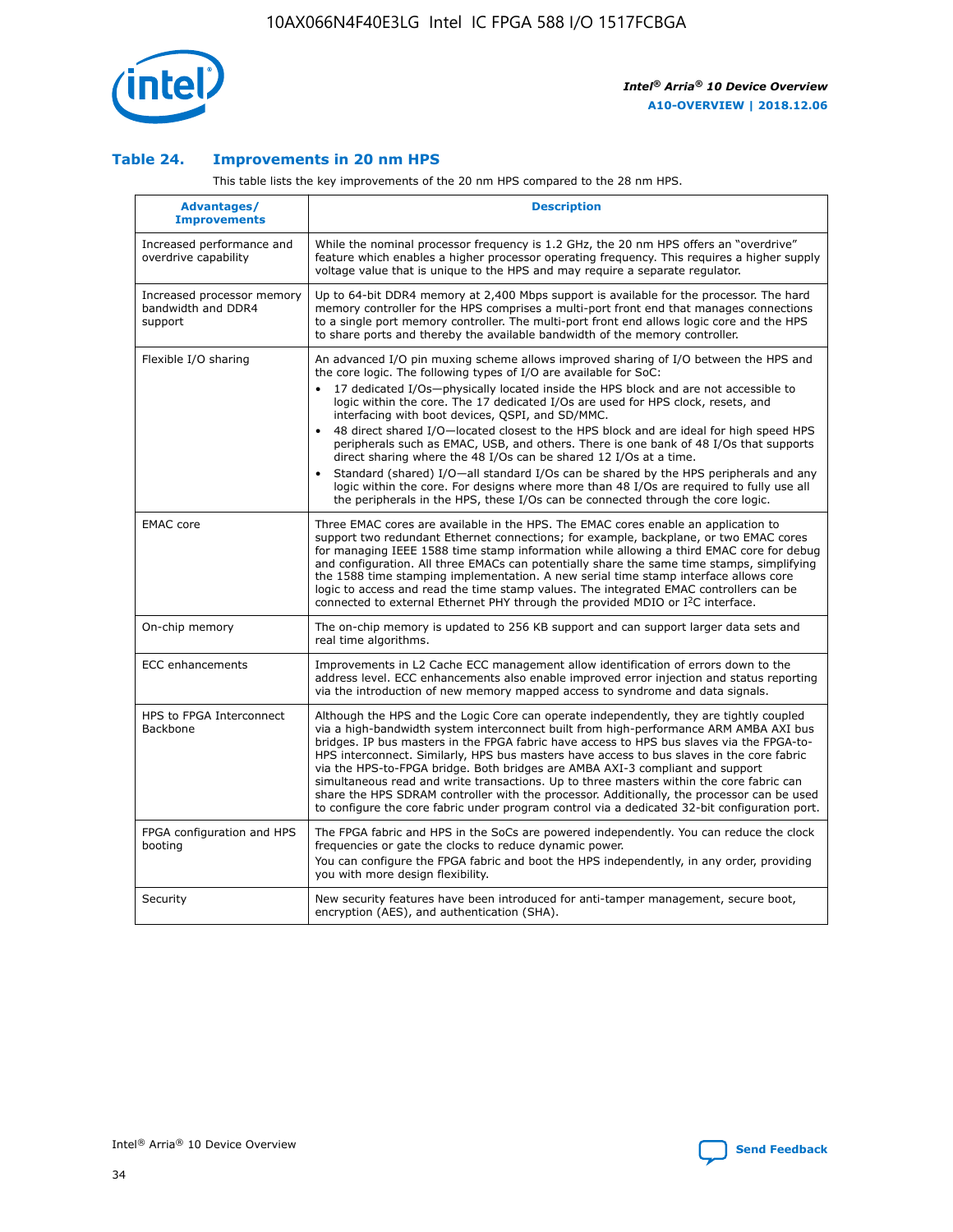

# **Features of the HPS**

The HPS has the following features:

- 1.2-GHz, dual-core ARM Cortex-A9 MPCore processor with up to 1.5-GHz via overdrive
	- ARMv7-A architecture that runs 32-bit ARM instructions, 16-bit and 32-bit Thumb instructions, and 8-bit Java byte codes in Jazelle style
	- Superscalar, variable length, out-of-order pipeline with dynamic branch prediction
	- Instruction Efficiency 2.5 MIPS/MHz, which provides total performance of 7500 MIPS at 1.5 GHz
- Each processor core includes:
	- 32 KB of L1 instruction cache, 32 KB of L1 data cache
	- Single- and double-precision floating-point unit and NEON media engine
	- CoreSight debug and trace technology
	- Snoop Control Unit (SCU) and Acceleration Coherency Port (ACP)
- 512 KB of shared L2 cache
- 256 KB of scratch RAM
- Hard memory controller with support for DDR3, DDR4 and optional error correction code (ECC) support
- Multiport Front End (MPFE) Scheduler interface to the hard memory controller
- 8-channel direct memory access (DMA) controller
- QSPI flash controller with SIO, DIO, QIO SPI Flash support
- NAND flash controller (ONFI 1.0 or later) with DMA and ECC support, updated to support 8 and 16-bit Flash devices and new command DMA to offload CPU for fast power down recovery
- Updated SD/SDIO/MMC controller to eMMC 4.5 with DMA with CE-ATA digital command support
- 3 10/100/1000 Ethernet media access control (MAC) with DMA
- 2 USB On-the-Go (OTG) controllers with DMA
- $\bullet$  5 I<sup>2</sup>C controllers (3 can be used by EMAC for MIO to external PHY)
- 2 UART 16550 Compatible controllers
- 4 serial peripheral interfaces (SPI) (2 Master, 2 Slaves)
- 62 programmable general-purpose I/Os, which includes 48 direct share I/Os that allows the HPS peripherals to connect directly to the FPGA I/Os
- 7 general-purpose timers
- 4 watchdog timers
- Anti-tamper, Secure Boot, Encryption (AES) and Authentication (SHA)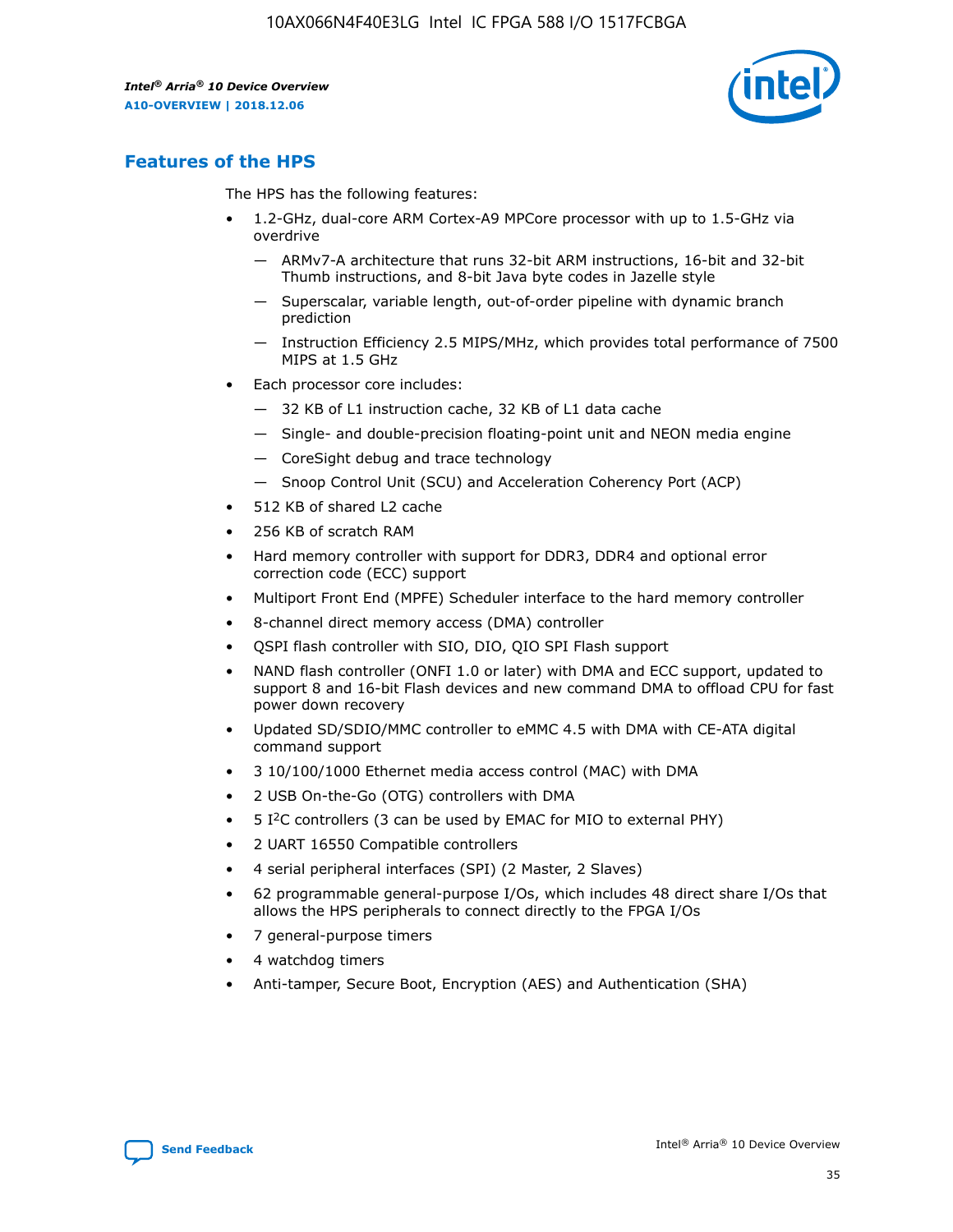

## **System Peripherals and Debug Access Port**

Each Ethernet MAC, USB OTG, NAND flash controller, and SD/MMC controller module has an integrated DMA controller. For modules without an integrated DMA controller, an additional DMA controller module provides up to eight channels of high-bandwidth data transfers. Peripherals that communicate off-chip are multiplexed with other peripherals at the HPS pin level. This allows you to choose which peripherals interface with other devices on your PCB.

The debug access port provides interfaces to industry standard JTAG debug probes and supports ARM CoreSight debug and core traces to facilitate software development.

## **HPS–FPGA AXI Bridges**

The HPS–FPGA bridges, which support the Advanced Microcontroller Bus Architecture (AMBA) Advanced eXtensible Interface (AXI™) specifications, consist of the following bridges:

- FPGA-to-HPS AMBA AXI bridge—a high-performance bus supporting 32, 64, and 128 bit data widths that allows the FPGA fabric to issue transactions to slaves in the HPS.
- HPS-to-FPGA Avalon/AMBA AXI bridge—a high-performance bus supporting 32, 64, and 128 bit data widths that allows the HPS to issue transactions to slaves in the FPGA fabric.
- Lightweight HPS-to-FPGA AXI bridge—a lower latency 32 bit width bus that allows the HPS to issue transactions to soft peripherals in the FPGA fabric. This bridge is primarily used for control and status register (CSR) accesses to peripherals in the FPGA fabric.

The HPS–FPGA AXI bridges allow masters in the FPGA fabric to communicate with slaves in the HPS logic, and vice versa. For example, the HPS-to-FPGA AXI bridge allows you to share memories instantiated in the FPGA fabric with one or both microprocessors in the HPS, while the FPGA-to-HPS AXI bridge allows logic in the FPGA fabric to access the memory and peripherals in the HPS.

Each HPS–FPGA bridge also provides asynchronous clock crossing for data transferred between the FPGA fabric and the HPS.

#### **HPS SDRAM Controller Subsystem**

The HPS SDRAM controller subsystem contains a multiport SDRAM controller and DDR PHY that are shared between the FPGA fabric (through the FPGA-to-HPS SDRAM interface), the level 2 (L2) cache, and the level 3 (L3) system interconnect. The FPGA-to-HPS SDRAM interface supports AMBA AXI and Avalon® Memory-Mapped (Avalon-MM) interface standards, and provides up to six individual ports for access by masters implemented in the FPGA fabric.

The HPS SDRAM controller supports up to 3 masters (command ports), 3x 64-bit read data ports and 3x 64-bit write data ports.

To maximize memory performance, the SDRAM controller subsystem supports command and data reordering, deficit round-robin arbitration with aging, and high-priority bypass features.

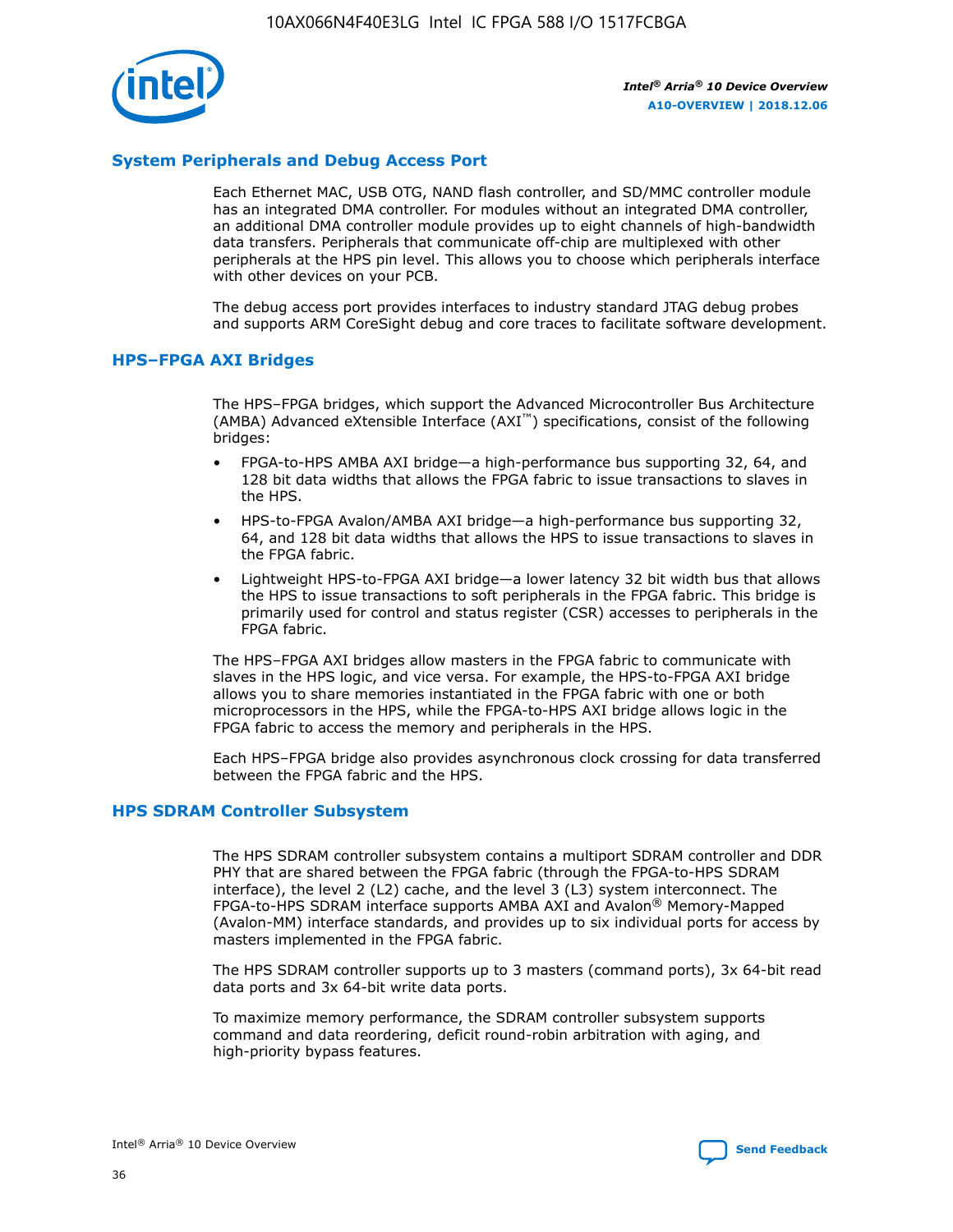

# **FPGA Configuration and HPS Booting**

The FPGA fabric and HPS in the SoC FPGA must be powered at the same time. You can reduce the clock frequencies or gate the clocks to reduce dynamic power.

Once powered, the FPGA fabric and HPS can be configured independently thus providing you with more design flexibility:

- You can boot the HPS independently. After the HPS is running, the HPS can fully or partially reconfigure the FPGA fabric at any time under software control. The HPS can also configure other FPGAs on the board through the FPGA configuration controller.
- Configure the FPGA fabric first, and then boot the HPS from memory accessible to the FPGA fabric.

## **Hardware and Software Development**

For hardware development, you can configure the HPS and connect your soft logic in the FPGA fabric to the HPS interfaces using the Platform Designer system integration tool in the Intel Quartus Prime software.

For software development, the ARM-based SoC FPGA devices inherit the rich software development ecosystem available for the ARM Cortex-A9 MPCore processor. The software development process for Intel SoC FPGAs follows the same steps as those for other SoC devices from other manufacturers. Support for Linux\*, VxWorks\*, and other operating systems are available for the SoC FPGAs. For more information on the operating systems support availability, contact the Intel FPGA sales team.

You can begin device-specific firmware and software development on the Intel SoC FPGA Virtual Target. The Virtual Target is a fast PC-based functional simulation of a target development system—a model of a complete development board. The Virtual Target enables the development of device-specific production software that can run unmodified on actual hardware.

# **Dynamic and Partial Reconfiguration**

The Intel Arria 10 devices support dynamic and partial reconfiguration. You can use dynamic and partial reconfiguration simultaneously to enable seamless reconfiguration of both the device core and transceivers.

## **Dynamic Reconfiguration**

You can reconfigure the PMA and PCS blocks while the device continues to operate. This feature allows you to change the data rates, protocol, and analog settings of a channel in a transceiver bank without affecting on-going data transfer in other transceiver banks. This feature is ideal for applications that require dynamic multiprotocol or multirate support.

# **Partial Reconfiguration**

Using partial reconfiguration, you can reconfigure some parts of the device while keeping the device in operation.

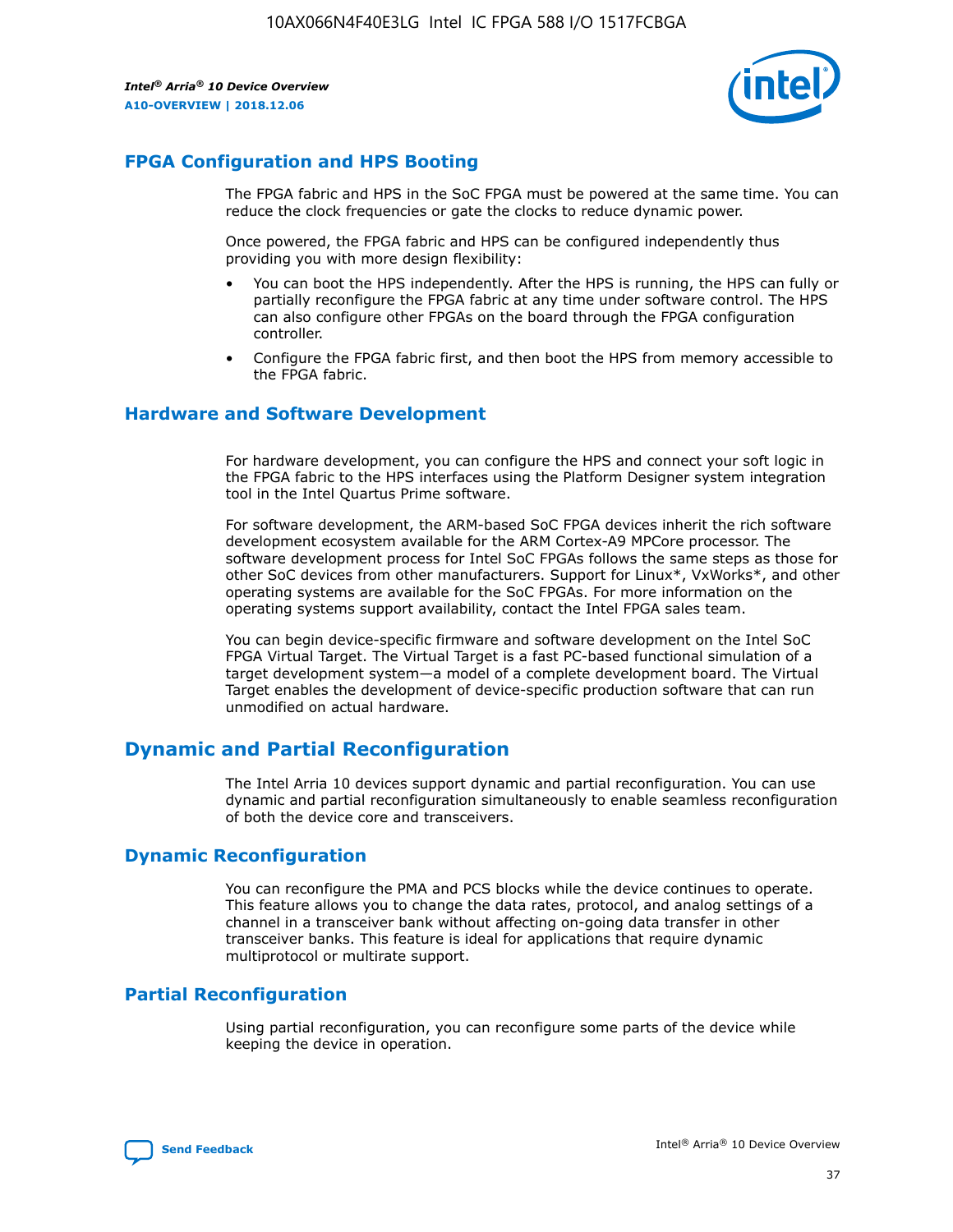

Instead of placing all device functions in the FPGA fabric, you can store some functions that do not run simultaneously in external memory and load them only when required. This capability increases the effective logic density of the device, and lowers cost and power consumption.

In the Intel solution, you do not have to worry about intricate device architecture to perform a partial reconfiguration. The partial reconfiguration capability is built into the Intel Quartus Prime design software, making such time-intensive task simple.

Intel Arria 10 devices support partial reconfiguration in the following configuration options:

- Using an internal host:
	- All supported configuration modes where the FPGA has access to external memory devices such as serial and parallel flash memory.
	- Configuration via Protocol [CvP (PCIe)]
- Using an external host—passive serial (PS), fast passive parallel (FPP) x8, FPP x16, and FPP x32 I/O interface.

# **Enhanced Configuration and Configuration via Protocol**

## **Table 25. Configuration Schemes and Features of Intel Arria 10 Devices**

Intel Arria 10 devices support 1.8 V programming voltage and several configuration schemes.

| <b>Scheme</b>                                                          | <b>Data</b><br><b>Width</b> | <b>Max Clock</b><br>Rate<br>(MHz) | <b>Max Data</b><br>Rate<br>(Mbps)<br>(13) | <b>Decompression</b> | <b>Design</b><br>Security <sup>(1</sup><br>4) | <b>Partial</b><br><b>Reconfiguration</b><br>(15) | <b>Remote</b><br><b>System</b><br><b>Update</b> |
|------------------------------------------------------------------------|-----------------------------|-----------------------------------|-------------------------------------------|----------------------|-----------------------------------------------|--------------------------------------------------|-------------------------------------------------|
| <b>JTAG</b>                                                            | 1 bit                       | 33                                | 33                                        |                      |                                               | Yes <sup>(16)</sup>                              |                                                 |
| Active Serial (AS)<br>through the<br>EPCO-L<br>configuration<br>device | 1 bit,<br>4 bits            | 100                               | 400                                       | Yes                  | Yes                                           | $Y_{PS}(16)$                                     | Yes                                             |
| Passive serial (PS)<br>through CPLD or<br>external<br>microcontroller  | 1 bit                       | 100                               | 100                                       | Yes                  | Yes                                           | Yes(16)                                          | Parallel<br>Flash<br>Loader<br>(PFL) IP<br>core |
|                                                                        | continued                   |                                   |                                           |                      |                                               |                                                  |                                                 |

<sup>(13)</sup> Enabling either compression or design security features affects the maximum data rate. Refer to the Intel Arria 10 Device Datasheet for more information.

<sup>(14)</sup> Encryption and compression cannot be used simultaneously.

 $(15)$  Partial reconfiguration is an advanced feature of the device family. If you are interested in using partial reconfiguration, contact Intel for support.

 $(16)$  Partial configuration can be performed only when it is configured as internal host.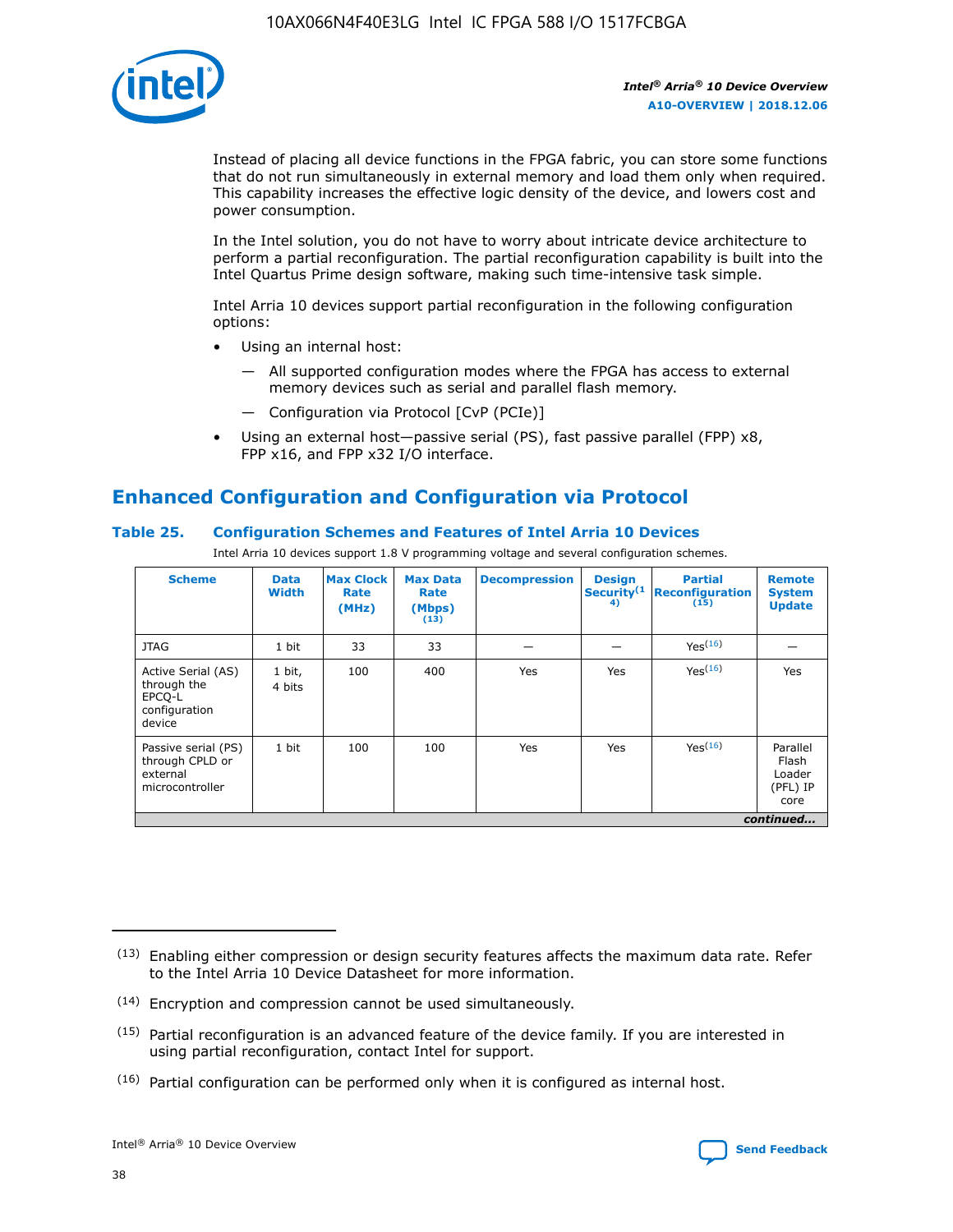

| <b>Scheme</b>                                   | <b>Data</b><br><b>Width</b> | <b>Max Clock</b><br>Rate<br>(MHz) | <b>Max Data</b><br>Rate<br>(Mbps)<br>(13) | <b>Decompression</b> | <b>Design</b><br>Security <sup>(1</sup><br>4) | <b>Partial</b><br><b>Reconfiguration</b><br>(15) | <b>Remote</b><br><b>System</b><br><b>Update</b> |
|-------------------------------------------------|-----------------------------|-----------------------------------|-------------------------------------------|----------------------|-----------------------------------------------|--------------------------------------------------|-------------------------------------------------|
| Fast passive                                    | 8 bits                      | 100                               | 3200                                      | Yes                  | Yes                                           | Yes(17)                                          | PFL IP                                          |
| parallel (FPP)<br>through CPLD or               | 16 bits                     |                                   |                                           | Yes                  | Yes                                           |                                                  | core                                            |
| external<br>microcontroller                     | 32 bits                     |                                   |                                           | Yes                  | Yes                                           |                                                  |                                                 |
| Configuration via                               | 16 bits                     | 100                               | 3200                                      | Yes                  | Yes                                           | Yes <sup>(17)</sup>                              |                                                 |
| <b>HPS</b>                                      | 32 bits                     |                                   |                                           | Yes                  | Yes                                           |                                                  |                                                 |
| Configuration via<br>Protocol [CvP<br>$(PCIe*)$ | x1, x2,<br>x4, x8<br>lanes  |                                   | 8000                                      | Yes                  | Yes                                           | Yes <sup>(16)</sup>                              |                                                 |

You can configure Intel Arria 10 devices through PCIe using Configuration via Protocol (CvP). The Intel Arria 10 CvP implementation conforms to the PCIe 100 ms power-up-to-active time requirement.

#### **Related Information**

[Configuration via Protocol \(CvP\) Implementation in Intel FPGAs User Guide](https://www.intel.com/content/www/us/en/programmable/documentation/dsu1441819344145.html#dsu1442269728522) Provides more information about the CvP configuration scheme.

# **SEU Error Detection and Correction**

Intel Arria 10 devices offer robust and easy-to-use single-event upset (SEU) error detection and correction circuitry.

The detection and correction circuitry includes protection for Configuration RAM (CRAM) programming bits and user memories. The CRAM is protected by a continuously running CRC error detection circuit with integrated ECC that automatically corrects one or two errors and detects higher order multi-bit errors. When more than two errors occur, correction is available through reloading of the core programming file, providing a complete design refresh while the FPGA continues to operate.

The physical layout of the Intel Arria 10 CRAM array is optimized to make the majority of multi-bit upsets appear as independent single-bit or double-bit errors which are automatically corrected by the integrated CRAM ECC circuitry. In addition to the CRAM protection, the M20K memory blocks also include integrated ECC circuitry and are layout-optimized for error detection and correction. The MLAB does not have ECC.

(14) Encryption and compression cannot be used simultaneously.

<sup>(17)</sup> Supported at a maximum clock rate of 100 MHz.



 $(13)$  Enabling either compression or design security features affects the maximum data rate. Refer to the Intel Arria 10 Device Datasheet for more information.

 $(15)$  Partial reconfiguration is an advanced feature of the device family. If you are interested in using partial reconfiguration, contact Intel for support.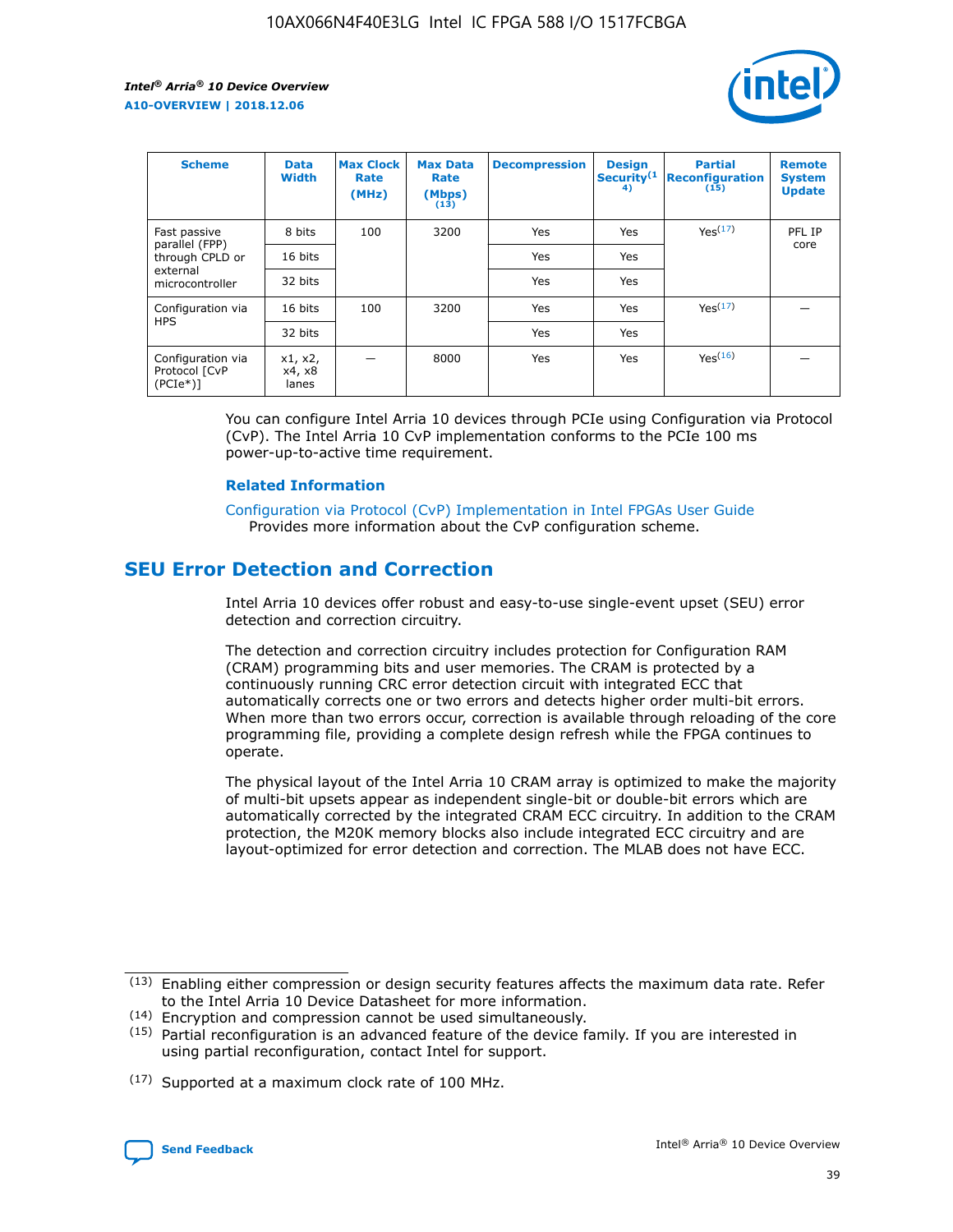

# **Power Management**

Intel Arria 10 devices leverage the advanced 20 nm process technology, a low 0.9 V core power supply, an enhanced core architecture, and several optional power reduction techniques to reduce total power consumption by as much as 40% compared to Arria V devices and as much as 60% compared to Stratix V devices.

The optional power reduction techniques in Intel Arria 10 devices include:

- **SmartVID**—a code is programmed into each device during manufacturing that allows a smart regulator to operate the device at lower core  $V_{CC}$  while maintaining performance
- **Programmable Power Technology**—non-critical timing paths are identified by the Intel Quartus Prime software and the logic in these paths is biased for low power instead of high performance
- **Low Static Power Options**—devices are available with either standard static power or low static power while maintaining performance

Furthermore, Intel Arria 10 devices feature Intel's industry-leading low power transceivers and include a number of hard IP blocks that not only reduce logic resources but also deliver substantial power savings compared to soft implementations. In general, hard IP blocks consume up to 90% less power than the equivalent soft logic implementations.

# **Incremental Compilation**

The Intel Quartus Prime software incremental compilation feature reduces compilation time and helps preserve performance to ease timing closure. The incremental compilation feature enables the partial reconfiguration flow for Intel Arria 10 devices.

Incremental compilation supports top-down, bottom-up, and team-based design flows. This feature facilitates modular, hierarchical, and team-based design flows where different designers compile their respective design sections in parallel. Furthermore, different designers or IP providers can develop and optimize different blocks of the design independently. These blocks can then be imported into the top level project.

# **Document Revision History for Intel Arria 10 Device Overview**

| <b>Document</b><br><b>Version</b> | <b>Changes</b>                                                                                                                                                                                                                                                              |
|-----------------------------------|-----------------------------------------------------------------------------------------------------------------------------------------------------------------------------------------------------------------------------------------------------------------------------|
| 2018.12.06                        | Added links to Intel Arria 10 device errata documents.<br>Removed automotive temperature option from the Intel Arria 10 GX devices.<br>Removed -3 fabric speed grade from the Intel Arria 10 GT devices.<br>Updated power options for the Intel Arria 10 GX and GT devices. |
| 2018.04.09                        | Updated the lowest $V_{CC}$ from 0.83 V to 0.82 V in the topic listing a summary of the device features.                                                                                                                                                                    |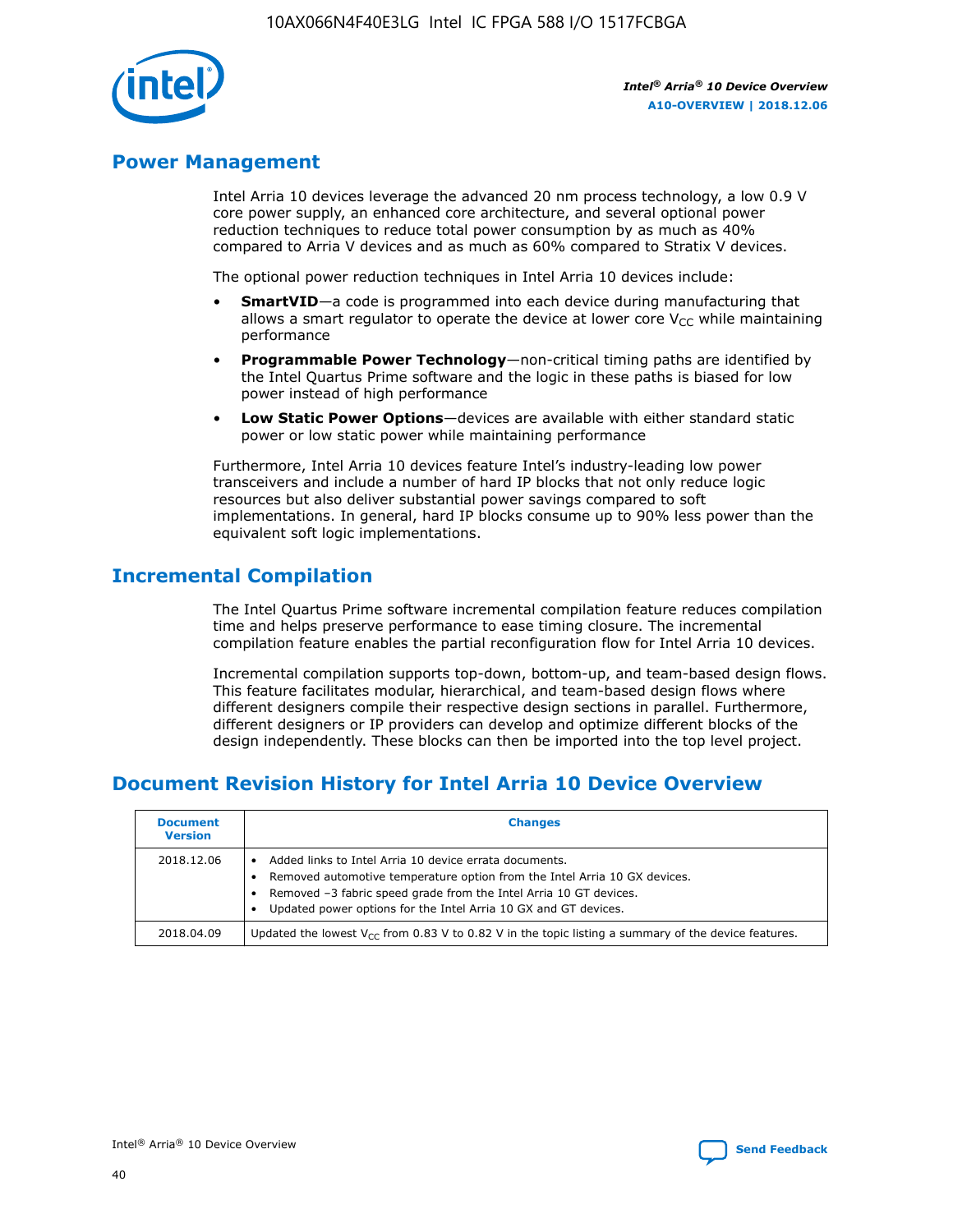

| <b>Date</b>    | <b>Version</b> | <b>Changes</b>                                                                                                                                                                                                                                                                                                                                                                                                                                                                                                                                                                                                                                                                                                                                                                                                                                                                                                                                               |
|----------------|----------------|--------------------------------------------------------------------------------------------------------------------------------------------------------------------------------------------------------------------------------------------------------------------------------------------------------------------------------------------------------------------------------------------------------------------------------------------------------------------------------------------------------------------------------------------------------------------------------------------------------------------------------------------------------------------------------------------------------------------------------------------------------------------------------------------------------------------------------------------------------------------------------------------------------------------------------------------------------------|
| January 2018   | 2018.01.17     | Updated the maximum data rate for HPS (Intel Arria 10 SX devices<br>external memory interface DDR3 controller from 2,166 Mbps to 2,133<br>Mbps.<br>Updated maximum frequency supported for half rate QDRII and QDRII<br>+ SRAM to 633 MHz in Memory Standards Supported by the Soft<br>Memory Controller table.<br>Updated transceiver backplane capability to 12.5 Gbps.<br>Removed transceiver speed grade 5 in Sample Ordering Core and<br>Available Options for Intel Arria 10 GX Devices figure.<br>Removed package code 40, low static power, SmartVID, industrial, and<br>military operating temperature support from Sample Ordering Core and<br>Available Options for Intel Arria 10 GT Devices figure.<br>Updated short reach transceiver rate for Intel Arria 10 GT devices to<br>25.8 Gbps.<br>Removed On-Die Instrumentation - EyeQ and Jitter Margin Tool<br>support from PMA Features of the Transceivers in Intel Arria 10 Devices<br>table. |
| September 2017 | 2017.09.20     | Updated the maximum speed of the DDR4 external memory interface from<br>1,333 MHz/2,666 Mbps to 1,200 MHz/2,400 Mbps.                                                                                                                                                                                                                                                                                                                                                                                                                                                                                                                                                                                                                                                                                                                                                                                                                                        |
| July 2017      | 2017.07.13     | Corrected the automotive temperature range in the figure showing the<br>available options for the Intel Arria 10 GX devices from "-40°C to 100°C"<br>to "-40°C to 125°C".                                                                                                                                                                                                                                                                                                                                                                                                                                                                                                                                                                                                                                                                                                                                                                                    |
| July 2017      | 2017.07.06     | Added automotive temperature option to Intel Arria 10 GX device family.                                                                                                                                                                                                                                                                                                                                                                                                                                                                                                                                                                                                                                                                                                                                                                                                                                                                                      |
| May 2017       | 2017.05.08     | Corrected protocol names with "1588" to "IEEE 1588v2".<br>$\bullet$<br>Updated the vertical migration table to remove vertical migration<br>$\bullet$<br>between Intel Arria 10 GX and Intel Arria 10 SX device variants.<br>Removed all "Preliminary" marks.<br>$\bullet$                                                                                                                                                                                                                                                                                                                                                                                                                                                                                                                                                                                                                                                                                   |
| March 2017     | 2017.03.15     | Removed the topic about migration from Intel Arria 10 to Intel Stratix<br>$\bullet$<br>10 devices.<br>Rebranded as Intel.<br>$\bullet$                                                                                                                                                                                                                                                                                                                                                                                                                                                                                                                                                                                                                                                                                                                                                                                                                       |
| October 2016   | 2016.10.31     | Removed package F36 from Intel Arria 10 GX devices.<br>Updated Intel Arria 10 GT sample ordering code and maximum GX<br>$\bullet$<br>transceiver count. Intel Arria 10 GT devices are available only in the<br>SF45 package option with a maximum of 72 transceivers.                                                                                                                                                                                                                                                                                                                                                                                                                                                                                                                                                                                                                                                                                        |
| May 2016       | 2016.05.02     | Updated the FPGA Configuration and HPS Booting topic.<br>$\bullet$<br>Remove V <sub>CC</sub> PowerManager from the Summary of Features, Power<br>Management and Arria 10 Device Variants and packages topics. This<br>feature is no longer supported in Arria 10 devices.<br>Removed LPDDR3 from the Memory Standards Supported by the HPS<br>Hard Memory Controller table in the Memory Standards Supported by<br>Intel Arria 10 Devices topic. This standard is only supported by the<br><b>FPGA</b><br>Removed transceiver speed grade 5 from the Device Variants and<br>Packages topic for Arria 10 GX and SX devices.                                                                                                                                                                                                                                                                                                                                   |
| February 2016  | 2016.02.11     | Changed the maximum Arria 10 GT datarate to 25.8 Gbps and the<br>$\bullet$<br>minimum datarate to 1 Gbps globally.<br>Revised the state for Core clock networks in the Summary of Features<br>$\bullet$<br>topic.<br>Changed the transceiver parameters in the "Summary of Features for<br>$\bullet$<br>Arria 10 Devices" table.<br>Changed the transceiver parameters in the "Maximum Resource Counts<br>for Arria 10 GT Devices" table.<br>Changed the package availability for GT devices in the "Package Plan<br>for Arria 10 GT Devices" table.<br>Changed the package configurations for GT devices in the "Migration"<br>Capability Across Arria 10 Product Lines" figure.<br>continued                                                                                                                                                                                                                                                               |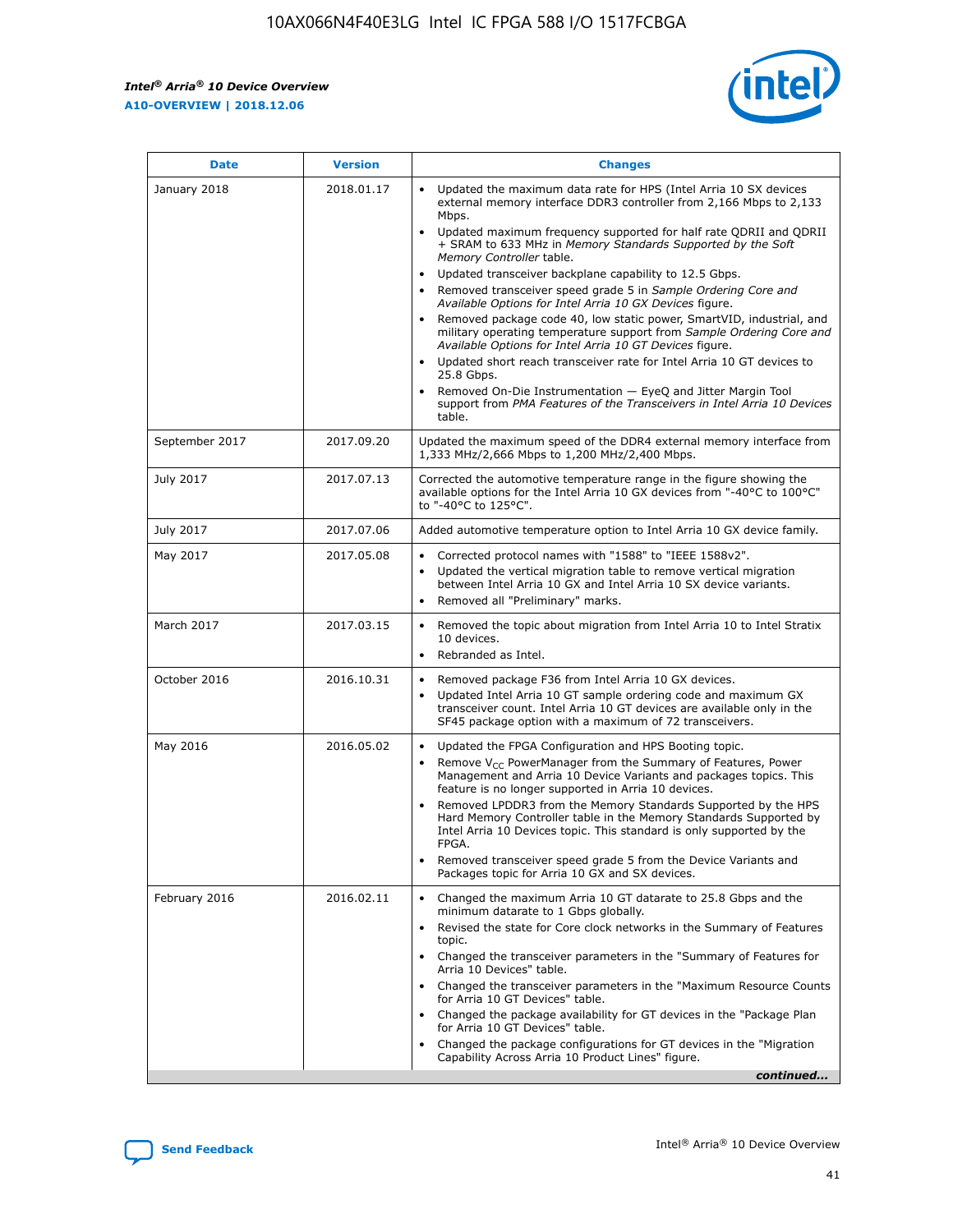

| <b>Date</b>   | <b>Version</b> | <b>Changes</b>                                                                                                                                                               |
|---------------|----------------|------------------------------------------------------------------------------------------------------------------------------------------------------------------------------|
|               |                | • Changed transceiver parameters in the "Low Power Serial Transceivers"<br>section.                                                                                          |
|               |                | • Changed the transceiver descriptions in the "Device Variants for the<br>Arria 10 Device Family" table.                                                                     |
|               |                | Changed the "Sample Ordering Code and Available Options for Arria 10<br>$\bullet$<br>GT Devices" figure.                                                                     |
|               |                | Changed the datarates for GT devices in the "PMA Features" section.                                                                                                          |
|               |                | Changed the datarates for GT devices in the "PCS Features" section.<br>$\bullet$                                                                                             |
| December 2015 | 2015.12.14     | Updated the number of M20K memory blocks for Arria 10 GX 660 from<br>2133 to 2131 and corrected the total RAM bit from 48,448 Kb to<br>48,408 Kb.                            |
|               |                | Corrected the number of DSP blocks for Arria 10 GX 660 from 1688 to<br>1687 in the table listing floating-point arithmetic resources.                                        |
| November 2015 | 2015.11.02     | Updated the maximum resources for Arria 10 GX 220, GX 320, GX 480,<br>$\bullet$<br>GX 660, SX 220, SX 320, SX 480, and SX 660.                                               |
|               |                | • Updated resource count for Arria 10 GX 320, GX 480, GX 660, SX 320,<br>SX 480, a SX 660 devices in Number of Multipliers in Intel Arria 10<br><b>Devices</b> table.        |
|               |                | Updated the available options for Arria 10 GX, GT, and SX.                                                                                                                   |
|               |                | Changed instances of Quartus II to Quartus Prime.<br>$\bullet$                                                                                                               |
| June 2015     | 2015.06.15     | Corrected label for Intel Arria 10 GT product lines in the vertical migration<br>figure.                                                                                     |
| May 2015      | 2015.05.15     | Corrected the DDR3 half rate and quarter rate maximum frequencies in the<br>table that lists the memory standards supported by the Intel Arria 10 hard<br>memory controller. |
| May 2015      | 2015.05.04     | • Added support for 13.5G JESD204b in the Summary of Features table.<br>• Added a link to Arria 10 GT Channel Usage in the Arria 10 GT Package<br>Plan topic.                |
|               |                | • Added a note to the table, Maximum Resource Counts for Arria 10 GT<br>devices.                                                                                             |
|               |                | • Updated the power requirements of the transceivers in the Low Power<br>Serial Transceivers topic.                                                                          |
| January 2015  | 2015.01.23     | • Added floating point arithmetic features in the Summary of Features<br>table.                                                                                              |
|               |                | • Updated the total embedded memory from 38.38 megabits (Mb) to<br>65.6 Mb.                                                                                                  |
|               |                | • Updated the table that lists the memory standards supported by Intel<br>Arria 10 devices.                                                                                  |
|               |                | Removed support for DDR3U, LPDDR3 SDRAM, RLDRAM 2, and DDR2.                                                                                                                 |
|               |                | Moved RLDRAM 3 support from hard memory controller to soft memory<br>controller. RLDRAM 3 support uses hard PHY with soft memory<br>controller.                              |
|               |                | Added soft memory controller support for QDR IV.<br>٠                                                                                                                        |
|               |                | Updated the maximum resource count table to include the number of<br>hard memory controllers available in each device variant.                                               |
|               |                | Updated the transceiver PCS data rate from 12.5 Gbps to 12 Gbps.<br>$\bullet$                                                                                                |
|               |                | Updated the max clock rate of PS, FPP x8, FPP x16, and Configuration<br>via HPS from 125 MHz to 100 MHz.                                                                     |
|               |                | Added a feature for fractional synthesis PLLs: PLL cascading.                                                                                                                |
|               |                | Updated the HPS programmable general-purpose I/Os from 54 to 62.<br>$\bullet$<br>continued                                                                                   |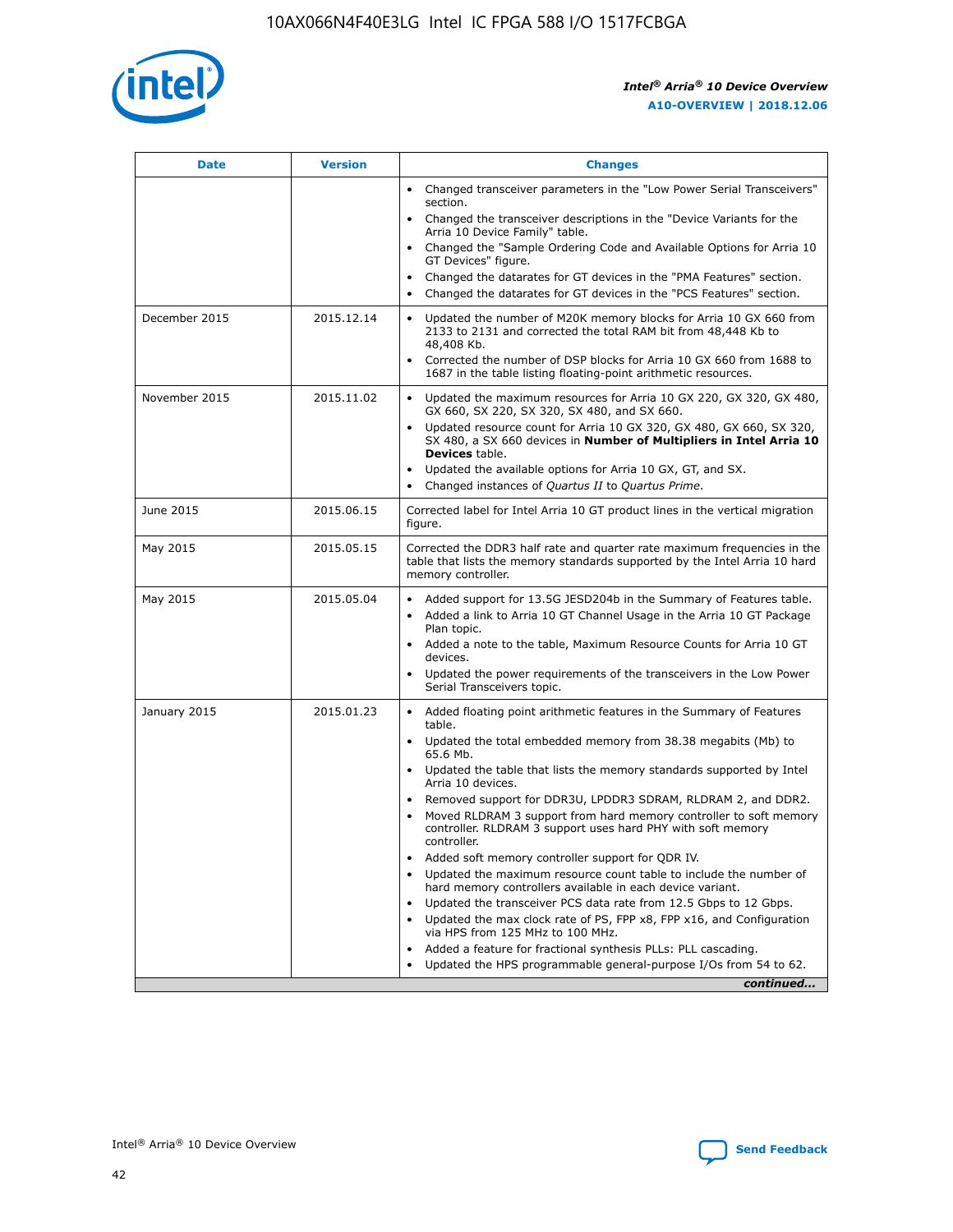r



| <b>Date</b>    | <b>Version</b> | <b>Changes</b>                                                                                                                                                                                                                                                                                                                                                                                                                                                                                                                                      |
|----------------|----------------|-----------------------------------------------------------------------------------------------------------------------------------------------------------------------------------------------------------------------------------------------------------------------------------------------------------------------------------------------------------------------------------------------------------------------------------------------------------------------------------------------------------------------------------------------------|
| September 2014 | 2014.09.30     | Corrected the 3 V I/O and LVDS I/O counts for F35 and F36 packages<br>$\bullet$<br>of Arria 10 GX.<br>Corrected the 3 V I/O, LVDS I/O, and transceiver counts for the NF40<br>$\bullet$<br>package of the Arria GX 570 and 660.<br>Removed 3 V I/O, LVDS I/O, and transceiver counts for the NF40<br>$\bullet$<br>package of the Arria GX 900 and 1150. The NF40 package is not<br>available for Arria 10 GX 900 and 1150.                                                                                                                          |
| August 2014    | 2014.08.18     | Updated Memory (Kb) M20K maximum resources for Arria 10 GX 660<br>devices from 42,660 to 42,620.<br>Added GPIO columns consisting of LVDS I/O Bank and 3V I/O Bank in<br>$\bullet$<br>the Package Plan table.<br>Added how to use memory interface clock frequency higher than 533<br>$\bullet$<br>MHz in the I/O vertical migration.<br>Added information to clarify that RLDRAM3 support uses hard PHY with<br>$\bullet$<br>soft memory controller.<br>Added variable precision DSP blocks support for floating-point<br>$\bullet$<br>arithmetic. |
| June 2014      | 2014.06.19     | Updated number of dedicated I/Os in the HPS block to 17.                                                                                                                                                                                                                                                                                                                                                                                                                                                                                            |
| February 2014  | 2014.02.21     | Updated transceiver speed grade options for GT devices in Figure 2.                                                                                                                                                                                                                                                                                                                                                                                                                                                                                 |
| February 2014  | 2014.02.06     | Updated data rate for Arria 10 GT devices from 28.1 Gbps to 28.3 Gbps.                                                                                                                                                                                                                                                                                                                                                                                                                                                                              |
| December 2013  | 2013.12.10     | Updated the HPS memory standards support from LPDDR2 to LPDDR3.<br>Updated HPS block diagram to include dedicated HPS I/O and FPGA<br>$\bullet$<br>Configuration blocks as well as repositioned SD/SDIO/MMC, DMA, SPI<br>and NAND Flash with ECC blocks.                                                                                                                                                                                                                                                                                            |
| December 2013  | 2013.12.02     | Initial release.                                                                                                                                                                                                                                                                                                                                                                                                                                                                                                                                    |